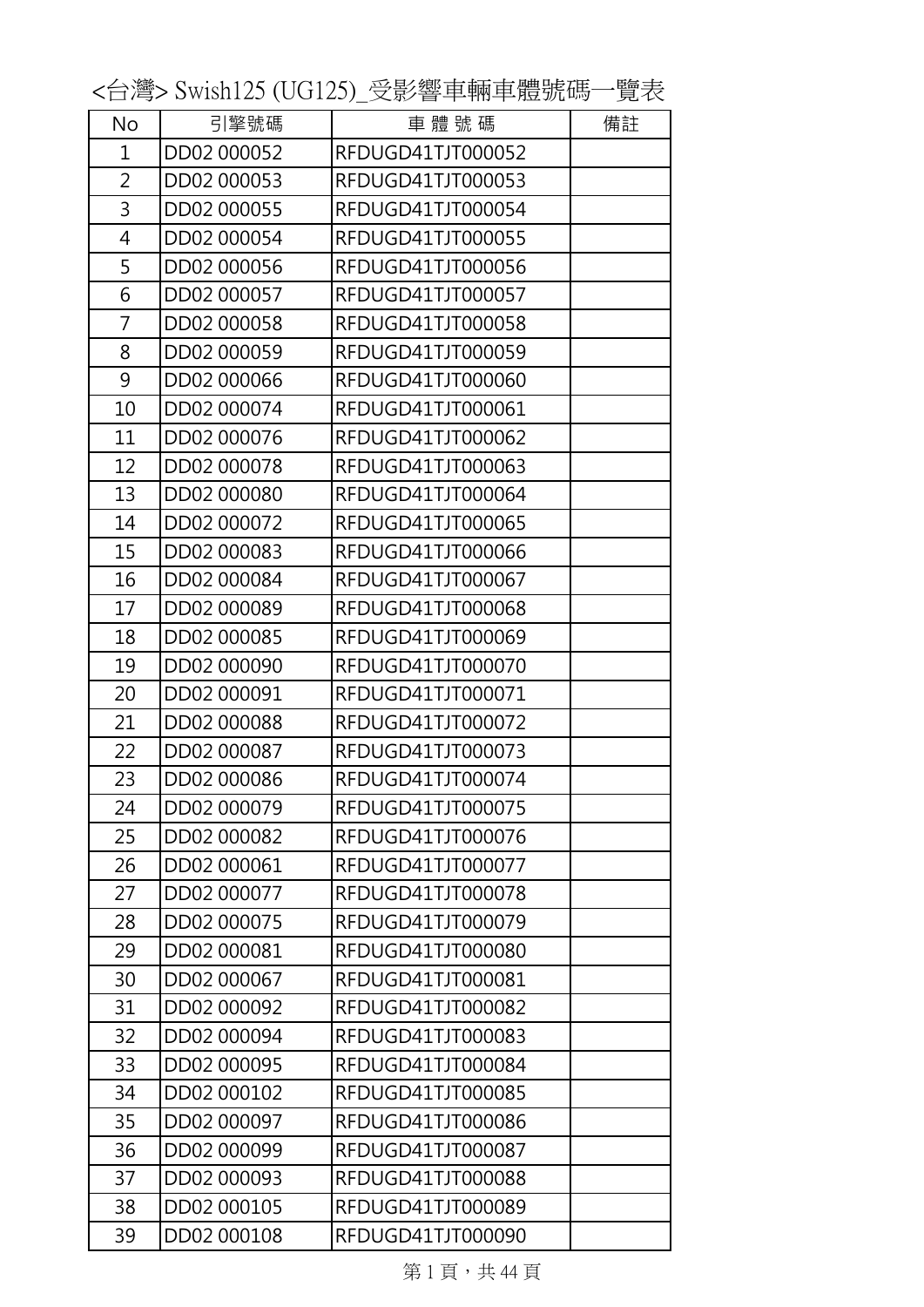| No | 引擎號碼        | 車體號碼              | 備註 |
|----|-------------|-------------------|----|
| 40 | DD02 000106 | RFDUGD41TJT000091 |    |
| 41 | DD02 000111 | RFDUGD41TJT000092 |    |
| 42 | DD02 000112 | RFDUGD41TJT000093 |    |
| 43 | DD02 000109 | RFDUGD41TJT000094 |    |
| 44 | DD02 000115 | RFDUGD41TJT000095 |    |
| 45 | DD02 000119 | RFDUGD41TJT000096 |    |
| 46 | DD02 000103 | RFDUGD41TJT000097 |    |
| 47 | DD02 000121 | RFDUGD41TJT000098 |    |
| 48 | DD02 000122 | RFDUGD41TJT000099 |    |
| 49 | DD02 000125 | RFDUGD41TJT000100 |    |
| 50 | DD02 000123 | RFDUGD41TJT000101 |    |
| 51 | DD02 000118 | RFDUGD41TJT000102 |    |
| 52 | DD02 000127 | RFDUGD41TJT000103 |    |
| 53 | DD02 000128 | RFDUGD41TJT000104 |    |
| 54 | DD02 000129 | RFDUGD41TJT000105 |    |
| 55 | DD02 000124 | RFDUGD41TJT000106 |    |
| 56 | DD02 000120 | RFDUGD41TJT000107 |    |
| 57 | DD02 000113 | RFDUGD41TJT000108 |    |
| 58 | DD02 000110 | RFDUGD41TJT000109 |    |
| 59 | DD02 000101 | RFDUGD41TJT000110 |    |
| 60 | DD02 000116 | RFDUGD41TJT000111 |    |
| 61 | DD02 000104 | RFDUGD41TJT000112 |    |
| 62 | DD02 000100 | RFDUGD41TJT000113 |    |
| 63 | DD02 000098 | RFDUGD41TJT000114 |    |
| 64 | DD02 000114 | RFDUGD41TJT000115 |    |
| 65 | DD02 000096 | RFDUGD41TJT000116 |    |
| 66 | DD02 000070 | RFDUGD41TJT000117 |    |
| 67 | DD02 000131 | RFDUGD41TJT000118 |    |
| 68 | DD02 000134 | RFDUGD41TJT000119 |    |
| 69 | DD02 000135 | RFDUGD41TJT000120 |    |
| 70 | DD02 000136 | RFDUGD41TJT000121 |    |
| 71 | DD02 000137 | RFDUGD41TJT000122 |    |
| 72 | DD02 000138 | RFDUGD41TJT000123 |    |
| 73 | DD02 000139 | RFDUGD41TJT000124 |    |
| 74 | DD02 000142 | RFDUGD41TJT000125 |    |
| 75 | DD02 000117 | RFDUGD41TJT000126 |    |
| 76 | DD02 000132 | RFDUGD41TJT000127 |    |
| 77 | DD02 000107 | RFDUGD41TJT000128 |    |
| 78 | DD02 000144 | RFDUGD41TJT000129 |    |
| 79 | DD02 000147 | RFDUGD41TJT000130 |    |

第 2 頁,共44 頁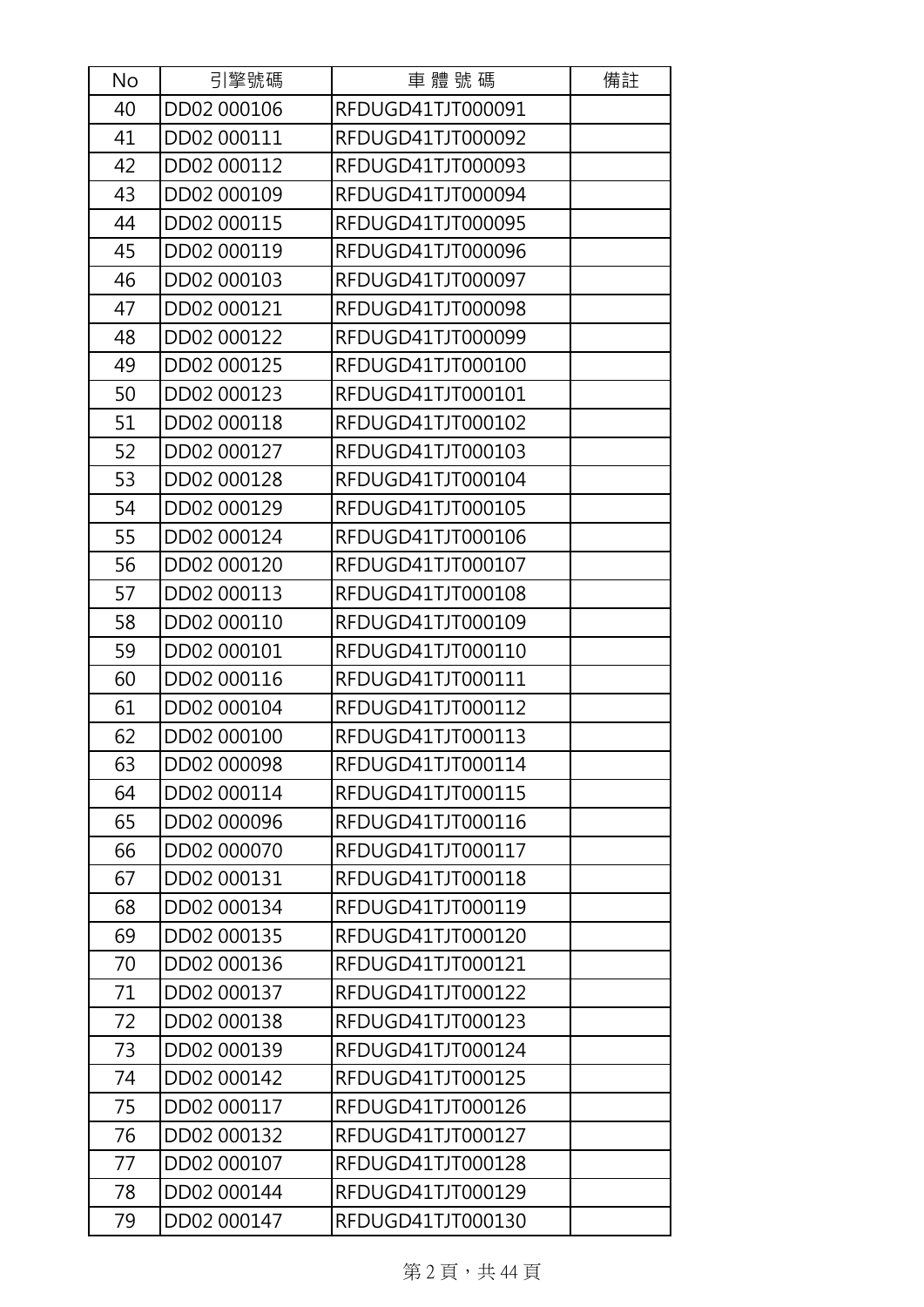| No  | 引擎號碼        | 車體號碼              | 備註 |
|-----|-------------|-------------------|----|
| 80  | DD02 000148 | RFDUGD41TJT000131 |    |
| 81  | DD02 000149 | RFDUGD41TJT000132 |    |
| 82  | DD02 000143 | RFDUGD41TJT000133 |    |
| 83  | DD02 000146 | RFDUGD41TJT000134 |    |
| 84  | DD02 000152 | RFDUGD41TJT000135 |    |
| 85  | DD02 000153 | RFDUGD41TJT000136 |    |
| 86  | DD02 000155 | RFDUGD41TJT000137 |    |
| 87  | DD02 000150 | RFDUGD41TJT000138 |    |
| 88  | DD02 000151 | RFDUGD41TJT000139 |    |
| 89  | DD02 000159 | RFDUGD41TJT000141 |    |
| 90  | DD02 000161 | RFDUGD41TJT000142 |    |
| 91  | DD02 000165 | RFDUGD41TJT000143 |    |
| 92  | DD02 000141 | RFDUGD41TJT000144 |    |
| 93  | DD02 000162 | RFDUGD41TJT000145 |    |
| 94  | DD02 000145 | RFDUGD41TJT000146 |    |
| 95  | DD02 000130 | RFDUGD41TJT000148 |    |
| 96  | DD02 000166 | RFDUGD41TJT000149 |    |
| 97  | DD02 000167 | RFDUGD41TJT000150 |    |
| 98  | DD02 000168 | RFDUGD41TJT000151 |    |
| 99  | DD02 000170 | RFDUGD41TJT000152 |    |
| 100 | DD02 000171 | RFDUGD41TJT000153 |    |
| 101 | DD02 000173 | RFDUGD41TJT000154 |    |
| 102 | DD02 000175 | RFDUGD41TJT000155 |    |
| 103 | DD02 000176 | RFDUGD41TJT000156 |    |
| 104 | DD02 000177 | RFDUGD41TJT000157 |    |
| 105 | DD02 000178 | RFDUGD41TJT000158 |    |
| 106 | DD02 000180 | RFDUGD41TJT000159 |    |
| 107 | DD02 000174 | RFDUGD41TJT000160 |    |
| 108 | DD02 000182 | RFDUGD41TJT000161 |    |
| 109 | DD02 000183 | RFDUGD41TJT000162 |    |
| 110 | DD02 000184 | RFDUGD41TJT000163 |    |
| 111 | DD02 000185 | RFDUGD41TJT000164 |    |
| 112 | DD02 000169 | RFDUGD41TJT000165 |    |
| 113 | DD02 000189 | RFDUGD41TJT000167 |    |
| 114 | DD02 000190 | RFDUGD41TJT000168 |    |
| 115 | DD02 000194 | RFDUGD41TJT000169 |    |
| 116 | DD02 000195 | RFDUGD41TJT000170 |    |
| 117 | DD02 000196 | RFDUGD41TJT000171 |    |
| 118 | DD02 000197 | RFDUGD41TJT000172 |    |
| 119 | DD02 000192 | RFDUGD41TJT000173 |    |

第3頁,共44頁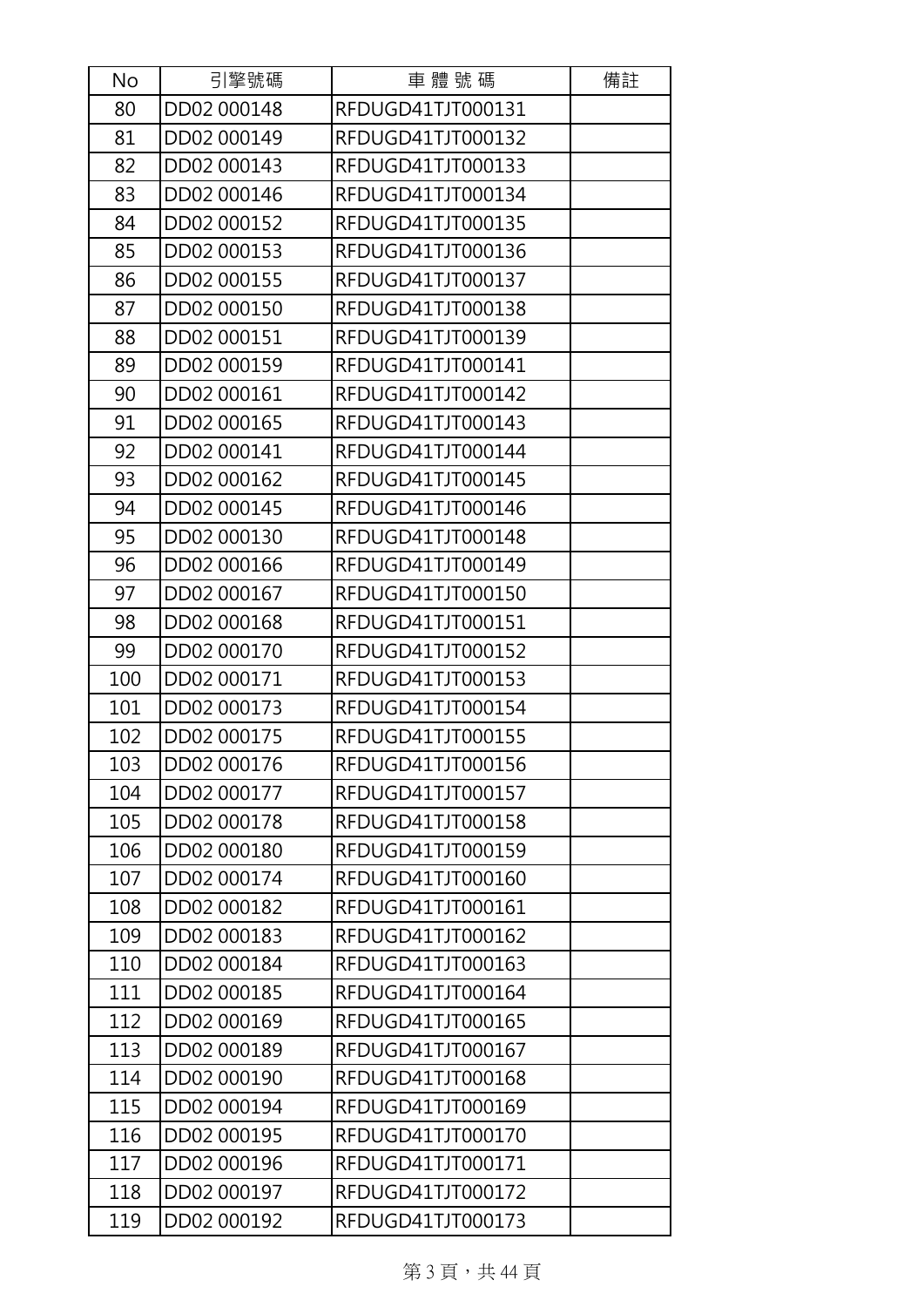| No  | 引擎號碼        | 車體號碼              | 備註 |
|-----|-------------|-------------------|----|
| 120 | DD02 000188 | RFDUGD41TJT000174 |    |
| 121 | DD02 000198 | RFDUGD41TJT000175 |    |
| 122 | DD02 000193 | RFDUGD41TJT000176 |    |
| 123 | DD02 000199 | RFDUGD41TJT000177 |    |
| 124 | DD02 000200 | RFDUGD41TJT000178 |    |
| 125 | DD02 000201 | RFDUGD41TJT000179 |    |
| 126 | DD02 000179 | RFDUGD41TJT000180 |    |
| 127 | DD02 000191 | RFDUGD41TJT000181 |    |
| 128 | DD02 000202 | RFDUGD41TJT000182 |    |
| 129 | DD02 000181 | RFDUGD41TJT000183 |    |
| 130 | DD02 000154 | RFDUGD41TJT000184 |    |
| 131 | DD02 000172 | RFDUGD41TJT000185 |    |
| 132 | DD02 000133 | RFDUGD41TJT000186 |    |
| 133 | DD02 000140 | RFDUGD41TJT000187 |    |
| 134 | DD02 000203 | RFDUGD41TJT000188 |    |
| 135 | DD02 000186 | RFDUGD41TJT000189 |    |
| 136 | DD02 000204 | RFDUGD41TJT000190 |    |
| 137 | DD02 000163 | RFDUGD41TJT000191 |    |
| 138 | DD02 000160 | RFDUGD41TJT000192 |    |
| 139 | DD02 000156 | RFDUGD41TJT000193 |    |
| 140 | DD02 000208 | RFDUGD41TJT000194 |    |
| 141 | DD02 000211 | RFDUGD41TJT000195 |    |
| 142 | DD02 000210 | RFDUGD41TJT000196 |    |
| 143 | DD02 000206 | RFDUGD41TJT000197 |    |
| 144 | DD02 000212 | RFDUGD41TJT000198 |    |
| 145 | DD02 000215 | RFDUGD41TJT000199 |    |
| 146 | DD02 000214 | RFDUGD41TJT000200 |    |
| 147 | DD02 000207 | RFDUGD41TJT000201 |    |
| 148 | DD02 000164 | RFDUGD41TJT000202 |    |
| 149 | DD02 000216 | RFDUGD41TJT000203 |    |
| 150 | DD02 000213 | RFDUGD41TJT000204 |    |
| 151 | DD02 000218 | RFDUGD41TJT000205 |    |
| 152 | DD02 000219 | RFDUGD41TJT000206 |    |
| 153 | DD02 000220 | RFDUGD41TJT000207 |    |
| 154 | DD02 000217 | RFDUGD41TJT000208 |    |
| 155 | DD02 000222 | RFDUGD41TJT000209 |    |
| 156 | DD02 000223 | RFDUGD41TJT000210 |    |
| 157 | DD02 000224 | RFDUGD41TJT000211 |    |
| 158 | DD02 000225 | RFDUGD41TJT000212 |    |
| 159 | DD02 000226 | RFDUGD41TJT000213 |    |

第4頁,共44頁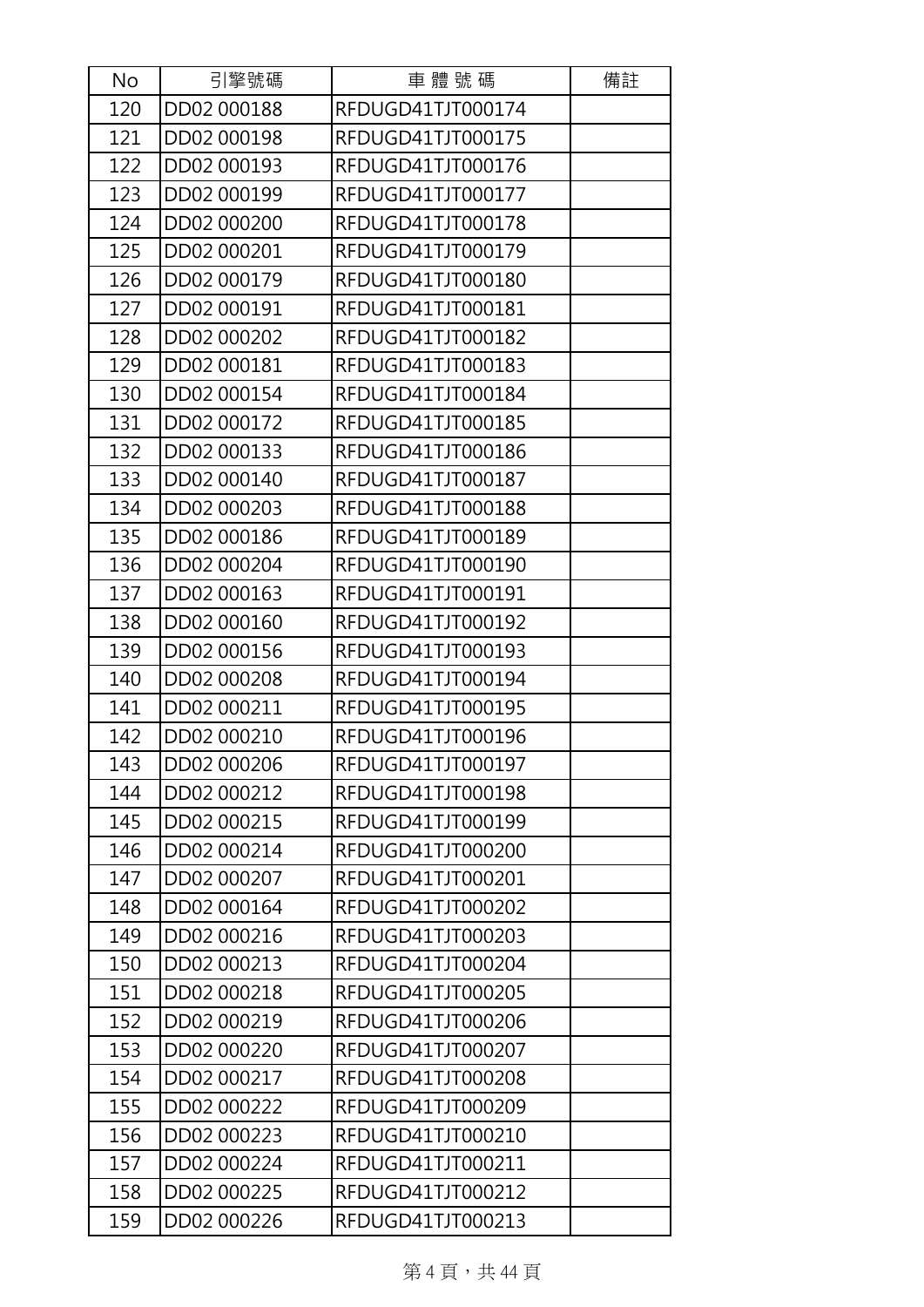| No  | 引擎號碼        | 車體號碼              | 備註 |
|-----|-------------|-------------------|----|
| 160 | DD02 000221 | RFDUGD41TJT000214 |    |
| 161 | DD02 000227 | RFDUGD41TJT000215 |    |
| 162 | DD02 000229 | RFDUGD41TJT000216 |    |
| 163 | DD02 000205 | RFDUGD41TJT000217 |    |
| 164 | DD02 000231 | RFDUGD41TJT000218 |    |
| 165 | DD02 000126 | RFDUGD41TJT000219 |    |
| 166 | DD02 000233 | RFDUGD41TJT000220 |    |
| 167 | DD02 000232 | RFDUGD41TJT000221 |    |
| 168 | DD02 000234 | RFDUGD41TJT000222 |    |
| 169 | DD02 000071 | RFDUGD41TJT000223 |    |
| 170 | DD02 000073 | RFDUGD41TJT000224 |    |
| 171 | DD02 000228 | RFDUGD41TJT000225 |    |
| 172 | DD02 000230 | RFDUGD41TJT000226 |    |
| 173 | DD02 000063 | RFDUGD41TJT000227 |    |
| 174 | DD02 000237 | RFDUGD41TJT000228 |    |
| 175 | DD02 000236 | RFDUGD41TJT000229 |    |
| 176 | DD02 000239 | RFDUGD41TJT000230 |    |
| 177 | DD02 000240 | RFDUGD41TJT000231 |    |
| 178 | DD02 000238 | RFDUGD41TJT000232 |    |
| 179 | DD02 000242 | RFDUGD41TJT000233 |    |
| 180 | DD02 000243 | RFDUGD41TJT000234 |    |
| 181 | DD02 000246 | RFDUGD41TJT000235 |    |
| 182 | DD02 000244 | RFDUGD41TJT000236 |    |
| 183 | DD02 000248 | RFDUGD41TJT000237 |    |
| 184 | DD02 000247 | RFDUGD41TJT000238 |    |
| 185 | DD02 000250 | RFDUGD41TJT000239 |    |
| 186 | DD02 000249 | RFDUGD41TJT000240 |    |
| 187 | DD02 000252 | RFDUGD41TJT000241 |    |
| 188 | DD02 000253 | RFDUGD41TJT000242 |    |
| 189 | DD02 000255 | RFDUGD41TJT000243 |    |
| 190 | DD02 000251 | RFDUGD41TJT000244 |    |
| 191 | DD02 000256 | RFDUGD41TJT000245 |    |
| 192 | DD02 000257 | RFDUGD41TJT000246 |    |
| 193 | DD02 000254 | RFDUGD41TJT000247 |    |
| 194 | DD02 000258 | RFDUGD41TJT000248 |    |
| 195 | DD02 000259 | RFDUGD41TJT000249 |    |
| 196 | DD02 000241 | RFDUGD41TJT000250 |    |
| 197 | DD02 000260 | RFDUGD41TJT000251 |    |
| 198 | DD02 000261 | RFDUGD41TJT000252 |    |
| 199 | DD02 000235 | RFDUGD41TJT000253 |    |

第 5 頁, 共44 頁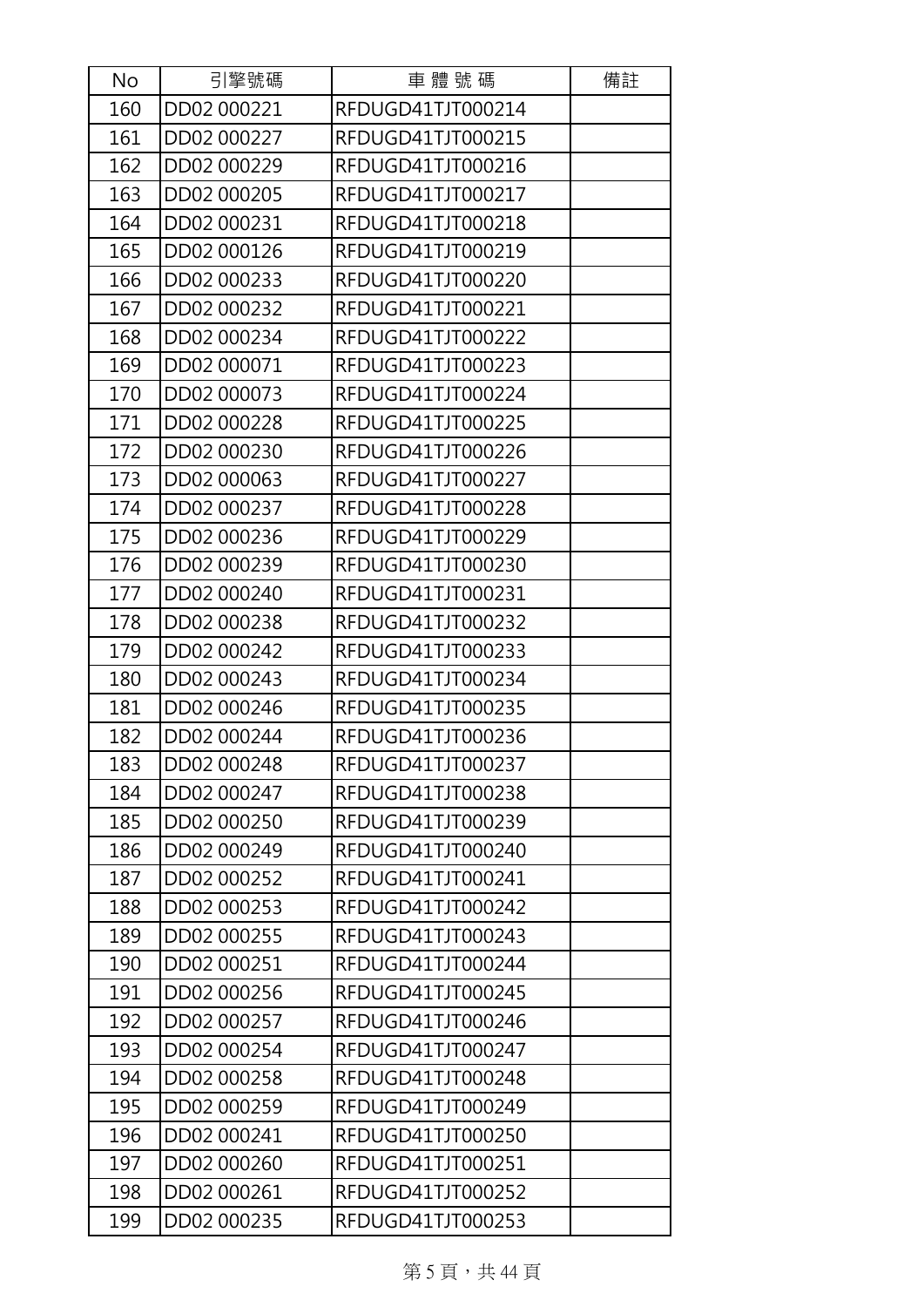| <b>No</b> | 引擎號碼        | 車 體 號 碼           | 備註 |
|-----------|-------------|-------------------|----|
| 200       | DD02 000245 | RFDUGD41TJT000254 |    |
| 201       | DD02 000263 | RFDUGD41TJT000255 |    |
| 202       | DD02 000265 | RFDUGD41TJT000256 |    |
| 203       | DD02 000267 | RFDUGD41TJT000257 |    |
| 204       | DD02 000264 | RFDUGD41TJT000258 |    |
| 205       | DD02 000268 | RFDUGD41TJT000259 |    |
| 206       | DD02 000266 | RFDUGD41TJT000260 |    |
| 207       | DD02 000065 | RFDUGD41TJT000261 |    |
| 208       | DD02 000269 | RFDUGD41TJT000262 |    |
| 209       | DD02 000273 | RFDUGD41TJT000263 |    |
| 210       | DD02 000272 | RFDUGD41TJT000264 |    |
| 211       | DD02 000270 | RFDUGD41TJT000265 |    |
| 212       | DD02 000274 | RFDUGD41TJT000266 |    |
| 213       | DD02 000271 | RFDUGD41TJT000267 |    |
| 214       | DD02 000277 | RFDUGD41TJT000268 |    |
| 215       | DD02 000262 | RFDUGD41TJT000269 |    |
| 216       | DD02 000278 | RFDUGD41TJT000270 |    |
| 217       | DD02 000280 | RFDUGD41TJT000271 |    |
| 218       | DD02 000281 | RFDUGD41TJT000272 |    |
| 219       | DD02 000279 | RFDUGD41TJT000273 |    |
| 220       | DD02 000276 | RFDUGD41TJT000275 |    |
| 221       | DD02 000285 | RFDUGD41TJT000276 |    |
| 222       | DD02 000287 | RFDUGD41TJT000277 |    |
| 223       | DD02 000286 | RFDUGD41TJT000278 |    |
| 224       | DD02 000283 | RFDUGD41TJT000279 |    |
| 225       | DD02 000288 | RFDUGD41TJT000280 |    |
| 226       | DD02 000291 | RFDUGD41TJT000281 |    |
| 227       | DD02 000290 | RFDUGD41TJT000282 |    |
| 228       | DD02 000284 | RFDUGD41TJT000283 |    |
| 229       | DD02 000289 | RFDUGD41TJT000284 |    |
| 230       | DD02 000292 | RFDUGD41TJT000285 |    |
| 231       | DD02 000275 | RFDUGD41TJT000286 |    |
| 232       | DD02 000294 | RFDUGD41TJT000287 |    |
| 233       | DD02 000293 | RFDUGD41TJT000288 |    |
| 234       | DD02 000060 | RFDUGD41TJT000289 |    |
| 235       | DD02 000062 | RFDUGD41TJT000290 |    |
| 236       | DD02 000296 | RFDUGD41TJT000291 |    |
| 237       | DD02 000297 | RFDUGD41TJT000292 |    |
| 238       | DD02 000298 | RFDUGD41TJT000293 |    |
| 239       | DD02 000302 | RFDUGD41TJT000295 |    |

第6頁,共44頁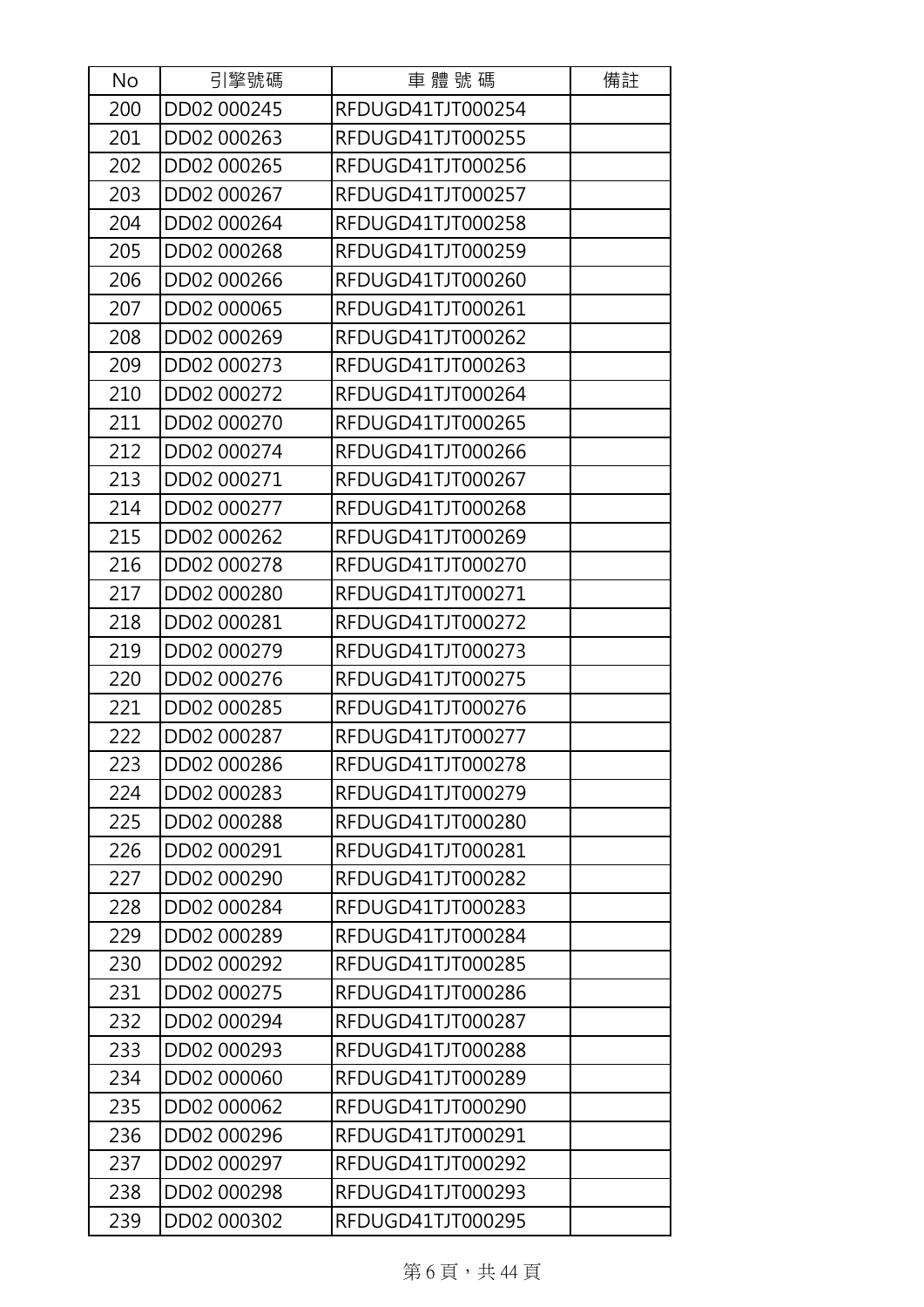| No  | 引擎號碼        | 車體號碼              | 備註 |
|-----|-------------|-------------------|----|
| 240 | DD02 000299 | RFDUGD41TJT000296 |    |
| 241 | DD02 000301 | RFDUGD41TJT000297 |    |
| 242 | DD02 000303 | RFDUGD41TJT000298 |    |
| 243 | DD02 000304 | RFDUGD41TJT000299 |    |
| 244 | DD02 000309 | RFDUGD41TJT000300 |    |
| 245 | DD02 000305 | RFDUGD41TJT000301 |    |
| 246 | DD02 000308 | RFDUGD41TJT000302 |    |
| 247 | DD02 000310 | RFDUGD41TJT000304 |    |
| 248 | DD02 000314 | RFDUGD41TJT000305 |    |
| 249 | DD02 000300 | RFDUGD41TJT000306 |    |
| 250 | DD02 000312 | RFDUGD41TJT000307 |    |
| 251 | DD02 000317 | RFDUGD41TJT000308 |    |
| 252 | DD02 000318 | RFDUGD41TJT000309 |    |
| 253 | DD02 000320 | RFDUGD41TJT000310 |    |
| 254 | DD02 000306 | RFDUGD41TJT000311 |    |
| 255 | DD02 000321 | RFDUGD41TJT000312 |    |
| 256 | DD02 000323 | RFDUGD41TJT000313 |    |
| 257 | DD02 000324 | RFDUGD41TJT000314 |    |
| 258 | DD02 000326 | RFDUGD41TJT000315 |    |
| 259 | DD02 000322 | RFDUGD41TJT000316 |    |
| 260 | DD02 000327 | RFDUGD41TJT000317 |    |
| 261 | DD02 000315 | RFDUGD41TJT000318 |    |
| 262 | DD02 000316 | RFDUGD41TJT000319 |    |
| 263 | DD02 000328 | RFDUGD41TJT000320 |    |
| 264 | DD02 000325 | RFDUGD41TJT000321 |    |
| 265 | DD02 000307 | RFDUGD41TJT000322 |    |
| 266 | DD02 000333 | RFDUGD41TJT000323 |    |
| 267 | DD02 000329 | RFDUGD41TJT000325 |    |
| 268 | DD02 000330 | RFDUGD41TJT000326 |    |
| 269 | DD02 000319 | RFDUGD41TJT000327 |    |
| 270 | DD02 000334 | RFDUGD41TJT000328 |    |
| 271 | DD02 000337 | RFDUGD41TJT000329 |    |
| 272 | DD02 000338 | RFDUGD41TJT000330 |    |
| 273 | DD02 000341 | RFDUGD41TJT000331 |    |
| 274 | DD02 000336 | RFDUGD41TJT000332 |    |
| 275 | DD02 000340 | RFDUGD41TJT000333 |    |
| 276 | DD02 000339 | RFDUGD41TJT000334 |    |
| 277 | DD02 000343 | RFDUGD41TJT000335 |    |
| 278 | DD02 000344 | RFDUGD41TJT000336 |    |
| 279 | DD02 000342 | RFDUGD41TJT000337 |    |

第7頁,共44頁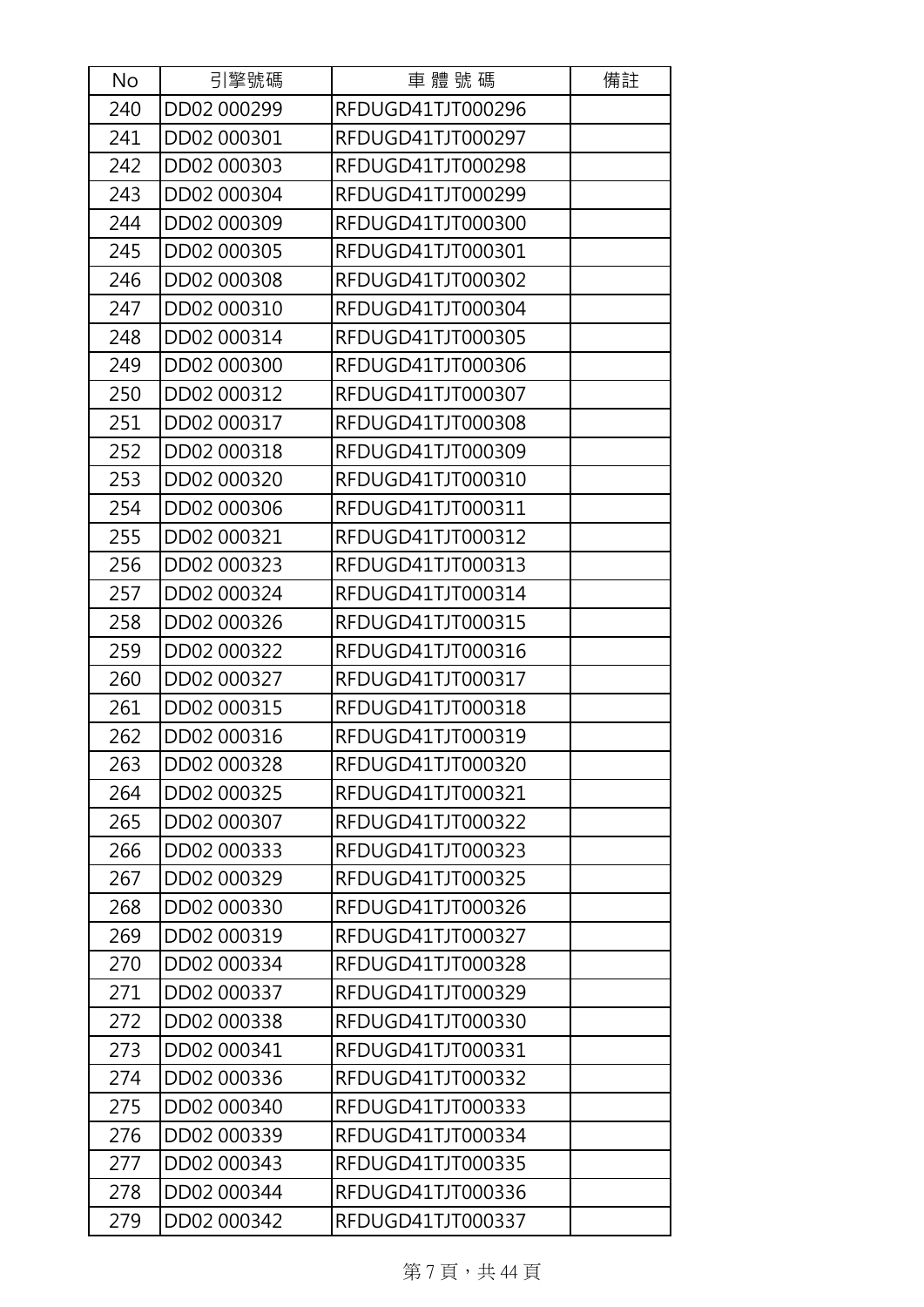| No  | 引擎號碼        | 車體號碼              | 備註 |
|-----|-------------|-------------------|----|
| 280 | DD02 000346 | RFDUGD41TJT000338 |    |
| 281 | DD02 000348 | RFDUGD41TJT000339 |    |
| 282 | DD02 000347 | RFDUGD41TJT000340 |    |
| 283 | DD02 000350 | RFDUGD41TJT000341 |    |
| 284 | DD02 000351 | RFDUGD41TJT000342 |    |
| 285 | DD02 000352 | RFDUGD41TJT000343 |    |
| 286 | DD02 000353 | RFDUGD41TJT000344 |    |
| 287 | DD02 000356 | RFDUGD41TJT000345 |    |
| 288 | DD02 000357 | RFDUGD41TJT000346 |    |
| 289 | DD02 000349 | RFDUGD41TJT000347 |    |
| 290 | DD02 000345 | RFDUGD41TJT000348 |    |
| 291 | DD02 000360 | RFDUGD41TJT000349 |    |
| 292 | DD02 000361 | RFDUGD41TJT000350 |    |
| 293 | DD02 000362 | RFDUGD41TJT000351 |    |
| 294 | DD02 000363 | RFDUGD41TJT000352 |    |
| 295 | DD02 000364 | RFDUGD41TJT000353 |    |
| 296 | DD02 000209 | RFDUGD41TJT000354 |    |
| 297 | DD02 000366 | RFDUGD41TJT000355 |    |
| 298 | DD02 000355 | RFDUGD41TJT000356 |    |
| 299 | DD02 000367 | RFDUGD41TJT000357 |    |
| 300 | DD02 000369 | RFDUGD41TJT000358 |    |
| 301 | DD02 000371 | RFDUGD41TJT000359 |    |
| 302 | DD02 000359 | RFDUGD41TJT000360 |    |
| 303 | DD02 000368 | RFDUGD41TJT000361 |    |
| 304 | DD02 000373 | RFDUGD41TJT000362 |    |
| 305 | DD02 000375 | RFDUGD41TJT000363 |    |
| 306 | DD02 000376 | RFDUGD41TJT000364 |    |
| 307 | DD02 000378 | RFDUGD41TJT000365 |    |
| 308 | DD02 000380 | RFDUGD41TJT000366 |    |
| 309 | DD02 000382 | RFDUGD41TJT000367 |    |
| 310 | DD02 000358 | RFDUGD41TJT000368 |    |
| 311 | DD02 000385 | RFDUGD41TJT000369 |    |
| 312 | DD02 000387 | RFDUGD41TJT000370 |    |
| 313 | DD02 000388 | RFDUGD41TJT000371 |    |
| 314 | DD02 000389 | RFDUGD41TJT000372 |    |
| 315 | DD02 000390 | RFDUGD41TJT000373 |    |
| 316 | DD02 000391 | RFDUGD41TJT000374 |    |
| 317 | DD02 000386 | RFDUGD41TJT000375 |    |
| 318 | DD02 000392 | RFDUGD41TJT000376 |    |
| 319 | DD02 000393 | RFDUGD41TJT000377 |    |

第8頁,共44頁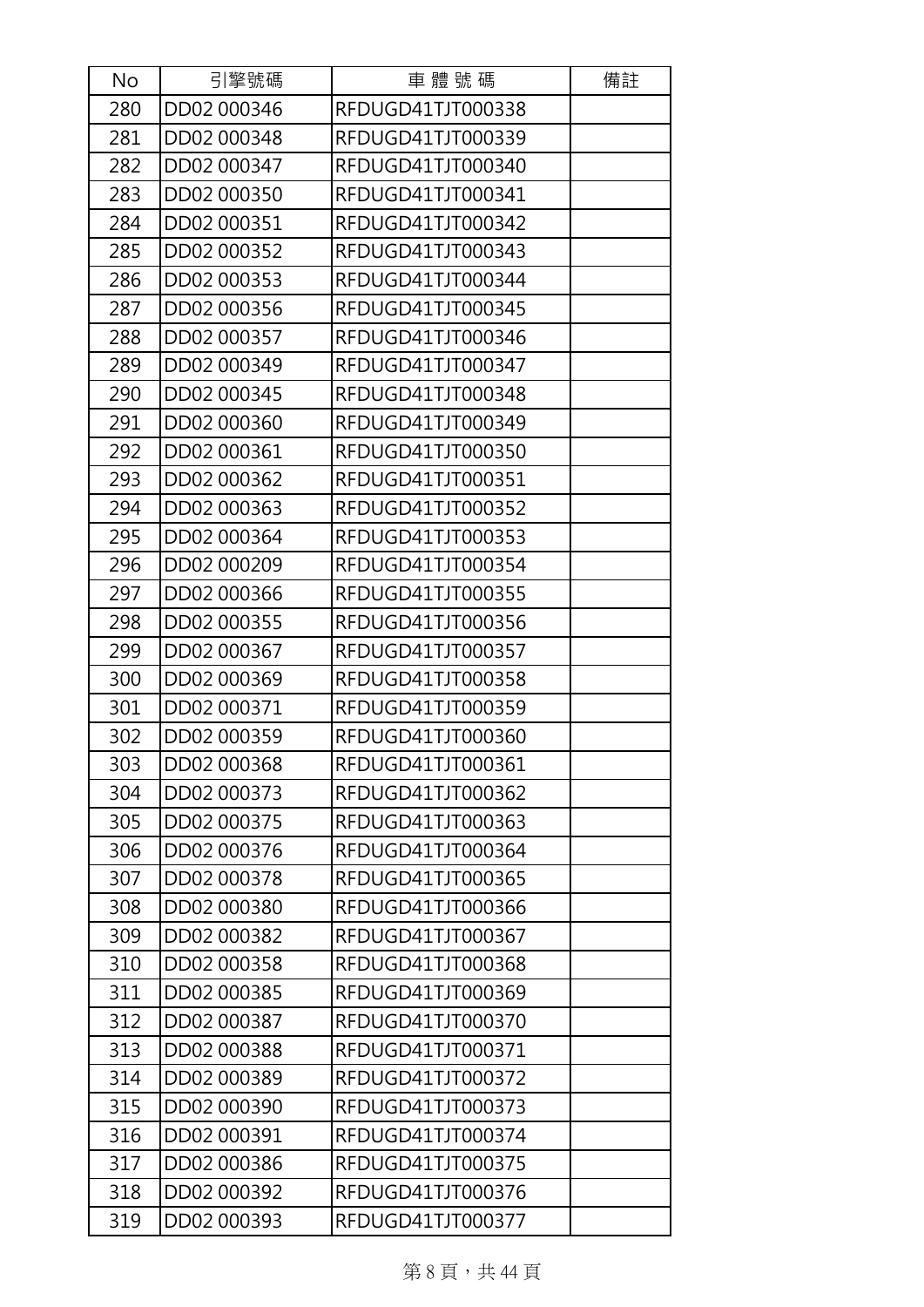| No  | 引擎號碼        | 車體號碼              | 備註 |
|-----|-------------|-------------------|----|
| 320 | DD02 000398 | RFDUGD41TJT000378 |    |
| 321 | DD02 000400 | RFDUGD41TJT000379 |    |
| 322 | DD02 000401 | RFDUGD41TJT000380 |    |
| 323 | DD02 000397 | RFDUGD41TJT000381 |    |
| 324 | DD02 000402 | RFDUGD41TJT000382 |    |
| 325 | DD02 000406 | RFDUGD41TJT000383 |    |
| 326 | DD02 000403 | RFDUGD41TJT000384 |    |
| 327 | DD02 000404 | RFDUGD41TJT000385 |    |
| 328 | DD02 000399 | RFDUGD41TJT000386 |    |
| 329 | DD02 000407 | RFDUGD41TJT000387 |    |
| 330 | DD02 000411 | RFDUGD41TJT000388 |    |
| 331 | DD02 000409 | RFDUGD41TJT000389 |    |
| 332 | DD02 000395 | RFDUGD41TJT000390 |    |
| 333 | DD02 000412 | RFDUGD41TJT000391 |    |
| 334 | DD02 000396 | RFDUGD41TJT000392 |    |
| 335 | DD02 000415 | RFDUGD41TJT000393 |    |
| 336 | DD02 000377 | RFDUGD41TJT000394 |    |
| 337 | DD02 000416 | RFDUGD41TJT000395 |    |
| 338 | DD02 000414 | RFDUGD41TJT000396 |    |
| 339 | DD02 000417 | RFDUGD41TJT000397 |    |
| 340 | DD02 000365 | RFDUGD41TJT000398 |    |
| 341 | DD02 000419 | RFDUGD41TJT000399 |    |
| 342 | DD02 000418 | RFDUGD41TJT000400 |    |
| 343 | DD02 000394 | RFDUGD41TJT000401 |    |
| 344 | DD02 000421 | RFDUGD41TJT000402 |    |
| 345 | DD02 000420 | RFDUGD41TJT000403 |    |
| 346 | DD02 000422 | RFDUGD41TJT000404 |    |
| 347 | DD02 000427 | RFDUGD41TJT000405 |    |
| 348 | DD02 000425 | RFDUGD41TJT000406 |    |
| 349 | DD02 000428 | RFDUGD41TJT000407 |    |
| 350 | DD02 000426 | RFDUGD41TJT000408 |    |
| 351 | DD02 000430 | RFDUGD41TJT000409 |    |
| 352 | DD02 000429 | RFDUGD41TJT000410 |    |
| 353 | DD02 000431 | RFDUGD41TJT000411 |    |
| 354 | DD02 000408 | RFDUGD41TJT000412 |    |
| 355 | DD02 000069 | RFDUGD41TJT000413 |    |
| 356 | DD02 000384 | RFDUGD41TJT000414 |    |
| 357 | DD02 000410 | RFDUGD41TJT000415 |    |
| 358 | DD02 000435 | RFDUGD41TJT000416 |    |
| 359 | DD02 000413 | RFDUGD41TJT000417 |    |

第9頁,共44頁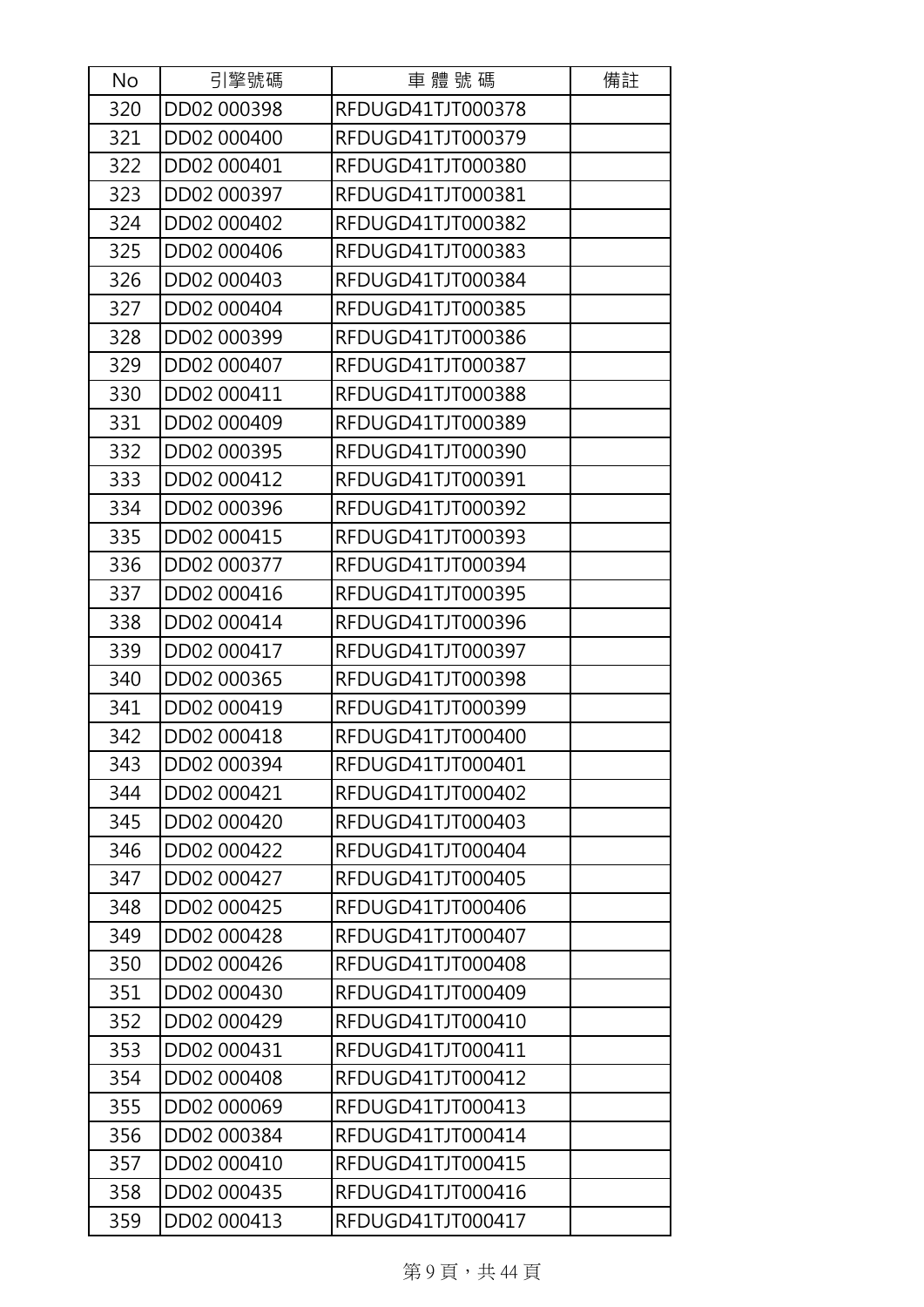| No  | 引擎號碼        | 車體號碼              | 備註 |
|-----|-------------|-------------------|----|
| 360 | DD02 000436 | RFDUGD41TJT000418 |    |
| 361 | DD02 000424 | RFDUGD41TJT000419 |    |
| 362 | DD02 000383 | RFDUGD41TJT000420 |    |
| 363 | DD02 000423 | RFDUGD41TJT000421 |    |
| 364 | DD02 000405 | RFDUGD41TJT000422 |    |
| 365 | DD02 000434 | RFDUGD41TJT000423 |    |
| 366 | DD02 000438 | RFDUGD41TJT000424 |    |
| 367 | DD02 000437 | RFDUGD41TJT000425 |    |
| 368 | DD02 000440 | RFDUGD41TJT000426 |    |
| 369 | DD02 000381 | RFDUGD41TJT000427 |    |
| 370 | DD02 000439 | RFDUGD41TJT000428 |    |
| 371 | DD02 000379 | RFDUGD41TJT000429 |    |
| 372 | DD02 000442 | RFDUGD41TJT000430 |    |
| 373 | DD02 000446 | RFDUGD41TJT000431 |    |
| 374 | DD02 000441 | RFDUGD41TJT000432 |    |
| 375 | DD02 000444 | RFDUGD41TJT000433 |    |
| 376 | DD02 000443 | RFDUGD41TJT000434 |    |
| 377 | DD02 000449 | RFDUGD41TJT000435 |    |
| 378 | DD02 000451 | RFDUGD41TJT000436 |    |
| 379 | DD02 000452 | RFDUGD41TJT000437 |    |
| 380 | DD02 000453 | RFDUGD41TJT000438 |    |
| 381 | DD02 000454 | RFDUGD41TJT000439 |    |
| 382 | DD02 000455 | RFDUGD41TJT000440 |    |
| 383 | DD02 000456 | RFDUGD41TJT000441 |    |
| 384 | DD02 000450 | RFDUGD41TJT000442 |    |
| 385 | DD02 000432 | RFDUGD41TJT000443 |    |
| 386 | DD02 000457 | RFDUGD41TJT000444 |    |
| 387 | DD02 000448 | RFDUGD41TJT000445 |    |
| 388 | DD02 000445 | RFDUGD41TJT000446 |    |
| 389 | DD02 000458 | RFDUGD41TJT000447 |    |
| 390 | DD02 000459 | RFDUGD41TJT000448 |    |
| 391 | DD02 000447 | RFDUGD41TJT000449 |    |
| 392 | DD02 000460 | RFDUGD41TJT000450 |    |
| 393 | DD02 000461 | RFDUGD41TJT000451 |    |
| 394 | DD02 000374 | RFDUGD41TJT000452 |    |
| 395 | DD02 000354 | RFDUGD41TJT000453 |    |
| 396 | DD02 000372 | RFDUGD41TJT000454 |    |
| 397 | DD02 000370 | RFDUGD41TJT000455 |    |
| 398 | DD02 000313 | RFDUGD41TJT000456 |    |
| 399 | DD02 000433 | RFDUGD41TJT000457 |    |

第10頁,共44頁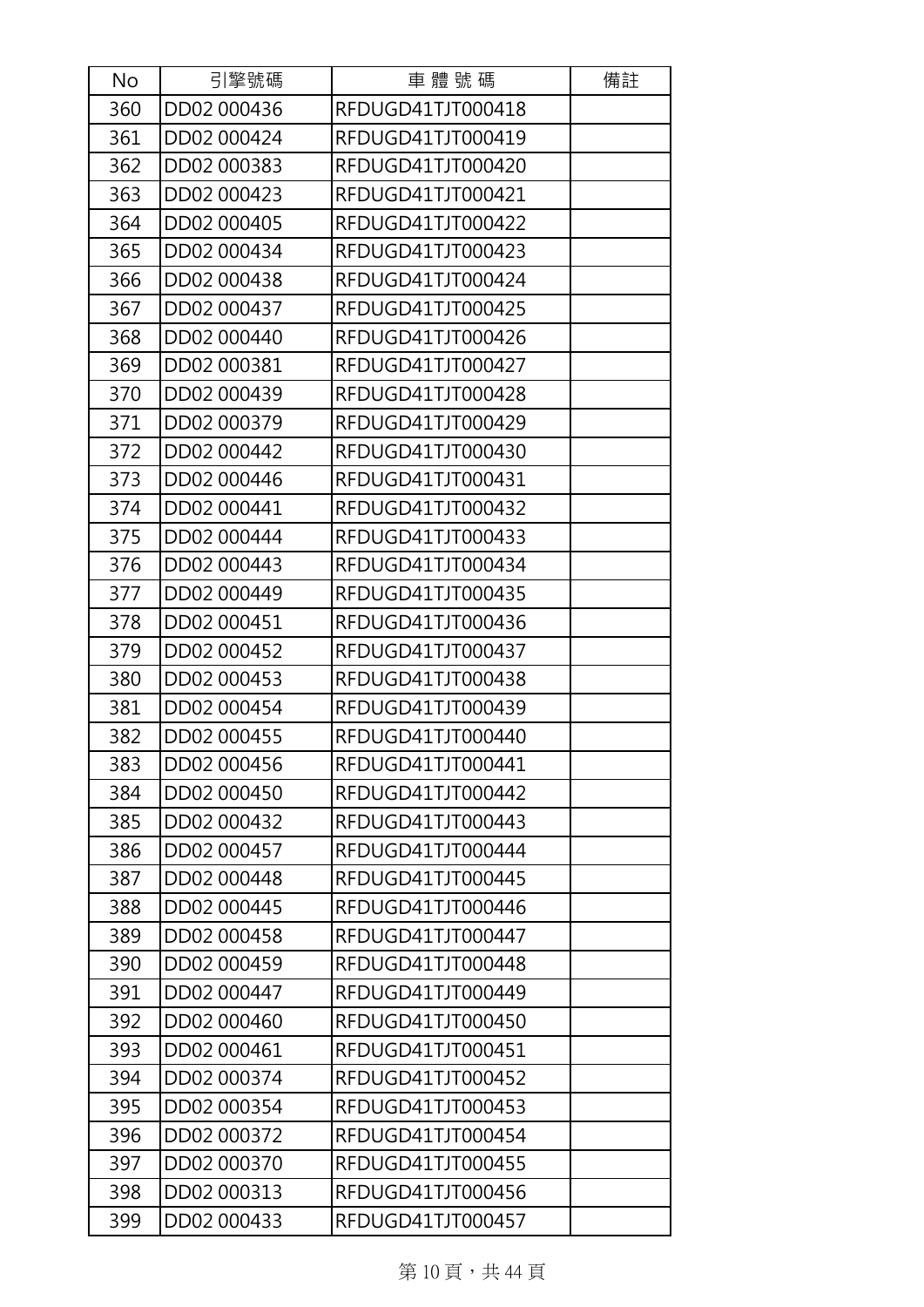| No  | 引擎號碼        | 車體號碼              | 備註 |
|-----|-------------|-------------------|----|
| 400 | DD02 000331 | RFDUGD41TJT000458 |    |
| 401 | DD02 000332 | RFDUGD41TJT000459 |    |
| 402 | DD02 000064 | RFDUGD41TJT000460 |    |
| 403 | DD02 000068 | RFDUGD41TJT000461 |    |
| 404 | DD02 000462 | RFDUGD41TJT000462 |    |
| 405 | DD02 000464 | RFDUGD41TJT000463 |    |
| 406 | DD02 000467 | RFDUGD41TJT000464 |    |
| 407 | DD02 000469 | RFDUGD41TJT000465 |    |
| 408 | DD02 000468 | RFDUGD41TJT000466 |    |
| 409 | DD02 000471 | RFDUGD41TJT000467 |    |
| 410 | DD02 000472 | RFDUGD41TJT000468 |    |
| 411 | DD02 000470 | RFDUGD41TJT000469 |    |
| 412 | DD02 000474 | RFDUGD41TJT000470 |    |
| 413 | DD02 000476 | RFDUGD41TJT000471 |    |
| 414 | DD02 000475 | RFDUGD41TJT000472 |    |
| 415 | DD02 000473 | RFDUGD41TJT000473 |    |
| 416 | DD02 000477 | RFDUGD41TJT000474 |    |
| 417 | DD02 000478 | RFDUGD41TJT000475 |    |
| 418 | DD02 000479 | RFDUGD41TJT000476 |    |
| 419 | DD02 000480 | RFDUGD41TJT000477 |    |
| 420 | DD02 000481 | RFDUGD41TJT000478 |    |
| 421 | DD02 000482 | RFDUGD41TJT000479 |    |
| 422 | DD02 000463 | RFDUGD41TJT000480 |    |
| 423 | DD02 000466 | RFDUGD41TJT000481 |    |
| 424 | DD02 000483 | RFDUGD41TJT000482 |    |
| 425 | DD02 000485 | RFDUGD41TJT000483 |    |
| 426 | DD02 000486 | RFDUGD41TJT000484 |    |
| 427 | DD02 000484 | RFDUGD41TJT000485 |    |
| 428 | DD02 000487 | RFDUGD41TJT000486 |    |
| 429 | DD02 000488 | RFDUGD41TJT000487 |    |
| 430 | DD02 000465 | RFDUGD41TJT000488 |    |
| 431 | DD02 000489 | RFDUGD41TJT000489 |    |
| 432 | DD02 000490 | RFDUGD41TJT000490 |    |
| 433 | DD02 000491 | RFDUGD41TJT000491 |    |
| 434 | DD02 000492 | RFDUGD41TJT000492 |    |
| 435 | DD02 000493 | RFDUGD41TJT000493 |    |
| 436 | DD02 000494 | RFDUGD41TJT000494 |    |
| 437 | DD02 000495 | RFDUGD41TJT000495 |    |
| 438 | DD02 000497 | RFDUGD41TJT000496 |    |
| 439 | DD02 000498 | RFDUGD41TJT000497 |    |

第11頁,共44頁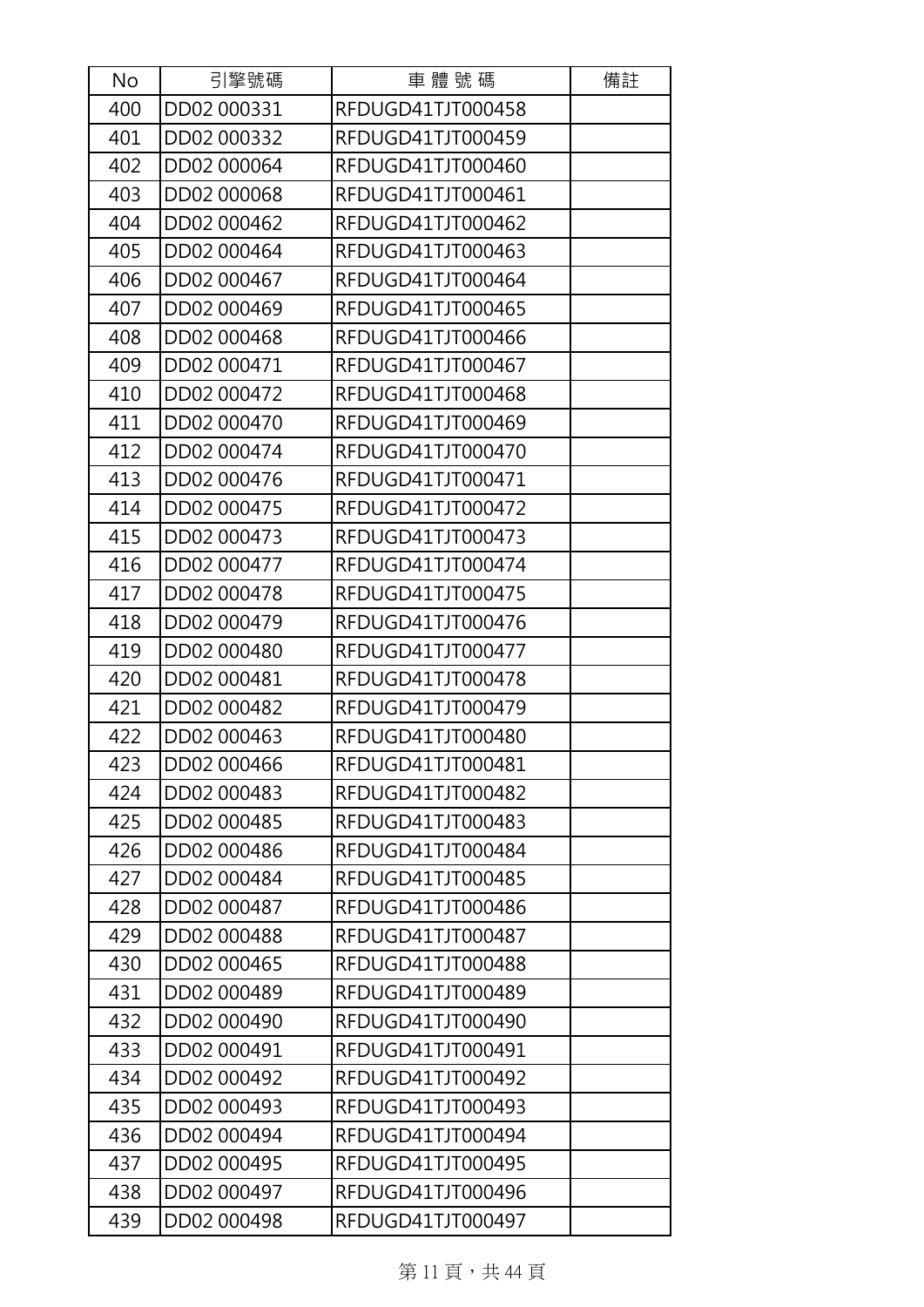| No  | 引擎號碼        | 車體號碼              | 備註 |
|-----|-------------|-------------------|----|
| 440 | DD02 000499 | RFDUGD41TJT000498 |    |
| 441 | DD02 000503 | RFDUGD41TJT000499 |    |
| 442 | DD02 000504 | RFDUGD41TJT000500 |    |
| 443 | DD02 000505 | RFDUGD41TJT000501 |    |
| 444 | DD02 000506 | RFDUGD41TJT000502 |    |
| 445 | DD02 000500 | RFDUGD41TJT000503 |    |
| 446 | DD02 000508 | RFDUGD41TJT000504 |    |
| 447 | DD02 000507 | RFDUGD41TJT000505 |    |
| 448 | DD02 000511 | RFDUGD41TJT000506 |    |
| 449 | DD02 000510 | RFDUGD41TJT000507 |    |
| 450 | DD02 000512 | RFDUGD41TJT000508 |    |
| 451 | DD02 000513 | RFDUGD41TJT000509 |    |
| 452 | DD02 000509 | RFDUGD41TJT000510 |    |
| 453 | DD02 000517 | RFDUGD41TJT000511 |    |
| 454 | DD02 000514 | RFDUGD41TJT000512 |    |
| 455 | DD02 000518 | RFDUGD41TJT000513 |    |
| 456 | DD02 000519 | RFDUGD41TJT000514 |    |
| 457 | DD02 000502 | RFDUGD41TJT000515 |    |
| 458 | DD02 000521 | RFDUGD41TJT000516 |    |
| 459 | DD02 000515 | RFDUGD41TJT000517 |    |
| 460 | DD02 000520 | RFDUGD41TJT000518 |    |
| 461 | DD02 000523 | RFDUGD41TJT000519 |    |
| 462 | DD02 000516 | RFDUGD41TJT000520 |    |
| 463 | DD02 000522 | RFDUGD41TJT000521 |    |
| 464 | DD02 000525 | RFDUGD41TJT000522 |    |
| 465 | DD02 000526 | RFDUGD41TJT000523 |    |
| 466 | DD02 000529 | RFDUGD41TJT000525 |    |
| 467 | DD02 000530 | RFDUGD41TJT000526 |    |
| 468 | DD02 000532 | RFDUGD41TJT000527 |    |
| 469 | DD02 000528 | RFDUGD41TJT000528 |    |
| 470 | DD02 000533 | RFDUGD41TJT000529 |    |
| 471 | DD02 000537 | RFDUGD41TJT000530 |    |
| 472 | DD02 000544 | RFDUGD41TJT000531 |    |
| 473 | DD02 000545 | RFDUGD41TJT000532 |    |
| 474 | DD02 000548 | RFDUGD41TJT000533 |    |
| 475 | DD02 000550 | RFDUGD41TJT000534 |    |
| 476 | DD02 000543 | RFDUGD41TJT000535 |    |
| 477 | DD02 000549 | RFDUGD41TJT000536 |    |
| 478 | DD02 000551 | RFDUGD41TJT000537 |    |
| 479 | DD02 000552 | RFDUGD41TJT000538 |    |

第12頁,共44頁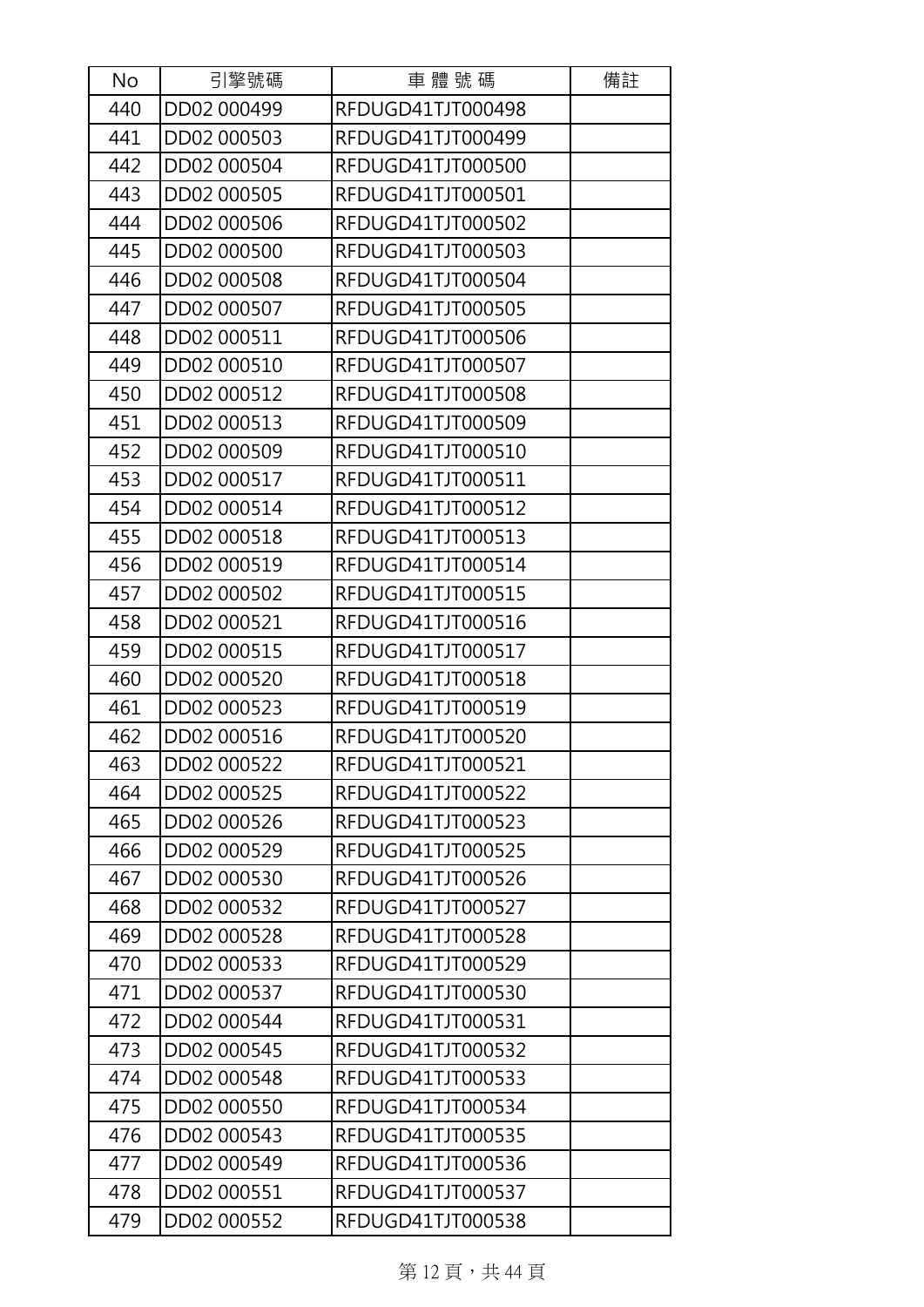| No  | 引擎號碼        | 車體號碼              | 備註 |
|-----|-------------|-------------------|----|
| 480 | DD02 000553 | RFDUGD41TJT000539 |    |
| 481 | DD02 000556 | RFDUGD41TJT000540 |    |
| 482 | DD02 000557 | RFDUGD41TJT000541 |    |
| 483 | DD02 000554 | RFDUGD41TJT000542 |    |
| 484 | DD02 000558 | RFDUGD41TJT000544 |    |
| 485 | DD02 000559 | RFDUGD41TJT000545 |    |
| 486 | DD02 000540 | RFDUGD41TJT000546 |    |
| 487 | DD02 000541 | RFDUGD41TJT000547 |    |
| 488 | DD02 000546 | RFDUGD41TJT000548 |    |
| 489 | DD02 000563 | RFDUGD41TJT000549 |    |
| 490 | DD02 000564 | RFDUGD41TJT000550 |    |
| 491 | DD02 000565 | RFDUGD41TJT000551 |    |
| 492 | DD02 000562 | RFDUGD41TJT000552 |    |
| 493 | DD02 000547 | RFDUGD41TJT000553 |    |
| 494 | DD02 000538 | RFDUGD41TJT000554 |    |
| 495 | DD02 000534 | RFDUGD41TJT000555 |    |
| 496 | DD02 000566 | RFDUGD41TJT000556 |    |
| 497 | DD02 000569 | RFDUGD41TJT000557 |    |
| 498 | DD02 000573 | RFDUGD41TJT000558 |    |
| 499 | DD02 000571 | RFDUGD41TJT000559 |    |
| 500 | DD02 000572 | RFDUGD41TJT000562 |    |
| 501 | DD02 000575 | RFDUGD41TJT000563 |    |
| 502 | DD02 000577 | RFDUGD41TJT000564 |    |
| 503 | DD02 000578 | RFDUGD41TJT000565 |    |
| 504 | DD02 000579 | RFDUGD41TJT000566 |    |
| 505 | DD02 000580 | RFDUGD41TJT000567 |    |
| 506 | DD02 000574 | RFDUGD41TJT000568 |    |
| 507 | DD02 000535 | RFDUGD41TJT000570 |    |
| 508 | DD02 000568 | RFDUGD41TJT000571 |    |
| 509 | DD02 000570 | RFDUGD41TJT000572 |    |
| 510 | DD02 000567 | RFDUGD41TJT000573 |    |
| 511 | DD02 000581 | RFDUGD41TJT000574 |    |
| 512 | DD02 000583 | RFDUGD41TJT000575 |    |
| 513 | DD02 000587 | RFDUGD41TJT000576 |    |
| 514 | DD02 000584 | RFDUGD41TJT000577 |    |
| 515 | DD02 000588 | RFDUGD41TJT000578 |    |
| 516 | DD02 000582 | RFDUGD41TJT000579 |    |
| 517 | DD02 000590 | RFDUGD41TJT000580 |    |
| 518 | DD02 000592 | RFDUGD41TJT000581 |    |
| 519 | DD02 000591 | RFDUGD41TJT000582 |    |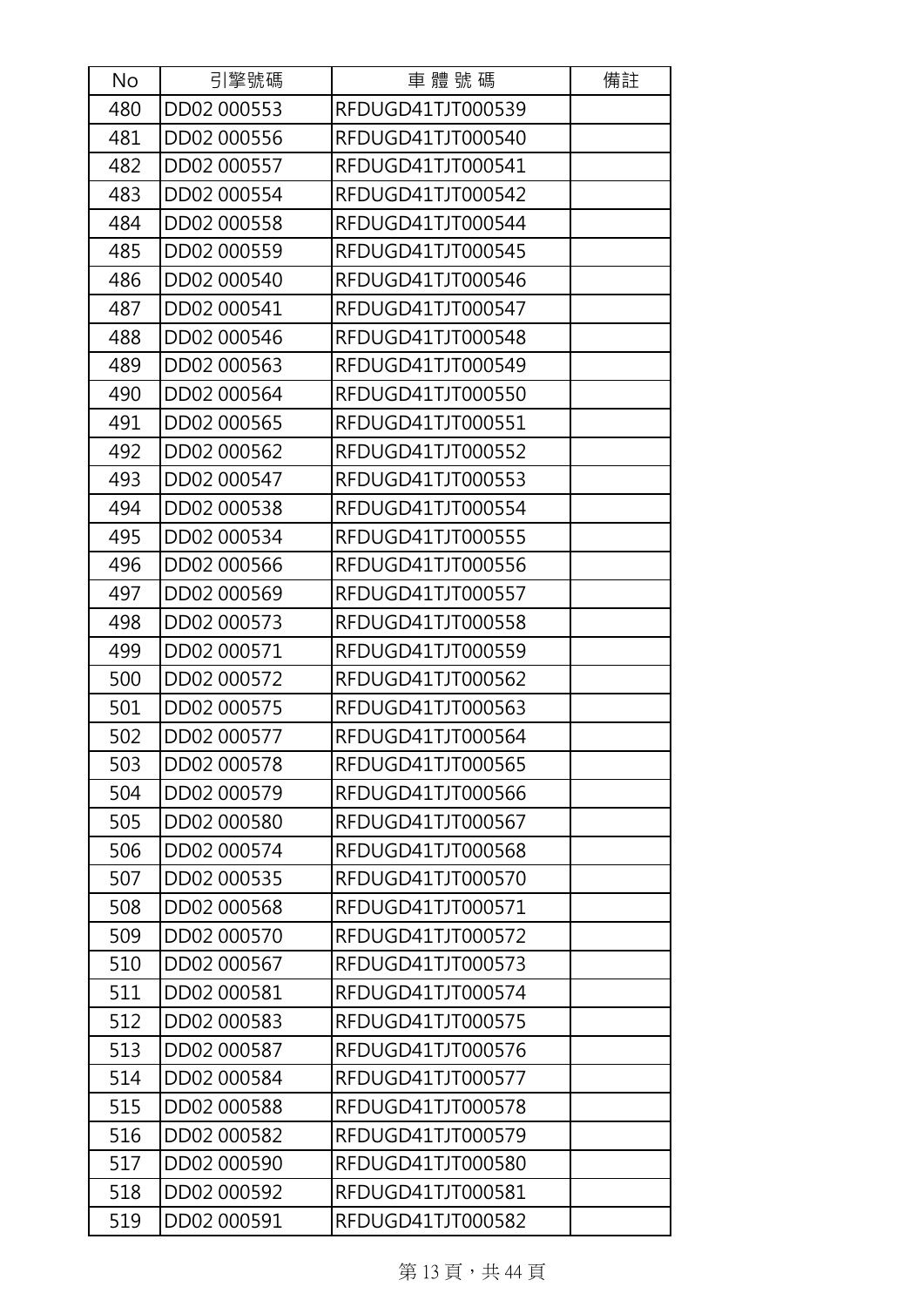| No  | 引擎號碼        | 車體號碼              | 備註 |
|-----|-------------|-------------------|----|
| 520 | DD02 000593 | RFDUGD41TJT000583 |    |
| 521 | DD02 000594 | RFDUGD41TJT000584 |    |
| 522 | DD02 000597 | RFDUGD41TJT000585 |    |
| 523 | DD02 000595 | RFDUGD41TJT000586 |    |
| 524 | DD02 000586 | RFDUGD41TJT000587 |    |
| 525 | DD02 000585 | RFDUGD41TJT000588 |    |
| 526 | DD02 000589 | RFDUGD41TJT000589 |    |
| 527 | DD02 000598 | RFDUGD41TJT000590 |    |
| 528 | DD02 000596 | RFDUGD41TJT000591 |    |
| 529 | DD02 000599 | RFDUGD41TJT000592 |    |
| 530 | DD02 000600 | RFDUGD41TJT000593 |    |
| 531 | DD02 000601 | RFDUGD41TJT000594 |    |
| 532 | DD02 000602 | RFDUGD41TJT000595 |    |
| 533 | DD02 000604 | RFDUGD41TJT000596 |    |
| 534 | DD02 000603 | RFDUGD41TJT000597 |    |
| 535 | DD02 000606 | RFDUGD41TJT000598 |    |
| 536 | DD02 000607 | RFDUGD41TJT000599 |    |
| 537 | DD02 000608 | RFDUGD41TJT000600 |    |
| 538 | DD02 000609 | RFDUGD41TJT000601 |    |
| 539 | DD02 000610 | RFDUGD41TJT000602 |    |
| 540 | DD02 000611 | RFDUGD41TJT000603 |    |
| 541 | DD02 000612 | RFDUGD41TJT000604 |    |
| 542 | DD02 000613 | RFDUGD41TJT000605 |    |
| 543 | DD02 000615 | RFDUGD41TJT000607 |    |
| 544 | DD02 000605 | RFDUGD41TJT000608 |    |
| 545 | DD02 000616 | RFDUGD41TJT000609 |    |
| 546 | DD02 000496 | RFDUGD41TJT000610 |    |
| 547 | DD02 000617 | RFDUGD41TJT000611 |    |
| 548 | DD02 000618 | RFDUGD41TJT000612 |    |
| 549 | DD02 000619 | RFDUGD41TJT000613 |    |
| 550 | DD02 000622 | RFDUGD41TJT000614 |    |
| 551 | DD02 000620 | RFDUGD41TJT000615 |    |
| 552 | DD02 000624 | RFDUGD41TJT000617 |    |
| 553 | DD02 000623 | RFDUGD41TJT000618 |    |
| 554 | DD02 000625 | RFDUGD41TJT000619 |    |
| 555 | DD02 000627 | RFDUGD41TJT000620 |    |
| 556 | DD02 000626 | RFDUGD41TJT000621 |    |
| 557 | DD02 000628 | RFDUGD41TJT000622 |    |
| 558 | DD02 000630 | RFDUGD41TJT000623 |    |
| 559 | DD02 000631 | RFDUGD41TJT000624 |    |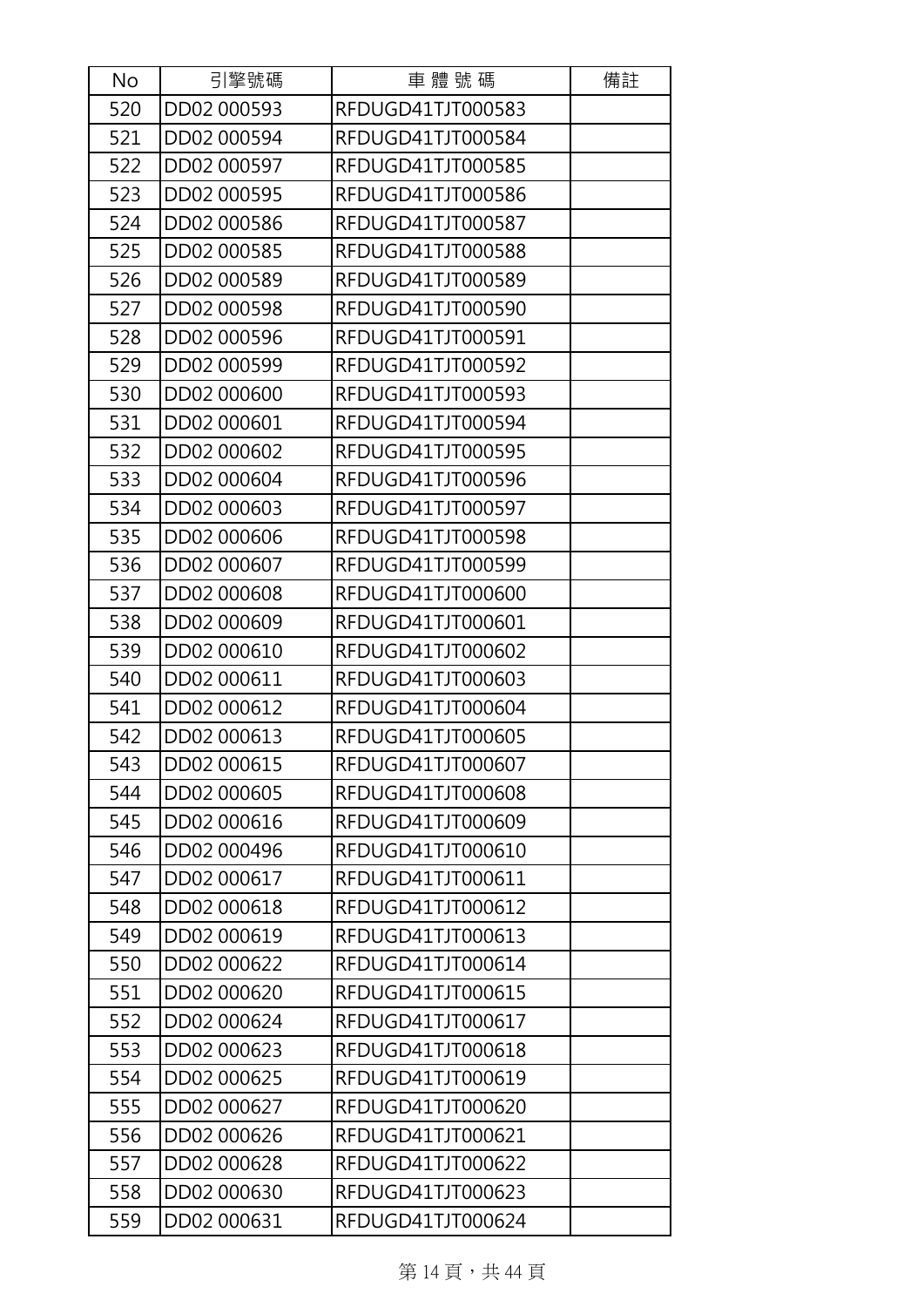| No  | 引擎號碼        | 車體號碼              | 備註 |
|-----|-------------|-------------------|----|
| 560 | DD02 000633 | RFDUGD41TJT000625 |    |
| 561 | DD02 000629 | RFDUGD41TJT000626 |    |
| 562 | DD02 000621 | RFDUGD41TJT000627 |    |
| 563 | DD02 000634 | RFDUGD41TJT000628 |    |
| 564 | DD02 000635 | RFDUGD41TJT000629 |    |
| 565 | DD02 000632 | RFDUGD41TJT000631 |    |
| 566 | DD02 000639 | RFDUGD41TJT000632 |    |
| 567 | DD02 000637 | RFDUGD41TJT000633 |    |
| 568 | DD02 000501 | RFDUGD41TJT000634 |    |
| 569 | DD02 000640 | RFDUGD41TJT000635 |    |
| 570 | DD02 000641 | RFDUGD41TJT000636 |    |
| 571 | DD02 000642 | RFDUGD41TJT000637 |    |
| 572 | DD02 000531 | RFDUGD41TJT000638 |    |
| 573 | DD02 000536 | RFDUGD41TJT000639 |    |
| 574 | DD02 000644 | RFDUGD41TJT000640 |    |
| 575 | DD02 000645 | RFDUGD41TJT000641 |    |
| 576 | DD02 000647 | RFDUGD41TJT000642 |    |
| 577 | DD02 000646 | RFDUGD41TJT000643 |    |
| 578 | DD02 000650 | RFDUGD41TJT000644 |    |
| 579 | DD02 000649 | RFDUGD41TJT000645 |    |
| 580 | DD02 000638 | RFDUGD41TJT000646 |    |
| 581 | DD02 000643 | RFDUGD41TJT000647 |    |
| 582 | DD02 000654 | RFDUGD41TJT000648 |    |
| 583 | DD02 000560 | RFDUGD41TJT000650 |    |
| 584 | DD02 000655 | RFDUGD41TJT000651 |    |
| 585 | DD02 000542 | RFDUGD41TJT000652 |    |
| 586 | DD02 000657 | RFDUGD41TJT000653 |    |
| 587 | DD02 000651 | RFDUGD41TJT000654 |    |
| 588 | DD02 000662 | RFDUGD41TJT000655 |    |
| 589 | DD02 000661 | RFDUGD41TJT000656 |    |
| 590 | DD02 000664 | RFDUGD41TJT000657 |    |
| 591 | DD02 000648 | RFDUGD41TJT000658 |    |
| 592 | DD02 000658 | RFDUGD41TJT000659 |    |
| 593 | DD02 000660 | RFDUGD41TJT000660 |    |
| 594 | DD02 000665 | RFDUGD41TJT000661 |    |
| 595 | DD02 000668 | RFDUGD41TJT000662 |    |
| 596 | DD02 000659 | RFDUGD41TJT000663 |    |
| 597 | DD02 000666 | RFDUGD41TJT000664 |    |
| 598 | DD02 000673 | RFDUGD41TJT000665 |    |
| 599 | DD02 000667 | RFDUGD41TJT000666 |    |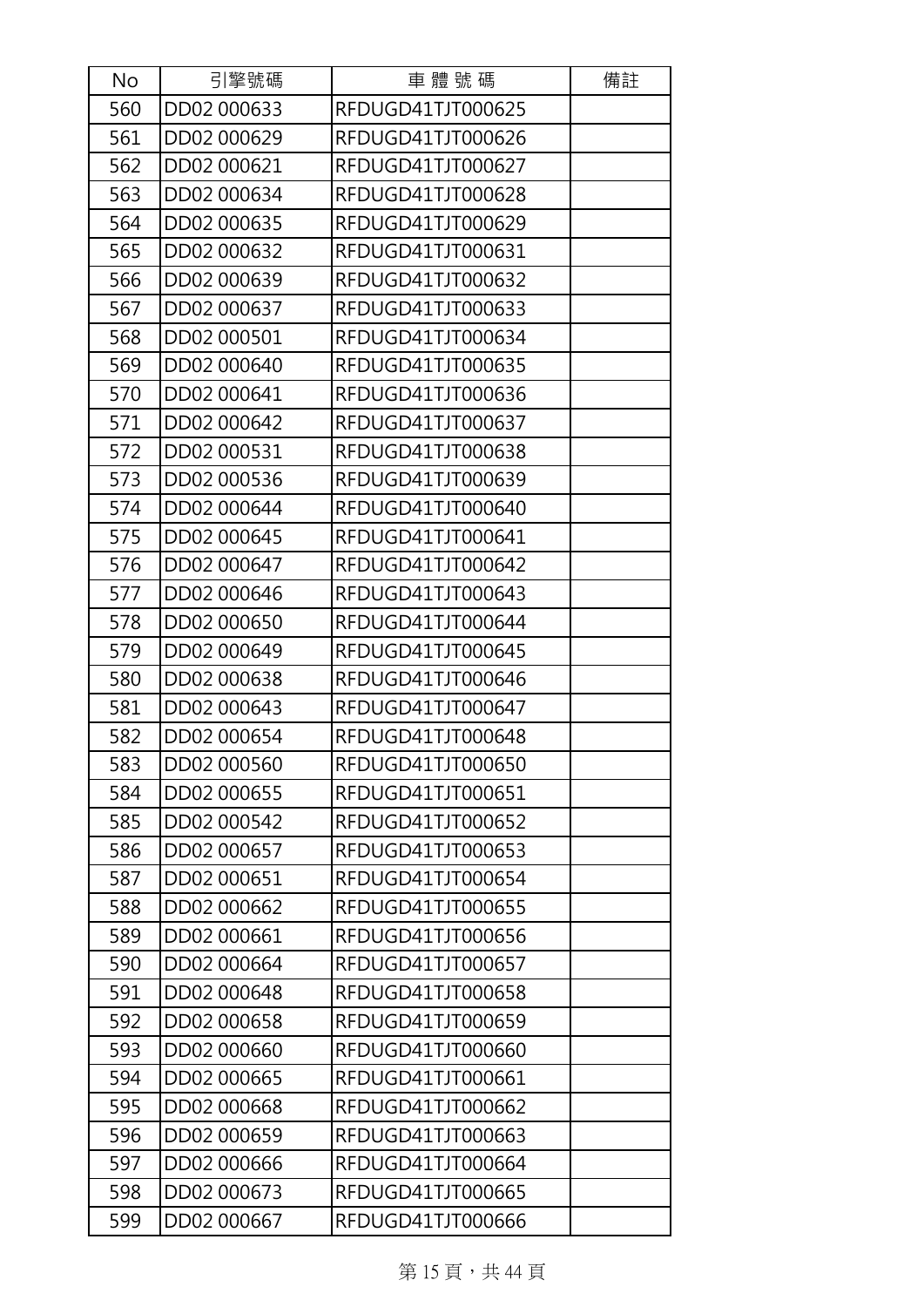| No  | 引擎號碼        | 車體號碼              | 備註 |
|-----|-------------|-------------------|----|
| 600 | DD02 000670 | RFDUGD41TJT000667 |    |
| 601 | DD02 000672 | RFDUGD41TJT000668 |    |
| 602 | DD02 000674 | RFDUGD41TJT000669 |    |
| 603 | DD02 000676 | RFDUGD41TJT000670 |    |
| 604 | DD02 000671 | RFDUGD41TJT000671 |    |
| 605 | DD02 000675 | RFDUGD41TJT000672 |    |
| 606 | DD02 000677 | RFDUGD41TJT000673 |    |
| 607 | DD02 000663 | RFDUGD41TJT000674 |    |
| 608 | DD02 000679 | RFDUGD41TJT000675 |    |
| 609 | DD02 000678 | RFDUGD41TJT000676 |    |
| 610 | DD02 000683 | RFDUGD41TJT000677 |    |
| 611 | DD02 000684 | RFDUGD41TJT000678 |    |
| 612 | DD02 000685 | RFDUGD41TJT000679 |    |
| 613 | DD02 000686 | RFDUGD41TJT000680 |    |
| 614 | DD02 000689 | RFDUGD41TJT000681 |    |
| 615 | DD02 000681 | RFDUGD41TJT000682 |    |
| 616 | DD02 000691 | RFDUGD41TJT000683 |    |
| 617 | DD02 000687 | RFDUGD41TJT000685 |    |
| 618 | DD02 000692 | RFDUGD41TJT000686 |    |
| 619 | DD02 000694 | RFDUGD41TJT000687 |    |
| 620 | DD02 000680 | RFDUGD41TJT000688 |    |
| 621 | DD02 000696 | RFDUGD41TJT000689 |    |
| 622 | DD02 000695 | RFDUGD41TJT000690 |    |
| 623 | DD02 000698 | RFDUGD41TJT000691 |    |
| 624 | DD02 000693 | RFDUGD41TJT000692 |    |
| 625 | DD02 000699 | RFDUGD41TJT000693 |    |
| 626 | DD02 000701 | RFDUGD41TJT000695 |    |
| 627 | DD02 000700 | RFDUGD41TJT000696 |    |
| 628 | DD02 000682 | RFDUGD41TJT000697 |    |
| 629 | DD02 000688 | RFDUGD41TJT000699 |    |
| 630 | DD02 000708 | RFDUGD41TJT000701 |    |
| 631 | DD02 000709 | RFDUGD41TJT000702 |    |
| 632 | DD02 000710 | RFDUGD41TJT000703 |    |
| 633 | DD02 000706 | RFDUGD41TJT000704 |    |
| 634 | DD02 000713 | RFDUGD41TJT000706 |    |
| 635 | DD02 000715 | RFDUGD41TJT000707 |    |
| 636 | DD02 000716 | RFDUGD41TJT000708 |    |
| 637 | DD02 000711 | RFDUGD41TJT000709 |    |
| 638 | DD02 000719 | RFDUGD41TJT000710 |    |
| 639 | DD02 000720 | RFDUGD41TJT000711 |    |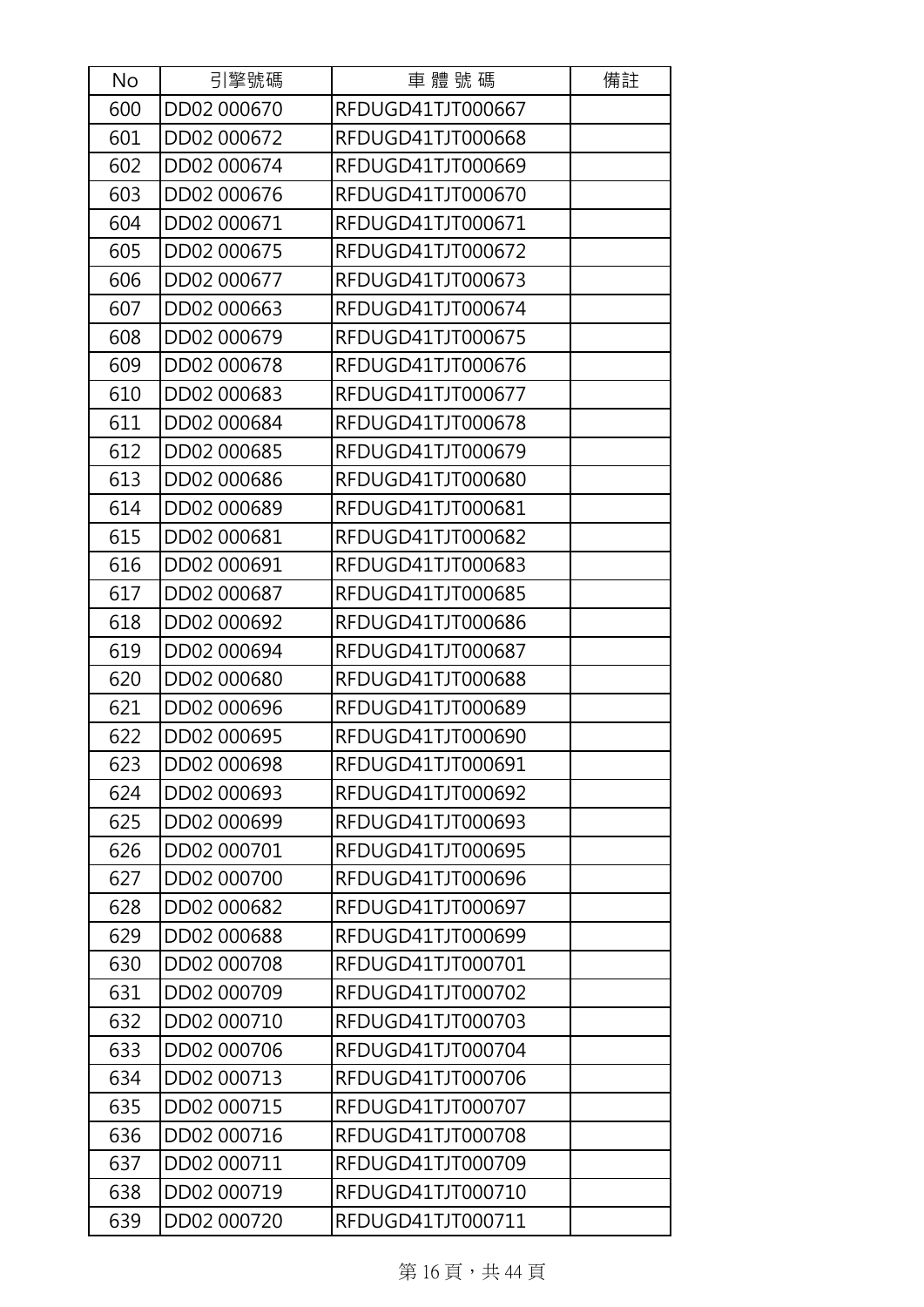| No  | 引擎號碼        | 車體號碼              | 備註 |
|-----|-------------|-------------------|----|
| 640 | DD02 000714 | RFDUGD41TJT000712 |    |
| 641 | DD02 000717 | RFDUGD41TJT000713 |    |
| 642 | DD02 000721 | RFDUGD41TJT000714 |    |
| 643 | DD02 000723 | RFDUGD41TJT000715 |    |
| 644 | DD02 000726 | RFDUGD41TJT000716 |    |
| 645 | DD02 000727 | RFDUGD41TJT000717 |    |
| 646 | DD02 000728 | RFDUGD41TJT000718 |    |
| 647 | DD02 000729 | RFDUGD41TJT000719 |    |
| 648 | DD02 000730 | RFDUGD41TJT000720 |    |
| 649 | DD02 000731 | RFDUGD41TJT000721 |    |
| 650 | DD02 000732 | RFDUGD41TJT000722 |    |
| 651 | DD02 000733 | RFDUGD41TJT000723 |    |
| 652 | DD02 000724 | RFDUGD41TJT000724 |    |
| 653 | DD02 000736 | RFDUGD41TJT000725 |    |
| 654 | DD02 000702 | RFDUGD41TJT000726 |    |
| 655 | DD02 000738 | RFDUGD41TJT000727 |    |
| 656 | DD02 000739 | RFDUGD41TJT000728 |    |
| 657 | DD02 000740 | RFDUGD41TJT000729 |    |
| 658 | DD02 000737 | RFDUGD41TJT000730 |    |
| 659 | DD02 000742 | RFDUGD41TJT000732 |    |
| 660 | DD02 000744 | RFDUGD41TJT000734 |    |
| 661 | DD02 000745 | RFDUGD41TJT000735 |    |
| 662 | DD02 000746 | RFDUGD41TJT000736 |    |
| 663 | DD02 000748 | RFDUGD41TJT000737 |    |
| 664 | DD02 000747 | RFDUGD41TJT000738 |    |
| 665 | DD02 000749 | RFDUGD41TJT000739 |    |
| 666 | DD02 000751 | RFDUGD41TJT000740 |    |
| 667 | DD02 000752 | RFDUGD41TJT000741 |    |
| 668 | DD02 000705 | RFDUGD41TJT000742 |    |
| 669 | DD02 000722 | RFDUGD41TJT000743 |    |
| 670 | DD02 000756 | RFDUGD41TJT000744 |    |
| 671 | DD02 000750 | RFDUGD41TJT000746 |    |
| 672 | DD02 000757 | RFDUGD41TJT000747 |    |
| 673 | DD02 000758 | RFDUGD41TJT000748 |    |
| 674 | DD02 000759 | RFDUGD41TJT000749 |    |
| 675 | DD02 000761 | RFDUGD41TJT000750 |    |
| 676 | DD02 000760 | RFDUGD41TJT000752 |    |
| 677 | DD02 000764 | RFDUGD41TJT000753 |    |
| 678 | DD02 000765 | RFDUGD41TJT000754 |    |
| 679 | DD02 000735 | RFDUGD41TJT000756 |    |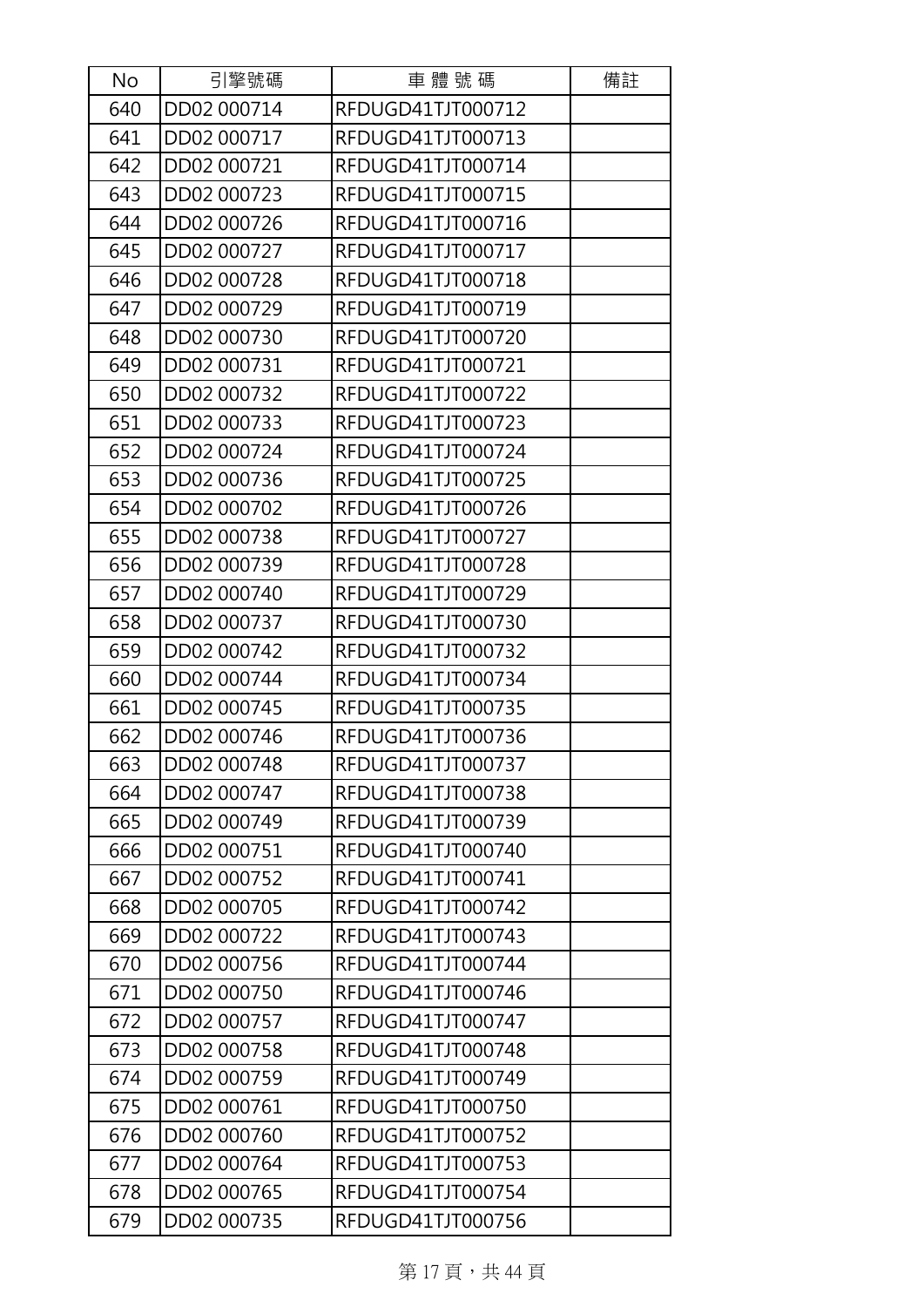| No  | 引擎號碼        | 車體號碼              | 備註 |
|-----|-------------|-------------------|----|
| 680 | DD02 000763 | RFDUGD41TJT000757 |    |
| 681 | DD02 000769 | RFDUGD41TJT000758 |    |
| 682 | DD02 000768 | RFDUGD41TJT000759 |    |
| 683 | DD02 000773 | RFDUGD41TJT000761 |    |
| 684 | DD02 000774 | RFDUGD41TJT000762 |    |
| 685 | DD02 000775 | RFDUGD41TJT000764 |    |
| 686 | DD02 000776 | RFDUGD41TJT000765 |    |
| 687 | DD02 000777 | RFDUGD41TJT000766 |    |
| 688 | DD02 000778 | RFDUGD41TJT000767 |    |
| 689 | DD02 000779 | RFDUGD41TJT000768 |    |
| 690 | DD02 000780 | RFDUGD41TJT000769 |    |
| 691 | DD02 000782 | RFDUGD41TJT000770 |    |
| 692 | DD02 000781 | RFDUGD41TJT000771 |    |
| 693 | DD02 000785 | RFDUGD41TJT000772 |    |
| 694 | DD02 000786 | RFDUGD41TJT000773 |    |
| 695 | DD02 000783 | RFDUGD41TJT000774 |    |
| 696 | DD02 000770 | RFDUGD41TJT000775 |    |
| 697 | DD02 000788 | RFDUGD41TJT000776 |    |
| 698 | DD02 000787 | RFDUGD41TJT000777 |    |
| 699 | DD02 000734 | RFDUGD41TJT000778 |    |
| 700 | DD02 000789 | RFDUGD41TJT000779 |    |
| 701 | DD02 000791 | RFDUGD41TJT000780 |    |
| 702 | DD02 000792 | RFDUGD41TJT000782 |    |
| 703 | DD02 000790 | RFDUGD41TJT000783 |    |
| 704 | DD02 000794 | RFDUGD41TJT000784 |    |
| 705 | DD02 000795 | RFDUGD41TJT000785 |    |
| 706 | DD02 000796 | RFDUGD41TJT000786 |    |
| 707 | DD02 000797 | RFDUGD41TJT000787 |    |
| 708 | DD02 000800 | RFDUGD41TJT000788 |    |
| 709 | DD02 000798 | RFDUGD41TJT000789 |    |
| 710 | DD02 000755 | RFDUGD41TJT000790 |    |
| 711 | DD02 000801 | RFDUGD41TJT000791 |    |
| 712 | DD02 000802 | RFDUGD41TJT000792 |    |
| 713 | DD02 000799 | RFDUGD41TJT000793 |    |
| 714 | DD02 000767 | RFDUGD41TJT000794 |    |
| 715 | DD02 000804 | RFDUGD41TJT000795 |    |
| 716 | DD02 000803 | RFDUGD41TJT000796 |    |
| 717 | DD02 000805 | RFDUGD41TJT000797 |    |
| 718 | DD02 000806 | RFDUGD41TJT000798 |    |
| 719 | DD02 000807 | RFDUGD41TJT000799 |    |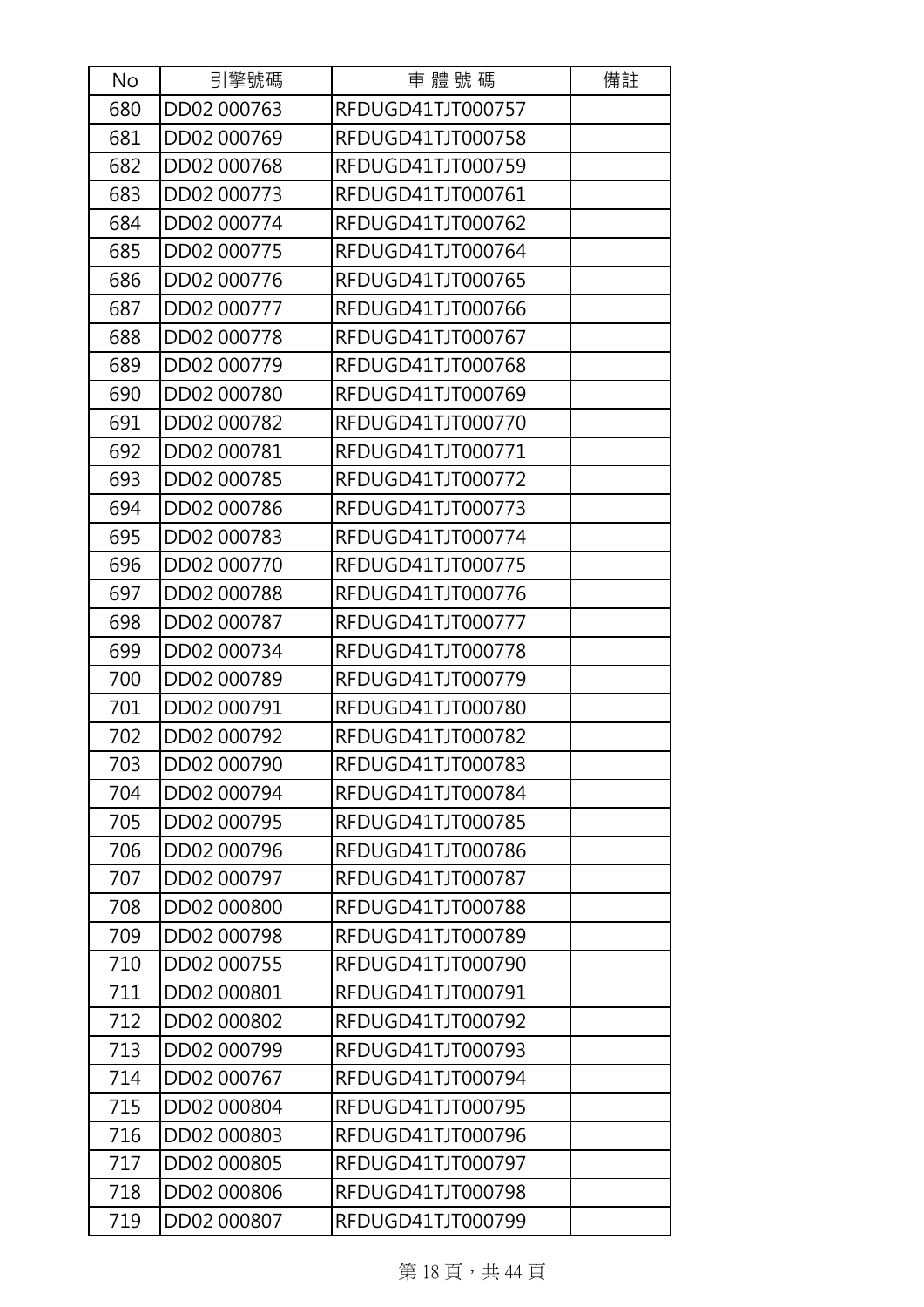| No  | 引擎號碼        | 車體號碼              | 備註 |
|-----|-------------|-------------------|----|
| 720 | DD02 000809 | RFDUGD41TJT000800 |    |
| 721 | DD02 000808 | RFDUGD41TJT000801 |    |
| 722 | DD02 000810 | RFDUGD41TJT000802 |    |
| 723 | DD02 000811 | RFDUGD41TJT000803 |    |
| 724 | DD02 000813 | RFDUGD41TJT000804 |    |
| 725 | DD02 000814 | RFDUGD41TJT000805 |    |
| 726 | DD02 000815 | RFDUGD41TJT000806 |    |
| 727 | DD02 000812 | RFDUGD41TJT000807 |    |
| 728 | DD02 000816 | RFDUGD41TJT000808 |    |
| 729 | DD02 000818 | RFDUGD41TJT000809 |    |
| 730 | DD02 000817 | RFDUGD41TJT000811 |    |
| 731 | DD02 000820 | RFDUGD41TJT000812 |    |
| 732 | DD02 000821 | RFDUGD41TJT000813 |    |
| 733 | DD02 000793 | RFDUGD41TJT000814 |    |
| 734 | DD02 000754 | RFDUGD41TJT000815 |    |
| 735 | DD02 000656 | RFDUGD41TJT000816 |    |
| 736 | DD02 000539 | RFDUGD41TJT000817 |    |
| 737 | DD02 000725 | RFDUGD41TJT000818 |    |
| 738 | DD02 000652 | RFDUGD41TJT000819 |    |
| 739 | DD02 000718 | RFDUGD41TJT000820 |    |
| 740 | DD02 000703 | RFDUGD41TJT000821 |    |
| 741 | DD02 000822 | RFDUGD41TJT000822 |    |
| 742 | DD02 000843 | RFDUGD41TJT000823 |    |
| 743 | DD02 000840 | RFDUGD41TJT000824 |    |
| 744 | DD02 000844 | RFDUGD41TJT000825 |    |
| 745 | DD02 000847 | RFDUGD41TJT000826 |    |
| 746 | DD02 000831 | RFDUGD41TJT000827 |    |
| 747 | DD02 000850 | RFDUGD41TJT000828 |    |
| 748 | DD02 000851 | RFDUGD41TJT000829 |    |
| 749 | DD02 000852 | RFDUGD41TJT000830 |    |
| 750 | DD02 000845 | RFDUGD41TJT000831 |    |
| 751 | DD02 000842 | RFDUGD41TJT000832 |    |
| 752 | DD02 000853 | RFDUGD41TJT000833 |    |
| 753 | DD02 000856 | RFDUGD41TJT000834 |    |
| 754 | DD02 000857 | RFDUGD41TJT000835 |    |
| 755 | DD02 000858 | RFDUGD41TJT000836 |    |
| 756 | DD02 000829 | RFDUGD41TJT000838 |    |
| 757 | DD02 000862 | RFDUGD41TJT000839 |    |
| 758 | DD02 000855 | RFDUGD41TJT000840 |    |
| 759 | DD02 000861 | RFDUGD41TJT000841 |    |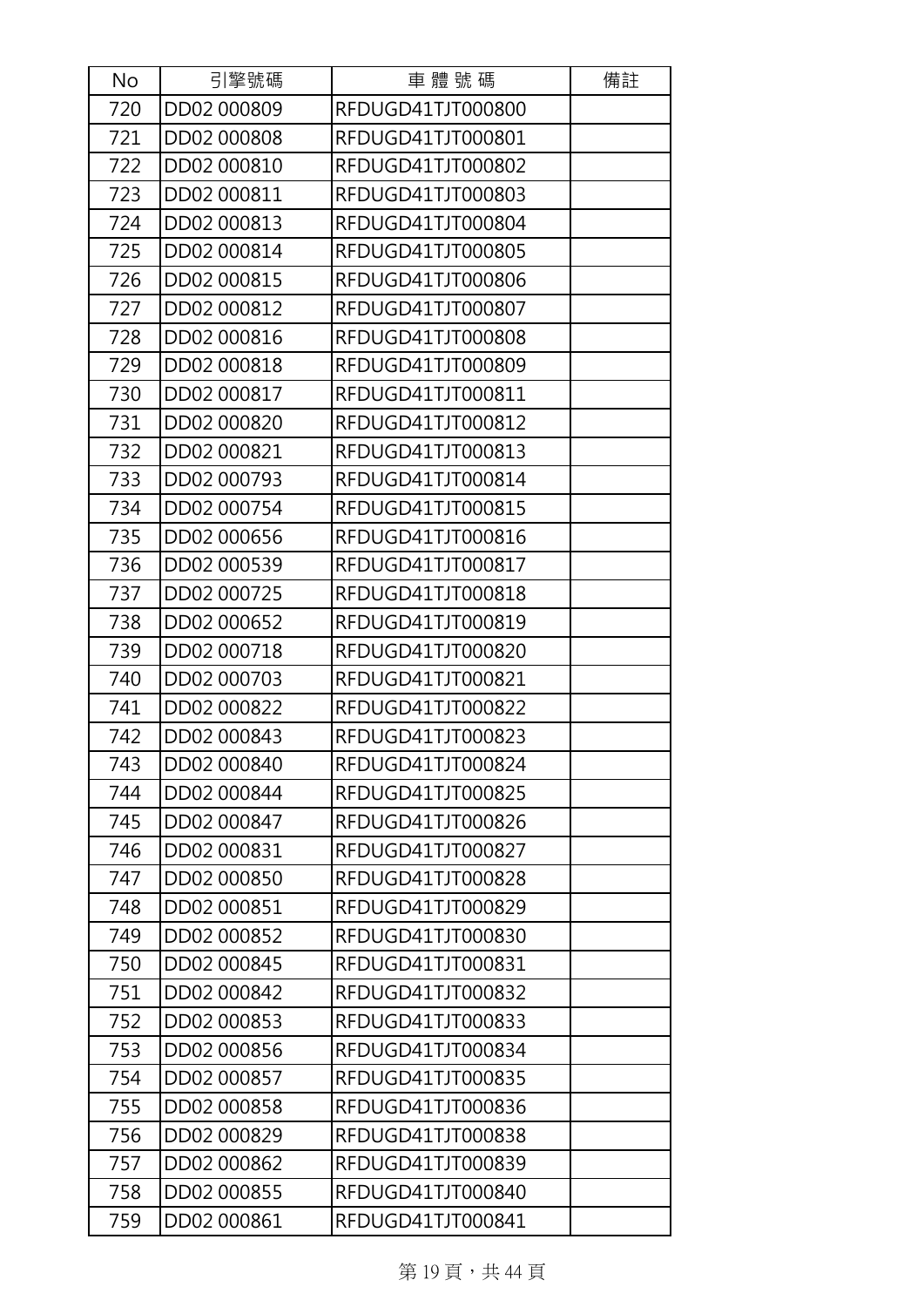| No  | 引擎號碼        | 車體號碼              | 備註 |
|-----|-------------|-------------------|----|
| 760 | DD02 000859 | RFDUGD41TJT000842 |    |
| 761 | DD02 000833 | RFDUGD41TJT000843 |    |
| 762 | DD02 000863 | RFDUGD41TJT000844 |    |
| 763 | DD02 000864 | RFDUGD41TJT000845 |    |
| 764 | DD02 000865 | RFDUGD41TJT000846 |    |
| 765 | DD02 000866 | RFDUGD41TJT000847 |    |
| 766 | DD02 000867 | RFDUGD41TJT000848 |    |
| 767 | DD02 000868 | RFDUGD41TJT000849 |    |
| 768 | DD02 000869 | RFDUGD41TJT000850 |    |
| 769 | DD02 000871 | RFDUGD41TJT000852 |    |
| 770 | DD02 000870 | RFDUGD41TJT000853 |    |
| 771 | DD02 000872 | RFDUGD41TJT000854 |    |
| 772 | DD02 000854 | RFDUGD41TJT000855 |    |
| 773 | DD02 000876 | RFDUGD41TJT000856 |    |
| 774 | DD02 000877 | RFDUGD41TJT000857 |    |
| 775 | DD02 000875 | RFDUGD41TJT000858 |    |
| 776 | DD02 000878 | RFDUGD41TJT000859 |    |
| 777 | DD02 000879 | RFDUGD41TJT000860 |    |
| 778 | DD02 000880 | RFDUGD41TJT000861 |    |
| 779 | DD02 000830 | RFDUGD41TJT000862 |    |
| 780 | DD02 000882 | RFDUGD41TJT000863 |    |
| 781 | DD02 000883 | RFDUGD41TJT000864 |    |
| 782 | DD02 000873 | RFDUGD41TJT000865 |    |
| 783 | DD02 000885 | RFDUGD41TJT000866 |    |
| 784 | DD02 000884 | RFDUGD41TJT000867 |    |
| 785 | DD02 000846 | RFDUGD41TJT000868 |    |
| 786 | DD02 000891 | RFDUGD41TJT000869 |    |
| 787 | DD02 000874 | RFDUGD41TJT000870 |    |
| 788 | DD02 000889 | RFDUGD41TJT000871 |    |
| 789 | DD02 000890 | RFDUGD41TJT000872 |    |
| 790 | DD02 000892 | RFDUGD41TJT000873 |    |
| 791 | DD02 000895 | RFDUGD41TJT000875 |    |
| 792 | DD02 000893 | RFDUGD41TJT000876 |    |
| 793 | DD02 000898 | RFDUGD41TJT000877 |    |
| 794 | DD02 000900 | RFDUGD41TJT000879 |    |
| 795 | DD02 000901 | RFDUGD41TJT000880 |    |
| 796 | DD02 000888 | RFDUGD41TJT000881 |    |
| 797 | DD02 000887 | RFDUGD41TJT000883 |    |
| 798 | DD02 000881 | RFDUGD41TJT000884 |    |
| 799 | DD02 000903 | RFDUGD41TJT000886 |    |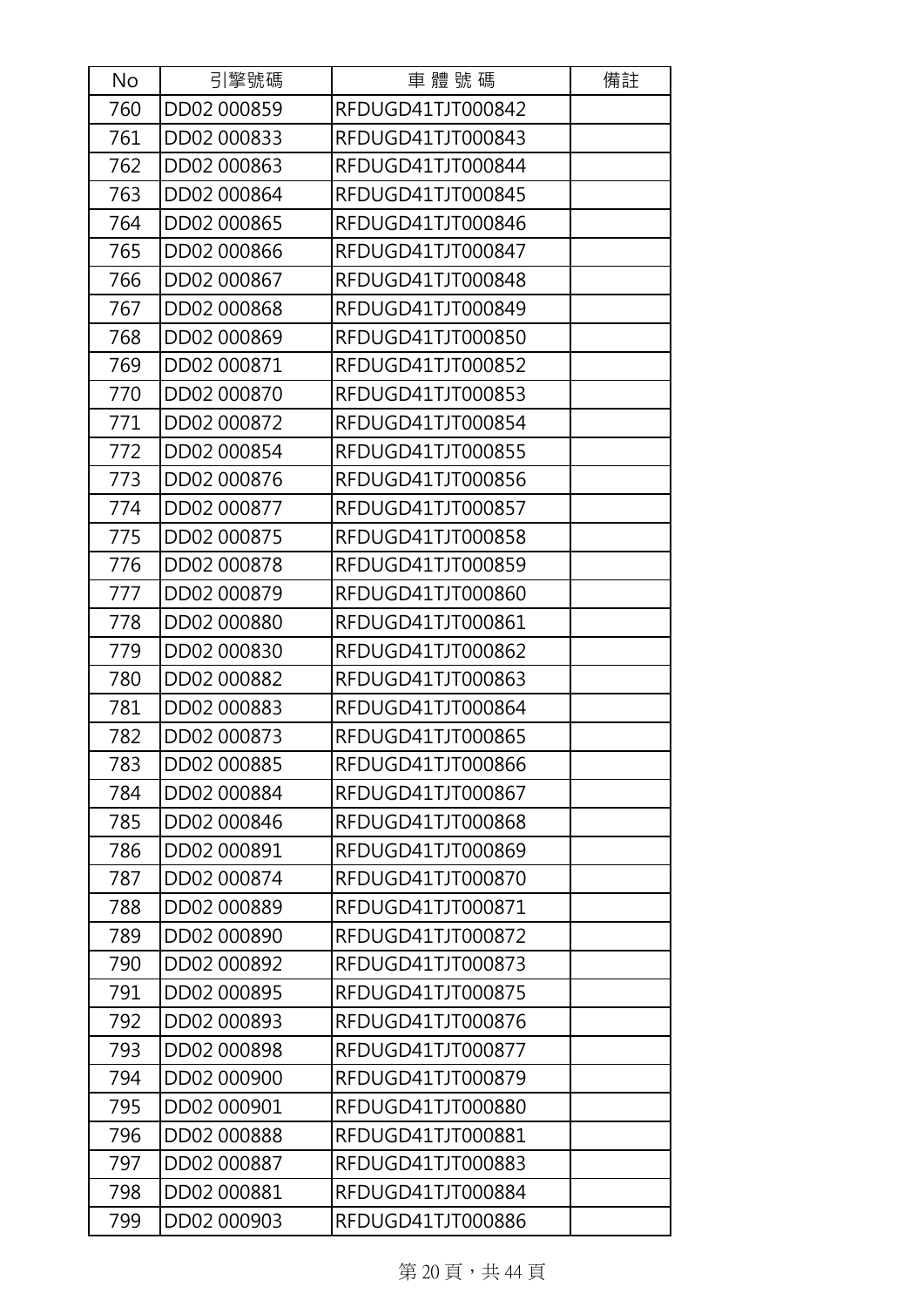| No  | 引擎號碼        | 車體號碼              | 備註 |
|-----|-------------|-------------------|----|
| 800 | DD02 000905 | RFDUGD41TJT000887 |    |
| 801 | DD02 000906 | RFDUGD41TJT000890 |    |
| 802 | DD02 000911 | RFDUGD41TJT000891 |    |
| 803 | DD02 000910 | RFDUGD41TJT000892 |    |
| 804 | DD02 000912 | RFDUGD41TJT000893 |    |
| 805 | DD02 000824 | RFDUGD41TJT000895 |    |
| 806 | DD02 000913 | RFDUGD41TJT000896 |    |
| 807 | DD02 000826 | RFDUGD41TJT000897 |    |
| 808 | DD02 000916 | RFDUGD41TJT000898 |    |
| 809 | DD02 000907 | RFDUGD41TJT000900 |    |
| 810 | DD02 000909 | RFDUGD41TJT000901 |    |
| 811 | DD02 000920 | RFDUGD41TJT000902 |    |
| 812 | DD02 000921 | RFDUGD41TJT000903 |    |
| 813 | DD02 000823 | RFDUGD41TJT000904 |    |
| 814 | DD02 000924 | RFDUGD41TJT000905 |    |
| 815 | DD02 000926 | RFDUGD41TJT000906 |    |
| 816 | DD02 000928 | RFDUGD41TJT000909 |    |
| 817 | DD02 000919 | RFDUGD41TJT000910 |    |
| 818 | DD02 000931 | RFDUGD41TJT000911 |    |
| 819 | DD02 000930 | RFDUGD41TJT000912 |    |
| 820 | DD02 000925 | RFDUGD41TJT000914 |    |
| 821 | DD02 000918 | RFDUGD41TJT000915 |    |
| 822 | DD02 000932 | RFDUGD41TJT000916 |    |
| 823 | DD02 000936 | RFDUGD41TJT000920 |    |
| 824 | DD02 000915 | RFDUGD41TJT000921 |    |
| 825 | DD02 000937 | RFDUGD41TJT000922 |    |
| 826 | DD02 000938 | RFDUGD41TJT000923 |    |
| 827 | DD02 000941 | RFDUGD41TJT000925 |    |
| 828 | DD02 000940 | RFDUGD41TJT000926 |    |
| 829 | DD02 000942 | RFDUGD41TJT000927 |    |
| 830 | DD02 000943 | RFDUGD41TJT000928 |    |
| 831 | DD02 000944 | RFDUGD41TJT000929 |    |
| 832 | DD02 000914 | RFDUGD41TJT000932 |    |
| 833 | DD02 000827 | RFDUGD41TJT000936 |    |
| 834 | DD02 000952 | RFDUGD41TJT000939 |    |
| 835 | DD02 000954 | RFDUGD41TJT000941 |    |
| 836 | DD02 000949 | RFDUGD41TJT000942 |    |
| 837 | DD02 000956 | RFDUGD41TJT000943 |    |
| 838 | DD02 000958 | RFDUGD41TJT000944 |    |
| 839 | DD02 000959 | RFDUGD41TJT000945 |    |

第 21 頁,共44 頁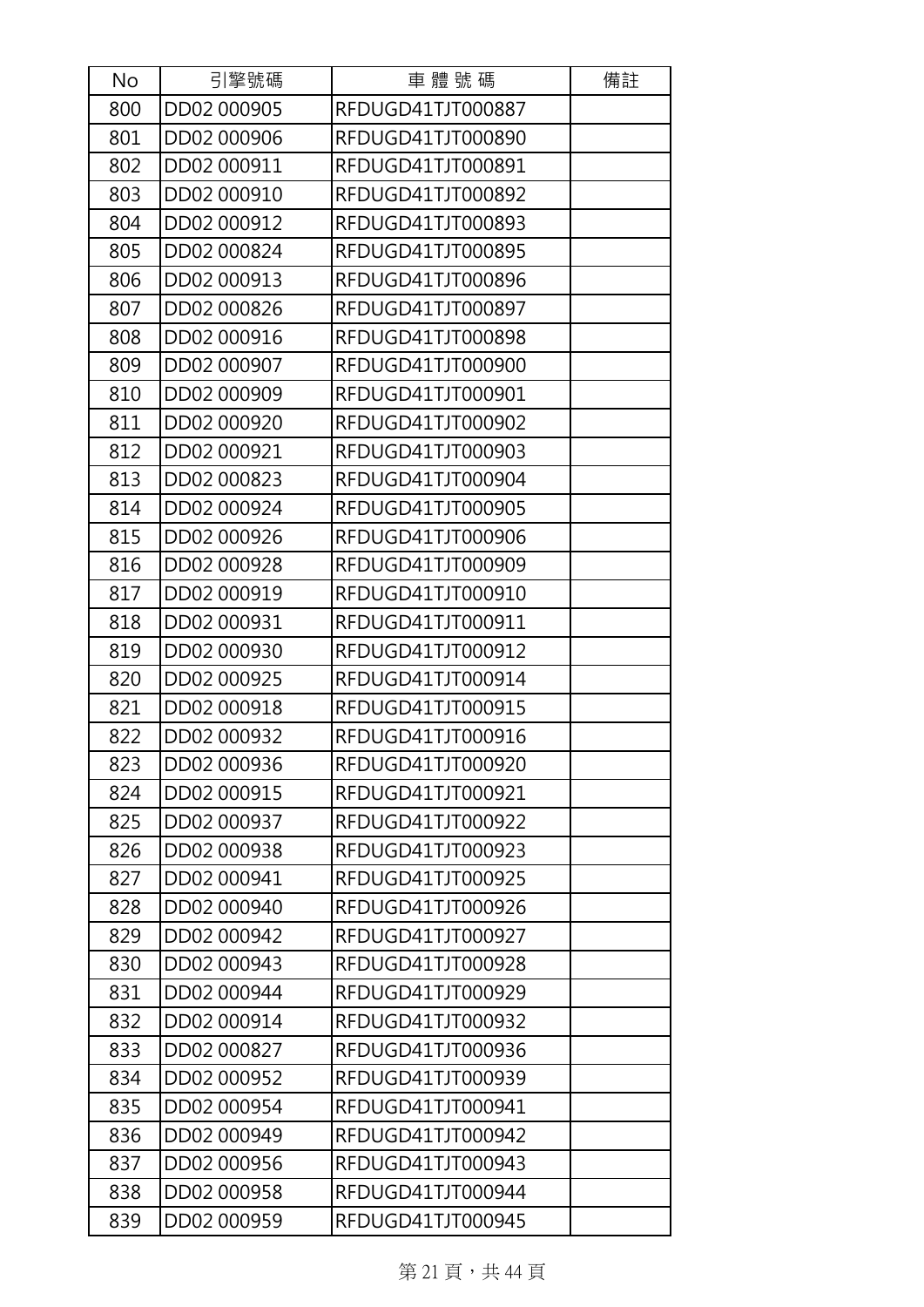| No  | 引擎號碼        | 車體號碼              | 備註 |
|-----|-------------|-------------------|----|
| 840 | DD02 000957 | RFDUGD41TJT000946 |    |
| 841 | DD02 000960 | RFDUGD41TJT000947 |    |
| 842 | DD02 000964 | RFDUGD41TJT000948 |    |
| 843 | DD02 000965 | RFDUGD41TJT000949 |    |
| 844 | DD02 000966 | RFDUGD41TJT000950 |    |
| 845 | DD02 000963 | RFDUGD41TJT000951 |    |
| 846 | DD02 000945 | RFDUGD41TJT000952 |    |
| 847 | DD02 000967 | RFDUGD41TJT000953 |    |
| 848 | DD02 000968 | RFDUGD41TJT000954 |    |
| 849 | DD02 000971 | RFDUGD41TJT000955 |    |
| 850 | DD02 000955 | RFDUGD41TJT000956 |    |
| 851 | DD02 000973 | RFDUGD41TJT000957 |    |
| 852 | DD02 000974 | RFDUGD41TJT000958 |    |
| 853 | DD02 000917 | RFDUGD41TJT000959 |    |
| 854 | DD02 000972 | RFDUGD41TJT000960 |    |
| 855 | DD02 000978 | RFDUGD41TJT000961 |    |
| 856 | DD02 000976 | RFDUGD41TJT000962 |    |
| 857 | DD02 000961 | RFDUGD41TJT000963 |    |
| 858 | DD02 000977 | RFDUGD41TJT000964 |    |
| 859 | DD02 000969 | RFDUGD41TJT000965 |    |
| 860 | DD02 000981 | RFDUGD41TJT000966 |    |
| 861 | DD02 000980 | RFDUGD41TJT000967 |    |
| 862 | DD02 000970 | RFDUGD41TJT000968 |    |
| 863 | DD02 000983 | RFDUGD41TJT000969 |    |
| 864 | DD02 000984 | RFDUGD41TJT000970 |    |
| 865 | DD02 000979 | RFDUGD41TJT000971 |    |
| 866 | DD02 000985 | RFDUGD41TJT000972 |    |
| 867 | DD02 000982 | RFDUGD41TJT000973 |    |
| 868 | DD02 000986 | RFDUGD41TJT000974 |    |
| 869 | DD02 000987 | RFDUGD41TJT000975 |    |
| 870 | DD02 000962 | RFDUGD41TJT000976 |    |
| 871 | DD02 000990 | RFDUGD41TJT000977 |    |
| 872 | DD02 000991 | RFDUGD41TJT000978 |    |
| 873 | DD02 000992 | RFDUGD41TJT000979 |    |
| 874 | DD02 000994 | RFDUGD41TJT000980 |    |
| 875 | DD02 000993 | RFDUGD41TJT000981 |    |
| 876 | DD02 000997 | RFDUGD41TJT000982 |    |
| 877 | DD02 000996 | RFDUGD41TJT000983 |    |
| 878 | DD02 000998 | RFDUGD41TJT000984 |    |
| 879 | DD02 001000 | RFDUGD41TJT000985 |    |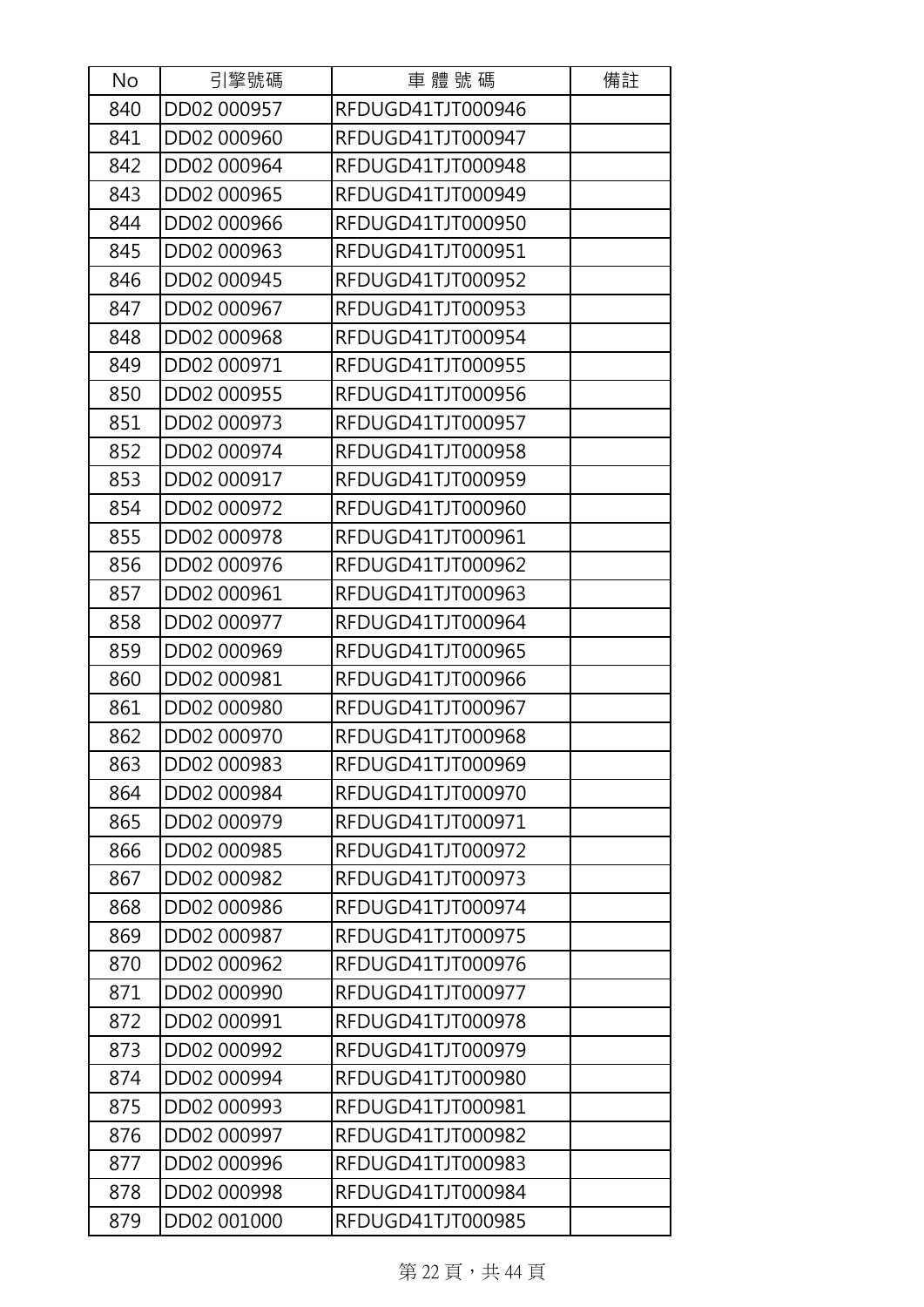| No  | 引擎號碼        | 車體號碼              | 備註 |
|-----|-------------|-------------------|----|
| 880 | DD02 001001 | RFDUGD41TJT000986 |    |
| 881 | DD02 000929 | RFDUGD41TJT000987 |    |
| 882 | DD02 001003 | RFDUGD41TJT000988 |    |
| 883 | DD02 001004 | RFDUGD41TJT000989 |    |
| 884 | DD02 000999 | RFDUGD41TJT000990 |    |
| 885 | DD02 001006 | RFDUGD41TJT000991 |    |
| 886 | DD02 001008 | RFDUGD41TJT000992 |    |
| 887 | DD02 001002 | RFDUGD41TJT000993 |    |
| 888 | DD02 001007 | RFDUGD41TJT000994 |    |
| 889 | DD02 001010 | RFDUGD41TJT000995 |    |
| 890 | DD02 001011 | RFDUGD41TJT000996 |    |
| 891 | DD02 001012 | RFDUGD41TJT000997 |    |
| 892 | DD02 001013 | RFDUGD41TJT000998 |    |
| 893 | DD02 000841 | RFDUGD41TJT000999 |    |
| 894 | DD02 001014 | RFDUGD41TJT001000 |    |
| 895 | DD02 000988 | RFDUGD41TJT001001 |    |
| 896 | DD02 000989 | RFDUGD41TJT001002 |    |
| 897 | DD02 001015 | RFDUGD41TJT001003 |    |
| 898 | DD02 001017 | RFDUGD41TJT001004 |    |
| 899 | DD02 001016 | RFDUGD41TJT001005 |    |
| 900 | DD02 001020 | RFDUGD41TJT001006 |    |
| 901 | DD02 001019 | RFDUGD41TJT001007 |    |
| 902 | DD02 001021 | RFDUGD41TJT001008 |    |
| 903 | DD02 001018 | RFDUGD41TJT001009 |    |
| 904 | DD02 001009 | RFDUGD41TJT001010 |    |
| 905 | DD02 001022 | RFDUGD41TJT001011 |    |
| 906 | DD02 001028 | RFDUGD41TJT001012 |    |
| 907 | DD02 001029 | RFDUGD41TJT001013 |    |
| 908 | DD02 001031 | RFDUGD41TJT001015 |    |
| 909 | DD02 001026 | RFDUGD41TJT001016 |    |
| 910 | DD02 000975 | RFDUGD41TJT001017 |    |
| 911 | DD02 001025 | RFDUGD41TJT001018 |    |
| 912 | DD02 000995 | RFDUGD41TJT001019 |    |
| 913 | DD02 001033 | RFDUGD41TJT001020 |    |
| 914 | DD02 001034 | RFDUGD41TJT001021 |    |
| 915 | DD02 001035 | RFDUGD41TJT001022 |    |
| 916 | DD02 001036 | RFDUGD41TJT001023 |    |
| 917 | DD02 001037 | RFDUGD41TJT001024 |    |
| 918 | DD02 001039 | RFDUGD41TJT001025 |    |
| 919 | DD02 001032 | RFDUGD41TJT001026 |    |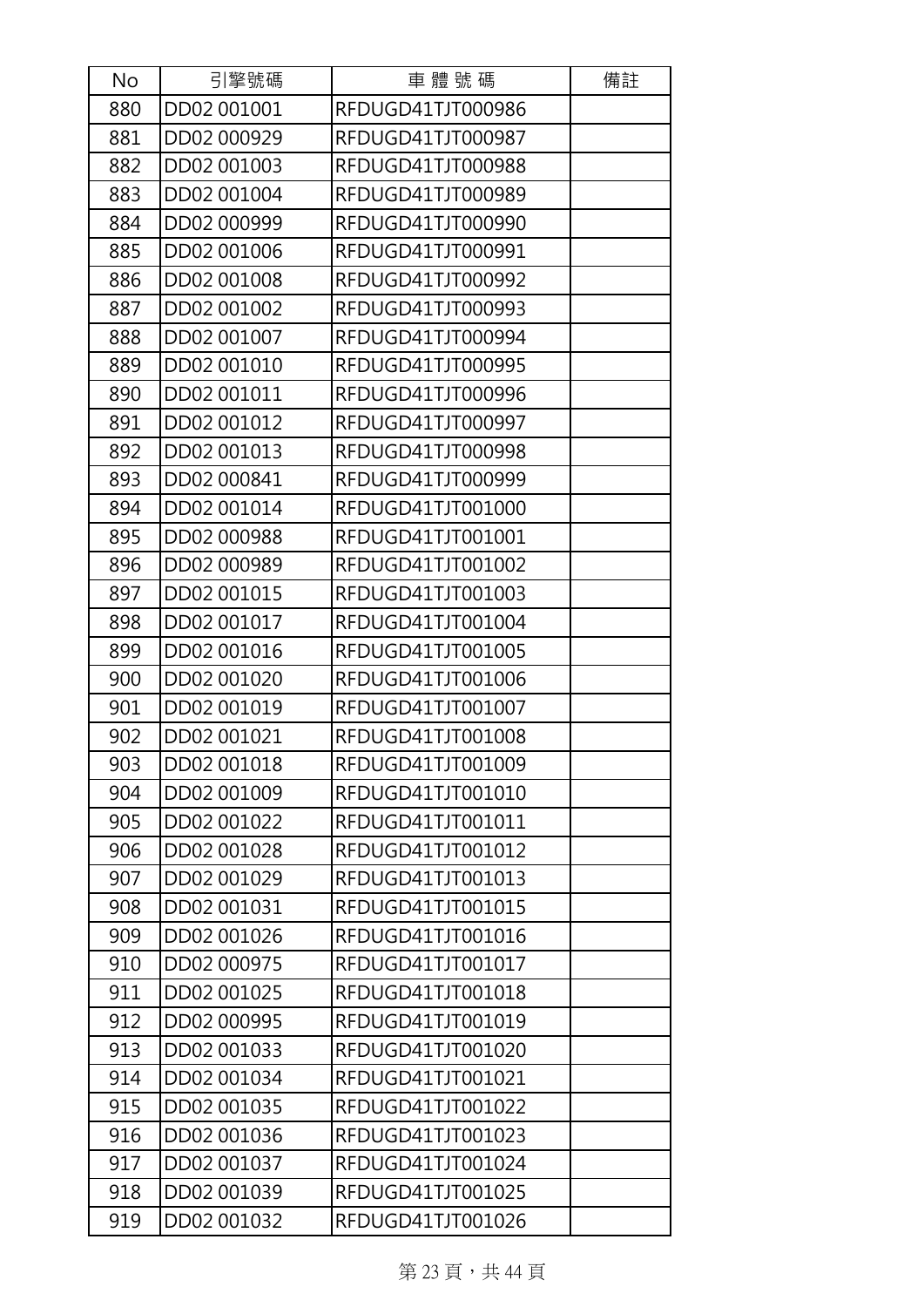| No  | 引擎號碼        | 車體號碼              | 備註 |
|-----|-------------|-------------------|----|
| 920 | DD02 001040 | RFDUGD41TJT001027 |    |
| 921 | DD02 001042 | RFDUGD41TJT001028 |    |
| 922 | DD02 001038 | RFDUGD41TJT001029 |    |
| 923 | DD02 001043 | RFDUGD41TJT001030 |    |
| 924 | DD02 001044 | RFDUGD41TJT001031 |    |
| 925 | DD02 001045 | RFDUGD41TJT001032 |    |
| 926 | DD02 001047 | RFDUGD41TJT001033 |    |
| 927 | DD02 001046 | RFDUGD41TJT001034 |    |
| 928 | DD02 001048 | RFDUGD41TJT001035 |    |
| 929 | DD02 001049 | RFDUGD41TJT001036 |    |
| 930 | DD02 001050 | RFDUGD41TJT001037 |    |
| 931 | DD02 001051 | RFDUGD41TJT001038 |    |
| 932 | DD02 001024 | RFDUGD41TJT001039 |    |
| 933 | DD02 001041 | RFDUGD41TJT001040 |    |
| 934 | DD02 001052 | RFDUGD41TJT001041 |    |
| 935 | DD02 001023 | RFDUGD41TJT001042 |    |
| 936 | DD02 001053 | RFDUGD41TJT001043 |    |
| 937 | DD02 001054 | RFDUGD41TJT001044 |    |
| 938 | DD02 001055 | RFDUGD41TJT001045 |    |
| 939 | DD02 001027 | RFDUGD41TJT001046 |    |
| 940 | DD02 001057 | RFDUGD41TJT001047 |    |
| 941 | DD02 001056 | RFDUGD41TJT001048 |    |
| 942 | DD02 001059 | RFDUGD41TJT001049 |    |
| 943 | DD02 001061 | RFDUGD41TJT001051 |    |
| 944 | DD02 001060 | RFDUGD41TJT001052 |    |
| 945 | DD02 000849 | RFDUGD41TJT001053 |    |
| 946 | DD02 001062 | RFDUGD41TJT001054 |    |
| 947 | DD02 001065 | RFDUGD41TJT001055 |    |
| 948 | DD02 000839 | RFDUGD41TJT001056 |    |
| 949 | DD02 001066 | RFDUGD41TJT001057 |    |
| 950 | DD02 001005 | RFDUGD41TJT001058 |    |
| 951 | DD02 001069 | RFDUGD41TJT001059 |    |
| 952 | DD02 001070 | RFDUGD41TJT001060 |    |
| 953 | DD02 001067 | RFDUGD41TJT001061 |    |
| 954 | DD02 001072 | RFDUGD41TJT001062 |    |
| 955 | DD02 001073 | RFDUGD41TJT001063 |    |
| 956 | DD02 001074 | RFDUGD41TJT001064 |    |
| 957 | DD02 001075 | RFDUGD41TJT001065 |    |
| 958 | DD02 001071 | RFDUGD41TJT001066 |    |
| 959 | DD02 000848 | RFDUGD41TJT001067 |    |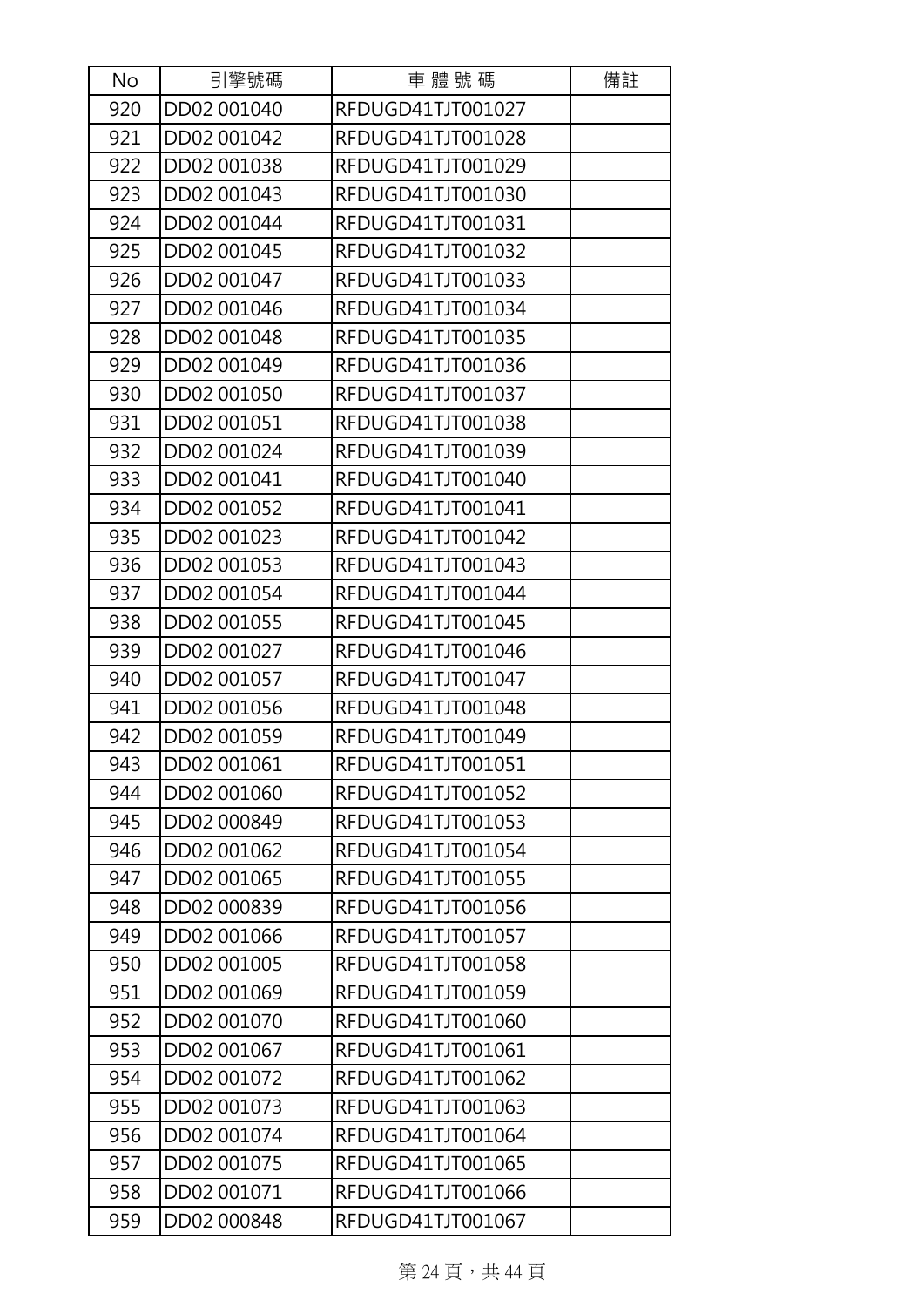| No  | 引擎號碼        | 車體號碼              | 備註 |
|-----|-------------|-------------------|----|
| 960 | DD02 001063 | RFDUGD41TJT001068 |    |
| 961 | DD02 001080 | RFDUGD41TJT001071 |    |
| 962 | DD02 001081 | RFDUGD41TJT001072 |    |
| 963 | DD02 001082 | RFDUGD41TJT001073 |    |
| 964 | DD02 001083 | RFDUGD41TJT001074 |    |
| 965 | DD02 001084 | RFDUGD41TJT001075 |    |
| 966 | DD02 001086 | RFDUGD41TJT001076 |    |
| 967 | DD02 001087 | RFDUGD41TJT001077 |    |
| 968 | DD02 001078 | RFDUGD41TJT001079 |    |
| 969 | DD02 001089 | RFDUGD41TJT001082 |    |
| 970 | DD02 001093 | RFDUGD41TJT001083 |    |
| 971 | DD02 001092 | RFDUGD41TJT001084 |    |
| 972 | DD02 001094 | RFDUGD41TJT001085 |    |
| 973 | DD02 001064 | RFDUGD41TJT001086 |    |
| 974 | DD02 001096 | RFDUGD41TJT001088 |    |
| 975 | DD02 001098 | RFDUGD41TJT001089 |    |
| 976 | DD02 001088 | RFDUGD41TJT001090 |    |
| 977 | DD02 001095 | RFDUGD41TJT001091 |    |
| 978 | DD02 001103 | RFDUGD41TJT001094 |    |
| 979 | DD02 001100 | RFDUGD41TJT001097 |    |
| 980 | DD02 001108 | RFDUGD41TJT001099 |    |
| 981 | DD02 001107 | RFDUGD41TJT001100 |    |
| 982 | DD02 001110 | RFDUGD41TJT001101 |    |
| 983 | DD02 001109 | RFDUGD41TJT001102 |    |
| 984 | DD02 001114 | RFDUGD41TJT001103 |    |
| 985 | DD02 001112 | RFDUGD41TJT001104 |    |
| 986 | DD02 001111 | RFDUGD41TJT001105 |    |
| 987 | DD02 001116 | RFDUGD41TJT001106 |    |
| 988 | DD02 001068 | RFDUGD41TJT001107 |    |
| 989 | DD02 001118 | RFDUGD41TJT001108 |    |
| 990 | DD02 001123 | RFDUGD41TJT001113 |    |
| 991 | DD02 001126 | RFDUGD41TJT001115 |    |
| 992 | DD02 001127 | RFDUGD41TJT001117 |    |
| 993 | DD02 001117 | RFDUGD41TJT001118 |    |
| 994 | DD02 001129 | RFDUGD41TJT001119 |    |
| 995 | DD02 001104 | RFDUGD41TJT001120 |    |
| 996 | DD02 001125 | RFDUGD41TJT001121 |    |
| 997 | DD02 001131 | RFDUGD41TJT001122 |    |
| 998 | DD02 001132 | RFDUGD41TJT001123 |    |
| 999 | DD02 001124 | RFDUGD41TJT001124 |    |

第 25 頁, 共44 頁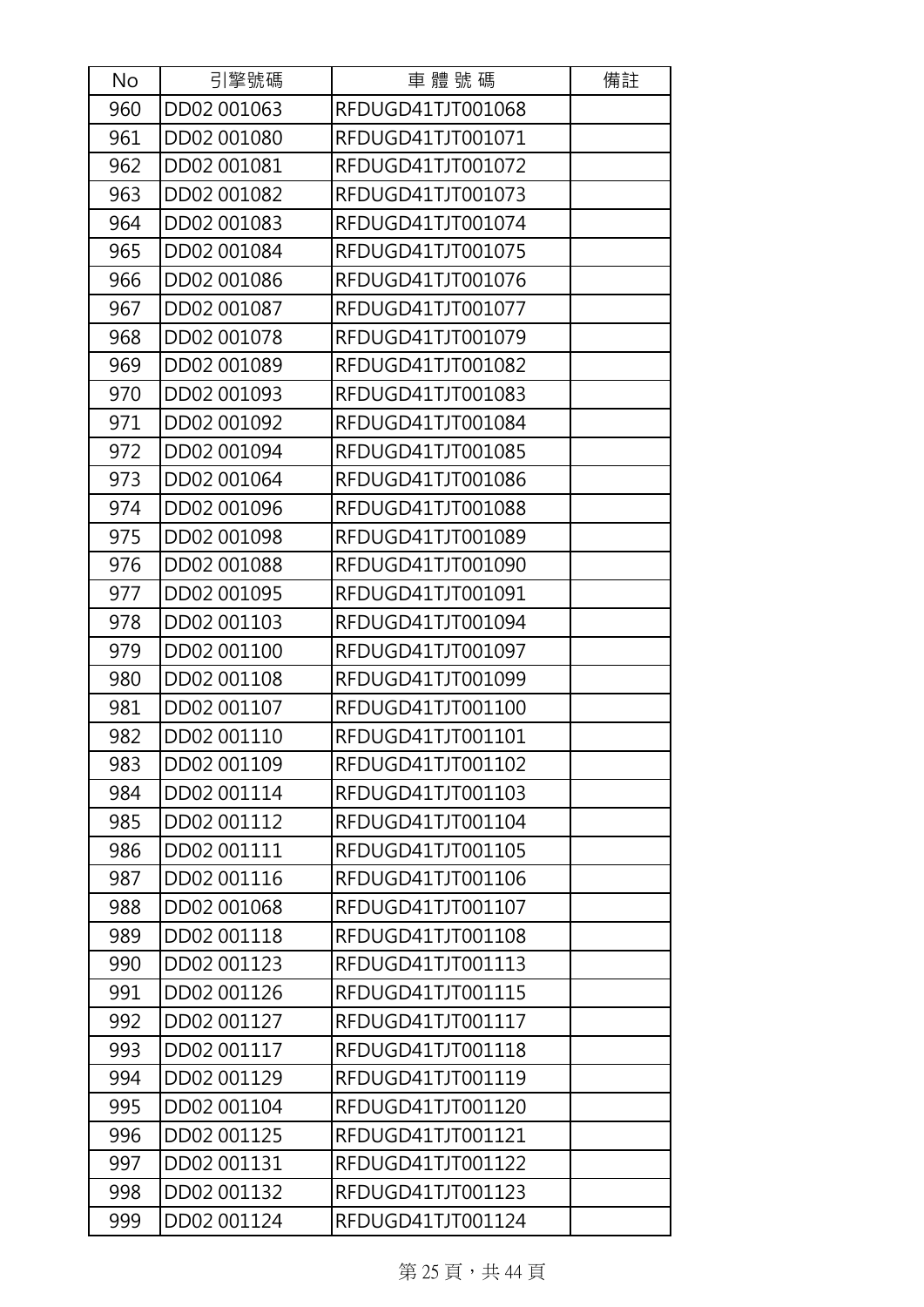| No   | 引擎號碼        | 車體號碼              | 備註 |
|------|-------------|-------------------|----|
| 1000 | DD02 001105 | RFDUGD41TJT001125 |    |
| 1001 | DD02 001121 | RFDUGD41TJT001126 |    |
| 1002 | DD02 001133 | RFDUGD41TJT001127 |    |
| 1003 | DD02 001136 | RFDUGD41TJT001128 |    |
| 1004 | DD02 000838 | RFDUGD41TJT001129 |    |
| 1005 | DD02 000832 | RFDUGD41TJT001130 |    |
| 1006 | DD02 001138 | RFDUGD41TJT001131 |    |
| 1007 | DD02 001139 | RFDUGD41TJT001132 |    |
| 1008 | DD02 001140 | RFDUGD41TJT001133 |    |
| 1009 | DD02 001142 | RFDUGD41TJT001134 |    |
| 1010 | DD02 001144 | RFDUGD41TJT001135 |    |
| 1011 | DD02 001141 | RFDUGD41TJT001136 |    |
| 1012 | DD02 001145 | RFDUGD41TJT001137 |    |
| 1013 | DD02 001146 | RFDUGD41TJT001138 |    |
| 1014 | DD02 001148 | RFDUGD41TJT001139 |    |
| 1015 | DD02 001147 | RFDUGD41TJT001140 |    |
| 1016 | DD02 001149 | RFDUGD41TJT001141 |    |
| 1017 | DD02 001150 | RFDUGD41TJT001142 |    |
| 1018 | DD02 001151 | RFDUGD41TJT001143 |    |
| 1019 | DD02 001135 | RFDUGD41TJT001144 |    |
| 1020 | DD02 001134 | RFDUGD41TJT001145 |    |
| 1021 | DD02 001153 | RFDUGD41TJT001146 |    |
| 1022 | DD02 001154 | RFDUGD41TJT001147 |    |
| 1023 | DD02 001158 | RFDUGD41TJT001148 |    |
| 1024 | DD02 001155 | RFDUGD41TJT001149 |    |
| 1025 | DD02 001159 | RFDUGD41TJT001150 |    |
| 1026 | DD02 001160 | RFDUGD41TJT001151 |    |
| 1027 | DD02 001156 | RFDUGD41TJT001152 |    |
| 1028 | DD02 001163 | RFDUGD41TJT001153 |    |
| 1029 | DD02 001164 | RFDUGD41TJT001154 |    |
| 1030 | DD02 001161 | RFDUGD41TJT001155 |    |
| 1031 | DD02 001165 | RFDUGD41TJT001156 |    |
| 1032 | DD02 001166 | RFDUGD41TJT001157 |    |
| 1033 | DD02 001157 | RFDUGD41TJT001158 |    |
| 1034 | DD02 001169 | RFDUGD41TJT001159 |    |
| 1035 | DD02 001170 | RFDUGD41TJT001161 |    |
| 1036 | DD02 001171 | RFDUGD41TJT001162 |    |
| 1037 | DD02 001172 | RFDUGD41TJT001163 |    |
| 1038 | DD02 001173 | RFDUGD41TJT001164 |    |
| 1039 | DD02 001174 | RFDUGD41TJT001165 |    |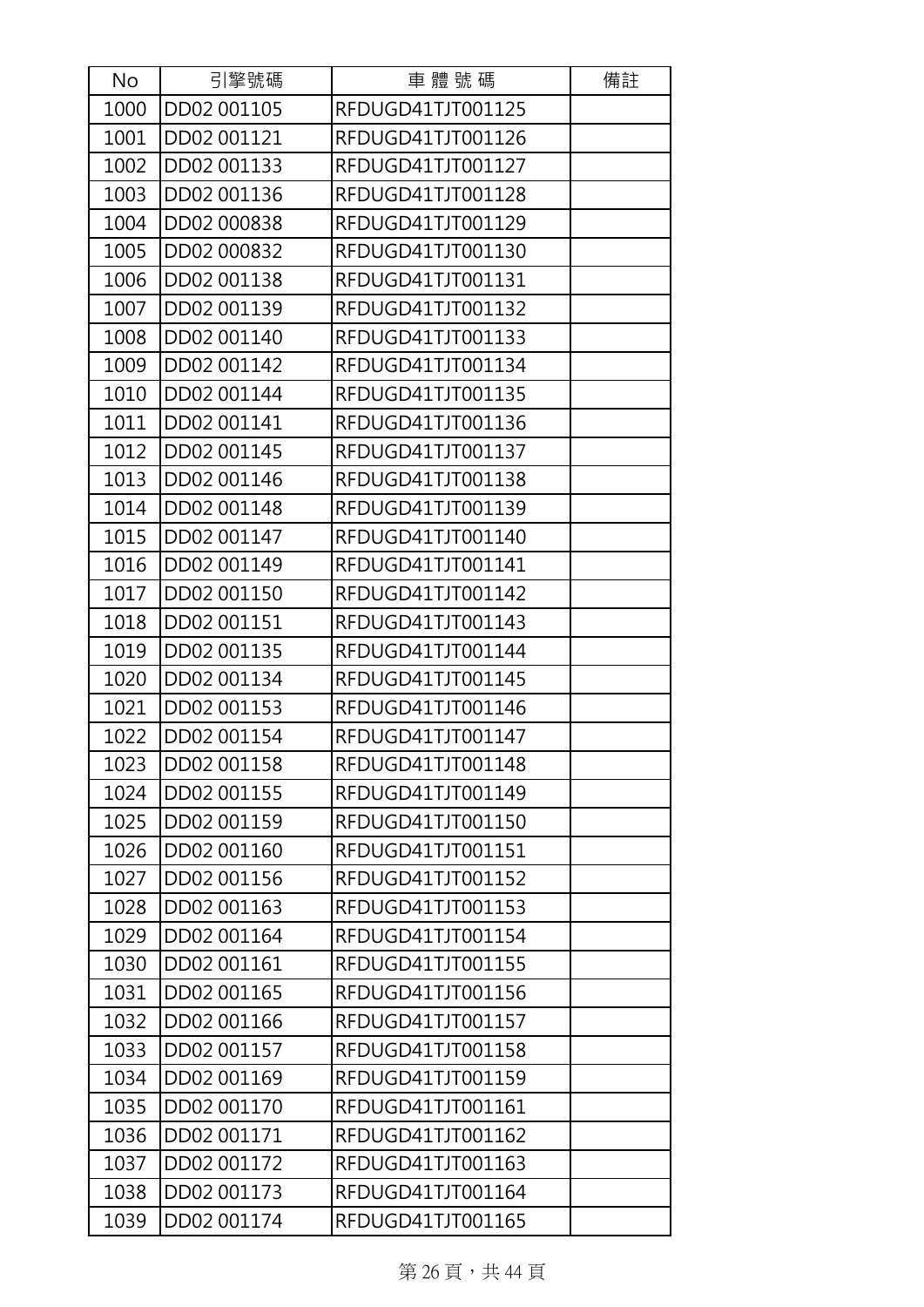| <b>No</b> | 引擎號碼        | 車體號碼              | 備註 |
|-----------|-------------|-------------------|----|
| 1040      | DD02 001175 | RFDUGD41TJT001166 |    |
| 1041      | DD02 001137 | RFDUGD41TJT001167 |    |
| 1042      | DD02 001176 | RFDUGD41TJT001168 |    |
| 1043      | DD02 001177 | RFDUGD41TJT001169 |    |
| 1044      | DD02 001179 | RFDUGD41TJT001170 |    |
| 1045      | DD02 001178 | RFDUGD41TJT001171 |    |
| 1046      | DD02 001180 | RFDUGD41TJT001172 |    |
| 1047      | DD02 001181 | RFDUGD41TJT001173 |    |
| 1048      | DD02 001130 | RFDUGD41TJT001174 |    |
| 1049      | DD02 001162 | RFDUGD41TJT001175 |    |
| 1050      | DD02 000835 | RFDUGD41TJT001176 |    |
| 1051      | DD02 001143 | RFDUGD41TJT001177 |    |
| 1052      | DD02 000836 | RFDUGD41TJT001178 |    |
| 1053      | DD02 000837 | RFDUGD41TJT001179 |    |
| 1054      | DD02 001152 | RFDUGD41TJT001180 |    |
| 1055      | DD02 001168 | RFDUGD41TJT001181 |    |
| 1056      | DD02 001182 | RFDUGD41TJT001182 |    |
| 1057      | DD02 001183 | RFDUGD41TJT001183 |    |
| 1058      | DD02 001186 | RFDUGD41TJT001184 |    |
| 1059      | DD02 001187 | RFDUGD41TJT001185 |    |
| 1060      | DD02 001184 | RFDUGD41TJT001186 |    |
| 1061      | DD02 001188 | RFDUGD41TJT001187 |    |
| 1062      | DD02 001189 | RFDUGD41TJT001188 |    |
| 1063      | DD02 001190 | RFDUGD41TJT001189 |    |
| 1064      | DD02 001185 | RFDUGD41TJT001190 |    |
| 1065      | DD02 001192 | RFDUGD41TJT001191 |    |
| 1066      | DD02 001191 | RFDUGD41TJT001192 |    |
| 1067      | DD02 001194 | RFDUGD41TJT001193 |    |
| 1068      | DD02 001196 | RFDUGD41TJT001194 |    |
| 1069      | DD02 001193 | RFDUGD41TJT001195 |    |
| 1070      | DD02 001199 | RFDUGD41TJT001196 |    |
| 1071      | DD02 001198 | RFDUGD41TJT001197 |    |
| 1072      | DD02 001197 | RFDUGD41TJT001198 |    |
| 1073      | DD02 001200 | RFDUGD41TJT001199 |    |
| 1074      | DD02 001201 | RFDUGD41TJT001200 |    |
| 1075      | DD02 001202 | RFDUGD41TJT001201 |    |
| 1076      | DD02 001203 | RFDUGD41TJT001202 |    |
| 1077      | DD02 001195 | RFDUGD41TJT001203 |    |
| 1078      | DD02 001204 | RFDUGD41TJT001204 |    |
| 1079      | DD02 001206 | RFDUGD41TJT001205 |    |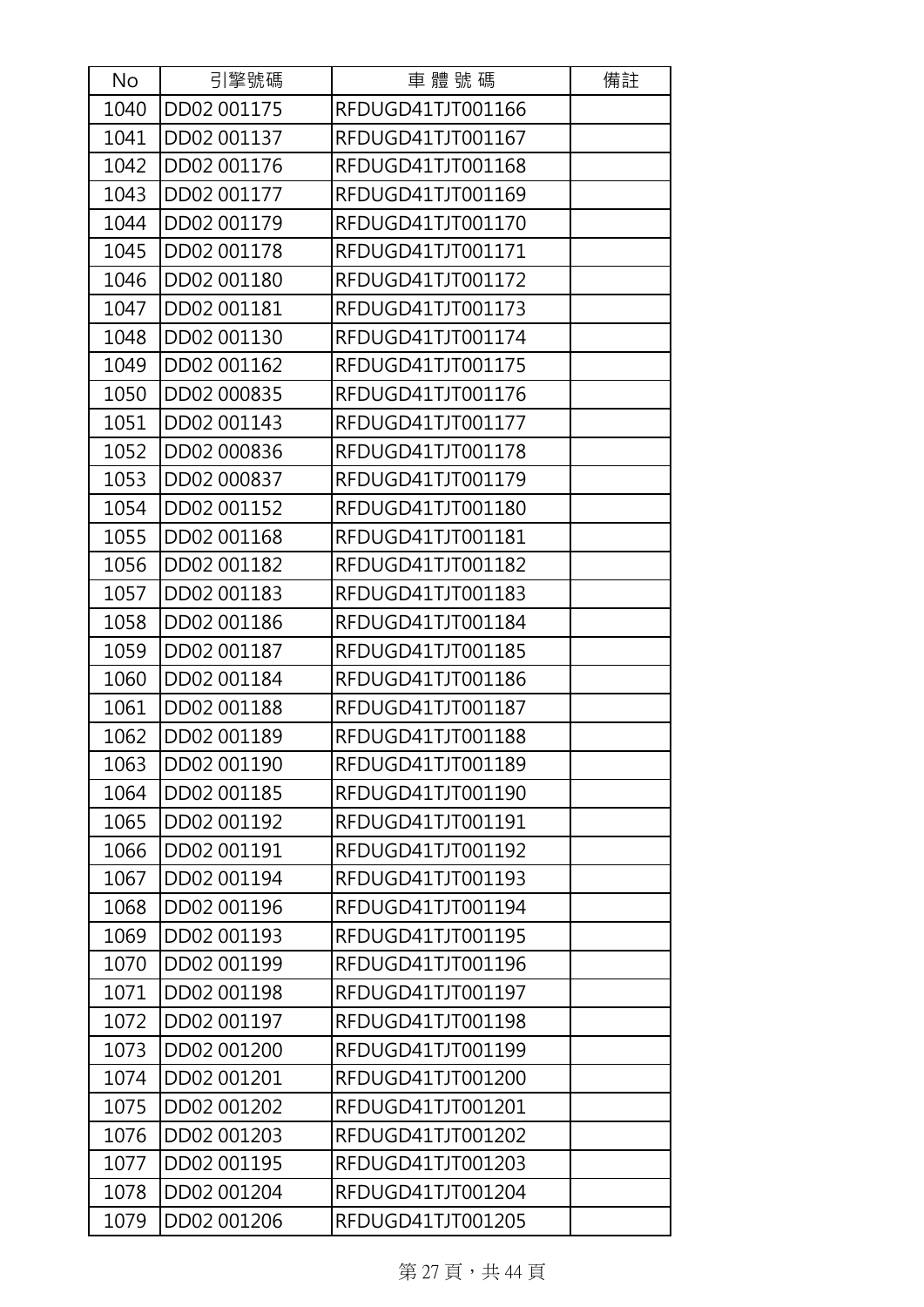| No   | 引擎號碼        | 車體號碼              | 備註 |
|------|-------------|-------------------|----|
| 1080 | DD02 001207 | RFDUGD41TJT001206 |    |
| 1081 | DD02 001205 | RFDUGD41TJT001207 |    |
| 1082 | DD02 001209 | RFDUGD41TJT001208 |    |
| 1083 | DD02 001211 | RFDUGD41TJT001209 |    |
| 1084 | DD02 001208 | RFDUGD41TJT001210 |    |
| 1085 | DD02 001212 | RFDUGD41TJT001211 |    |
| 1086 | DD02 001214 | RFDUGD41TJT001212 |    |
| 1087 | DD02 001215 | RFDUGD41TJT001213 |    |
| 1088 | DD02 001213 | RFDUGD41TJT001214 |    |
| 1089 | DD02 001216 | RFDUGD41TJT001215 |    |
| 1090 | DD02 001218 | RFDUGD41TJT001216 |    |
| 1091 | DD02 001221 | RFDUGD41TJT001218 |    |
| 1092 | DD02 001219 | RFDUGD41TJT001219 |    |
| 1093 | DD02 001220 | RFDUGD41TJT001220 |    |
| 1094 | DD02 001222 | RFDUGD41TJT001221 |    |
| 1095 | DD02 001225 | RFDUGD41TJT001222 |    |
| 1096 | DD02 001227 | RFDUGD41TJT001223 |    |
| 1097 | DD02 001210 | RFDUGD41TJT001224 |    |
| 1098 | DD02 001223 | RFDUGD41TJT001225 |    |
| 1099 | DD02 001228 | RFDUGD41TJT001226 |    |
| 1100 | DD02 001229 | RFDUGD41TJT001227 |    |
| 1101 | DD02 001230 | RFDUGD41TJT001228 |    |
| 1102 | DD02 001226 | RFDUGD41TJT001229 |    |
| 1103 | DD02 001231 | RFDUGD41TJT001230 |    |
| 1104 | DD02 001233 | RFDUGD41TJT001231 |    |
| 1105 | DD02 001224 | RFDUGD41TJT001232 |    |
| 1106 | DD02 001236 | RFDUGD41TJT001233 |    |
| 1107 | DD02 001237 | RFDUGD41TJT001234 |    |
| 1108 | DD02 001235 | RFDUGD41TJT001235 |    |
| 1109 | DD02 001234 | RFDUGD41TJT001236 |    |
| 1110 | DD02 001239 | RFDUGD41TJT001237 |    |
| 1111 | DD02 001240 | RFDUGD41TJT001238 |    |
| 1112 | DD02 001242 | RFDUGD41TJT001239 |    |
| 1113 | DD02 001238 | RFDUGD41TJT001240 |    |
| 1114 | DD02 001241 | RFDUGD41TJT001241 |    |
| 1115 | DD02 001243 | RFDUGD41TJT001242 |    |
| 1116 | DD02 001245 | RFDUGD41TJT001243 |    |
| 1117 | DD02 001244 | RFDUGD41TJT001244 |    |
| 1118 | DD02 001232 | RFDUGD41TJT001245 |    |
| 1119 | DD02 001247 | RFDUGD41TJT001246 |    |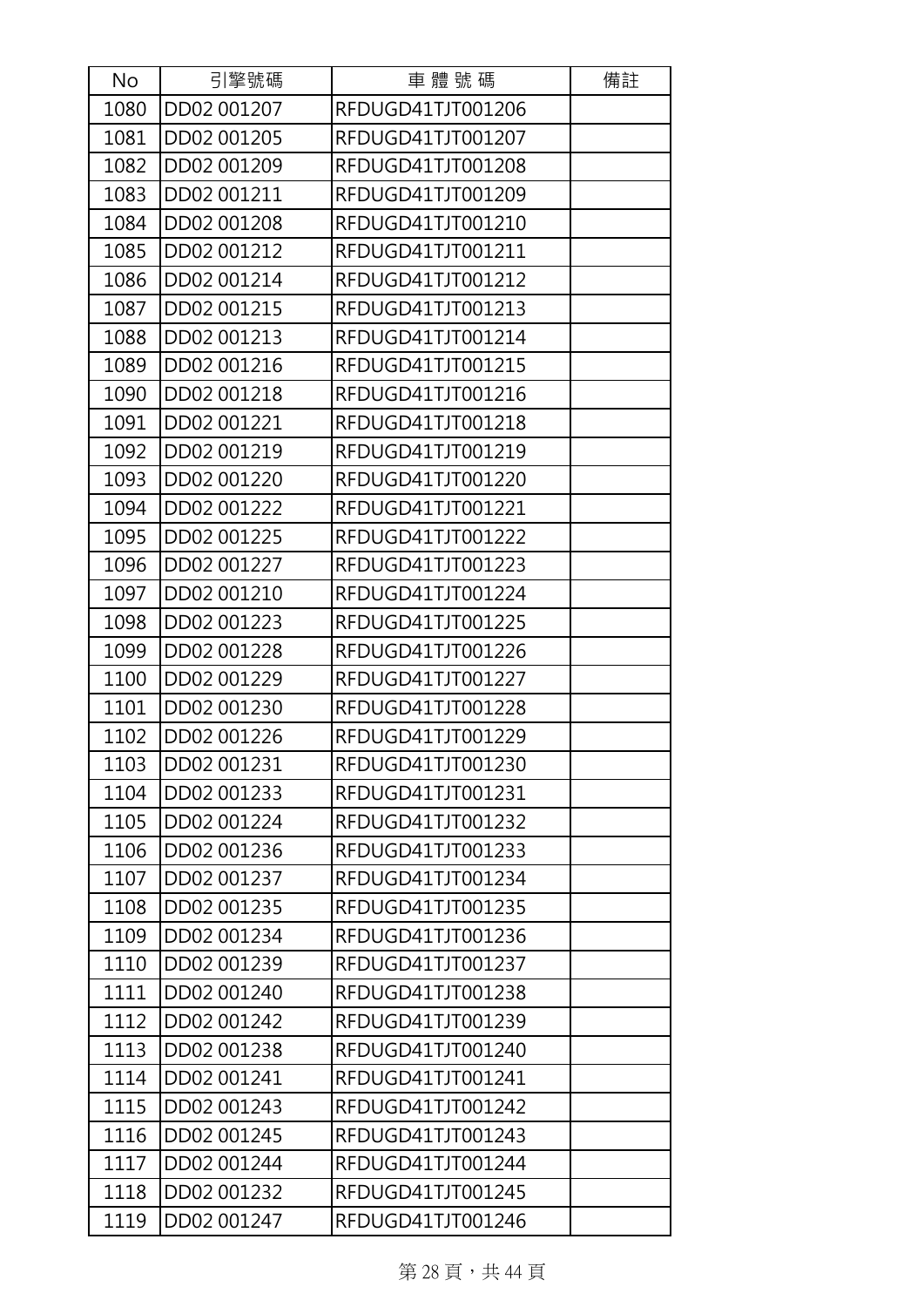| No   | 引擎號碼        | 車體號碼              | 備註 |
|------|-------------|-------------------|----|
| 1120 | DD02 001249 | RFDUGD41TJT001247 |    |
| 1121 | DD02 001251 | RFDUGD41TJT001248 |    |
| 1122 | DD02 001252 | RFDUGD41TJT001249 |    |
| 1123 | DD02 001254 | RFDUGD41TJT001250 |    |
| 1124 | DD02 001250 | RFDUGD41TJT001251 |    |
| 1125 | DD02 001246 | RFDUGD41TJT001252 |    |
| 1126 | DD02 001253 | RFDUGD41TJT001253 |    |
| 1127 | DD02 001255 | RFDUGD41TJT001254 |    |
| 1128 | DD02 001258 | RFDUGD41TJT001255 |    |
| 1129 | DD02 001256 | RFDUGD41TJT001256 |    |
| 1130 | DD02 001259 | RFDUGD41TJT001257 |    |
| 1131 | DD02 001260 | RFDUGD41TJT001258 |    |
| 1132 | DD02 001263 | RFDUGD41TJT001259 |    |
| 1133 | DD02 001261 | RFDUGD41TJT001260 |    |
| 1134 | DD02 001264 | RFDUGD41TJT001261 |    |
| 1135 | DD02 001265 | RFDUGD41TJT001262 |    |
| 1136 | DD02 001266 | RFDUGD41TJT001263 |    |
| 1137 | DD02 001269 | RFDUGD41TJT001264 |    |
| 1138 | DD02 001270 | RFDUGD41TJT001265 |    |
| 1139 | DD02 001271 | RFDUGD41TJT001266 |    |
| 1140 | DD02 001268 | RFDUGD41TJT001267 |    |
| 1141 | DD02 001274 | RFDUGD41TJT001268 |    |
| 1142 | DD02 001248 | RFDUGD41TJT001269 |    |
| 1143 | DD02 001275 | RFDUGD41TJT001270 |    |
| 1144 | DD02 001273 | RFDUGD41TJT001271 |    |
| 1145 | DD02 001257 | RFDUGD41TJT001272 |    |
| 1146 | DD02 001277 | RFDUGD41TJT001273 |    |
| 1147 | DD02 001278 | RFDUGD41TJT001274 |    |
| 1148 | DD02 001280 | RFDUGD41TJT001275 |    |
| 1149 | DD02 001279 | RFDUGD41TJT001276 |    |
| 1150 | DD02 001283 | RFDUGD41TJT001277 |    |
| 1151 | DD02 001262 | RFDUGD41TJT001278 |    |
| 1152 | DD02 001284 | RFDUGD41TJT001279 |    |
| 1153 | DD02 001285 | RFDUGD41TJT001280 |    |
| 1154 | DD02 001286 | RFDUGD41TJT001281 |    |
| 1155 | DD02 001281 | RFDUGD41TJT001282 |    |
| 1156 | DD02 001287 | RFDUGD41TJT001283 |    |
| 1157 | DD02 001289 | RFDUGD41TJT001284 |    |
| 1158 | DD02 001290 | RFDUGD41TJT001285 |    |
| 1159 | DD02 001291 | RFDUGD41TJT001286 |    |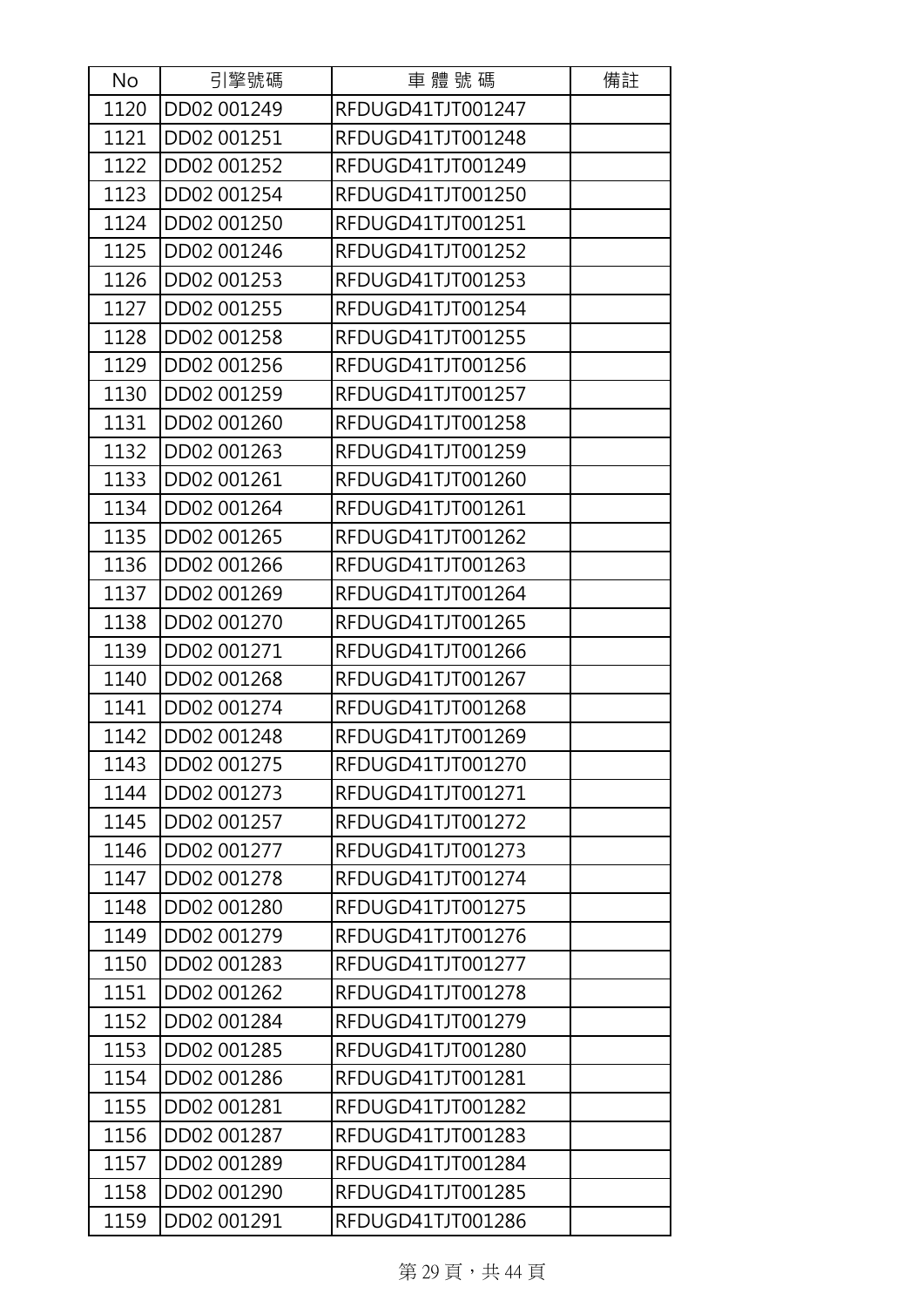| No   | 引擎號碼        | 車體號碼              | 備註 |
|------|-------------|-------------------|----|
| 1160 | DD02 001288 | RFDUGD41TJT001287 |    |
| 1161 | DD02 001292 | RFDUGD41TJT001288 |    |
| 1162 | DD02 001294 | RFDUGD41TJT001289 |    |
| 1163 | DD02 001282 | RFDUGD41TJT001290 |    |
| 1164 | DD02 001295 | RFDUGD41TJT001291 |    |
| 1165 | DD02 001297 | RFDUGD41TJT001292 |    |
| 1166 | DD02 001298 | RFDUGD41TJT001293 |    |
| 1167 | DD02 001296 | RFDUGD41TJT001294 |    |
| 1168 | DD02 001293 | RFDUGD41TJT001295 |    |
| 1169 | DD02 001272 | RFDUGD41TJT001296 |    |
| 1170 | DD02 001301 | RFDUGD41TJT001297 |    |
| 1171 | DD02 001276 | RFDUGD41TJT001298 |    |
| 1172 | DD02 001300 | RFDUGD41TJT001299 |    |
| 1173 | DD02 001299 | RFDUGD41TJT001300 |    |
| 1174 | DD02 001267 | RFDUGD41TJT001301 |    |
| 1175 | DD02 001302 | RFDUGD41TJT001302 |    |
| 1176 | DD02 001309 | RFDUGD41TJT001303 |    |
| 1177 | DD02 001310 | RFDUGD41TJT001304 |    |
| 1178 | DD02 001314 | RFDUGD41TJT001306 |    |
| 1179 | DD02 001315 | RFDUGD41TJT001307 |    |
| 1180 | DD02 001317 | RFDUGD41TJT001308 |    |
| 1181 | DD02 001318 | RFDUGD41TJT001309 |    |
| 1182 | DD02 001316 | RFDUGD41TJT001310 |    |
| 1183 | DD02 001319 | RFDUGD41TJT001311 |    |
| 1184 | DD02 001321 | RFDUGD41TJT001312 |    |
| 1185 | DD02 001322 | RFDUGD41TJT001313 |    |
| 1186 | DD02 001323 | RFDUGD41TJT001314 |    |
| 1187 | DD02 001324 | RFDUGD41TJT001315 |    |
| 1188 | DD02 001320 | RFDUGD41TJT001316 |    |
| 1189 | DD02 001327 | RFDUGD41TJT001317 |    |
| 1190 | DD02 001312 | RFDUGD41TJT001319 |    |
| 1191 | DD02 001325 | RFDUGD41TJT001320 |    |
| 1192 | DD02 001330 | RFDUGD41TJT001321 |    |
| 1193 | DD02 001331 | RFDUGD41TJT001322 |    |
| 1194 | DD02 001333 | RFDUGD41TJT001324 |    |
| 1195 | DD02 001329 | RFDUGD41TJT001326 |    |
| 1196 | DD02 001336 | RFDUGD41TJT001327 |    |
| 1197 | DD02 001337 | RFDUGD41TJT001328 |    |
| 1198 | DD02 001338 | RFDUGD41TJT001329 |    |
| 1199 | DD02 001339 | RFDUGD41TJT001330 |    |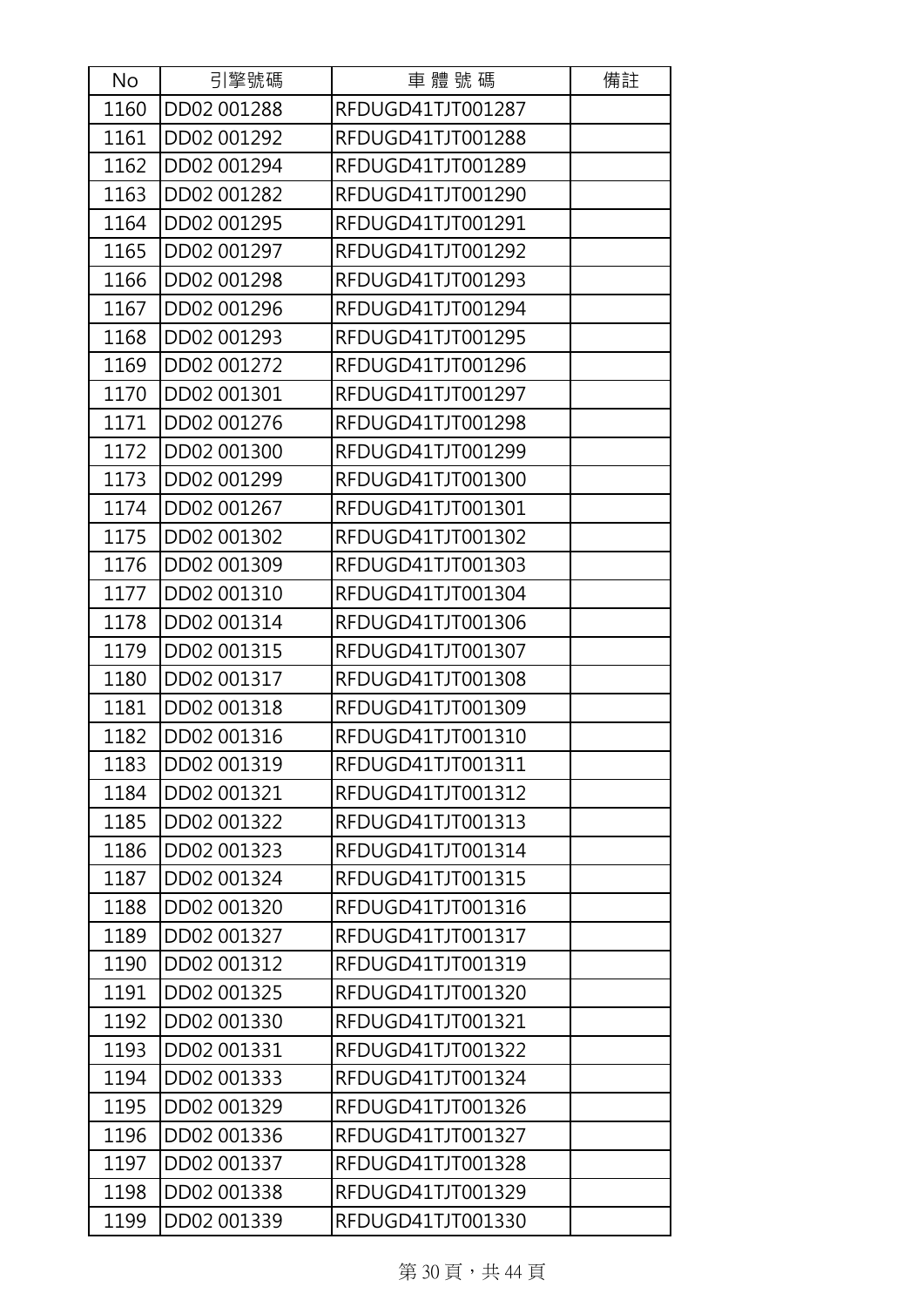| No   | 引擎號碼        | 車體號碼              | 備註 |
|------|-------------|-------------------|----|
| 1200 | DD02 001340 | RFDUGD41TJT001331 |    |
| 1201 | DD02 001341 | RFDUGD41TJT001332 |    |
| 1202 | DD02 001343 | RFDUGD41TJT001333 |    |
| 1203 | DD02 001342 | RFDUGD41TJT001334 |    |
| 1204 | DD02 001335 | RFDUGD41TJT001335 |    |
| 1205 | DD02 001344 | RFDUGD41TJT001336 |    |
| 1206 | DD02 001345 | RFDUGD41TJT001337 |    |
| 1207 | DD02 001346 | RFDUGD41TJT001338 |    |
| 1208 | DD02 001349 | RFDUGD41TJT001339 |    |
| 1209 | DD02 001328 | RFDUGD41TJT001340 |    |
| 1210 | DD02 001351 | RFDUGD41TJT001341 |    |
| 1211 | DD02 001350 | RFDUGD41TJT001342 |    |
| 1212 | DD02 001347 | RFDUGD41TJT001343 |    |
| 1213 | DD02 001353 | RFDUGD41TJT001344 |    |
| 1214 | DD02 001352 | RFDUGD41TJT001345 |    |
| 1215 | DD02 001355 | RFDUGD41TJT001346 |    |
| 1216 | DD02 001354 | RFDUGD41TJT001347 |    |
| 1217 | DD02 001357 | RFDUGD41TJT001348 |    |
| 1218 | DD02 001356 | RFDUGD41TJT001349 |    |
| 1219 | DD02 001359 | RFDUGD41TJT001350 |    |
| 1220 | DD02 001360 | RFDUGD41TJT001351 |    |
| 1221 | DD02 001362 | RFDUGD41TJT001353 |    |
| 1222 | DD02 001358 | RFDUGD41TJT001354 |    |
| 1223 | DD02 001365 | RFDUGD41TJT001355 |    |
| 1224 | DD02 001366 | RFDUGD41TJT001356 |    |
| 1225 | DD02 001364 | RFDUGD41TJT001357 |    |
| 1226 | DD02 001367 | RFDUGD41TJT001358 |    |
| 1227 | DD02 001368 | RFDUGD41TJT001359 |    |
| 1228 | DD02 001370 | RFDUGD41TJT001360 |    |
| 1229 | DD02 001369 | RFDUGD41TJT001361 |    |
| 1230 | DD02 001303 | RFDUGD41TJT001362 |    |
| 1231 | DD02 001371 | RFDUGD41TJT001363 |    |
| 1232 | DD02 001373 | RFDUGD41TJT001364 |    |
| 1233 | DD02 001374 | RFDUGD41TJT001365 |    |
| 1234 | DD02 001375 | RFDUGD41TJT001366 |    |
| 1235 | DD02 001376 | RFDUGD41TJT001367 |    |
| 1236 | DD02 001377 | RFDUGD41TJT001368 |    |
| 1237 | DD02 001378 | RFDUGD41TJT001369 |    |
| 1238 | DD02 001379 | RFDUGD41TJT001370 |    |
| 1239 | DD02 001380 | RFDUGD41TJT001371 |    |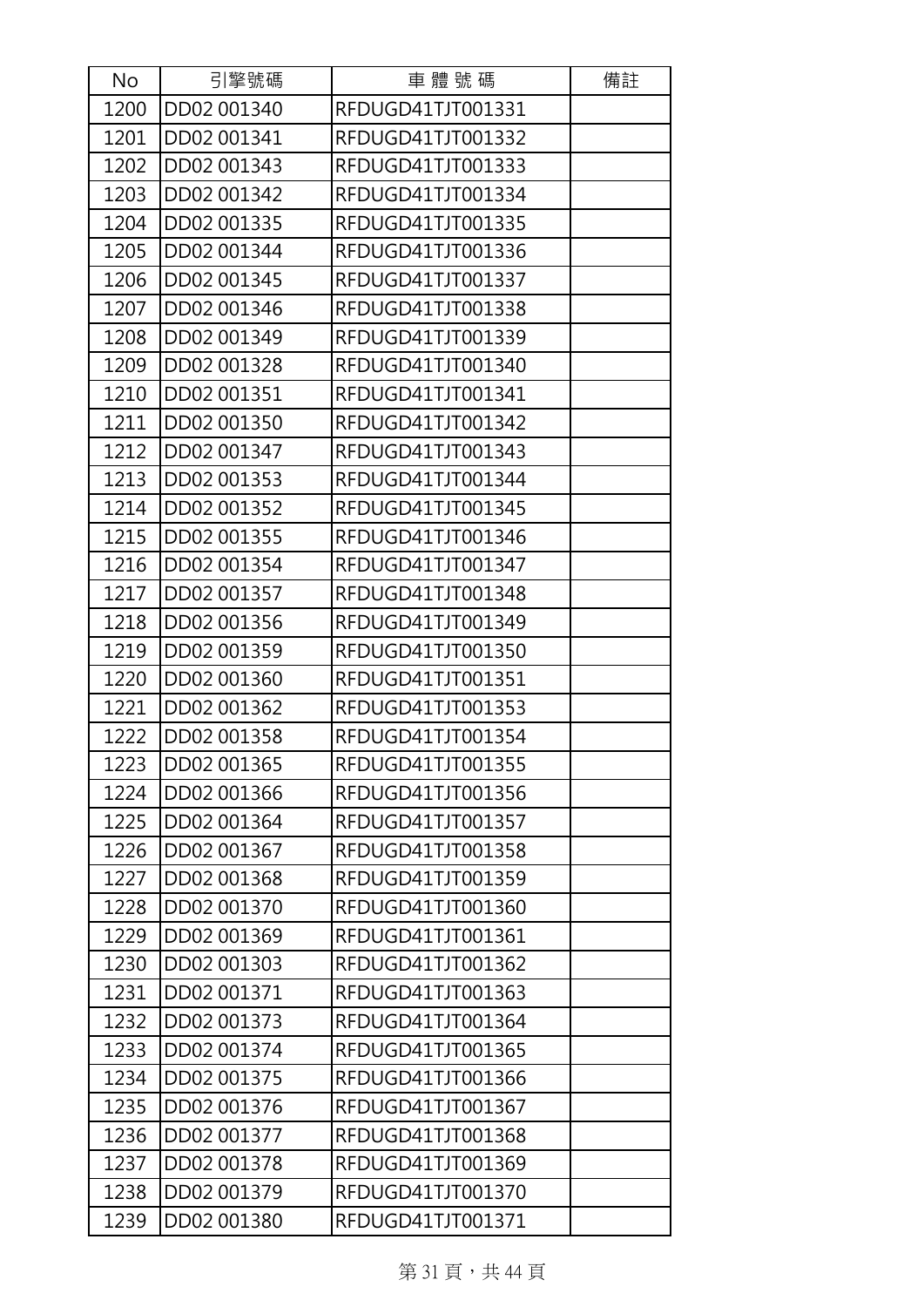| No   | 引擎號碼        | 車體號碼              | 備註 |
|------|-------------|-------------------|----|
| 1240 | DD02 001382 | RFDUGD41TJT001372 |    |
| 1241 | DD02 001383 | RFDUGD41TJT001373 |    |
| 1242 | DD02 001384 | RFDUGD41TJT001374 |    |
| 1243 | DD02 001385 | RFDUGD41TJT001375 |    |
| 1244 | DD02 001386 | RFDUGD41TJT001376 |    |
| 1245 | DD02 001388 | RFDUGD41TJT001377 |    |
| 1246 | DD02 001348 | RFDUGD41TJT001378 |    |
| 1247 | DD02 001390 | RFDUGD41TJT001379 |    |
| 1248 | DD02 001363 | RFDUGD41TJT001380 |    |
| 1249 | DD02 001387 | RFDUGD41TJT001381 |    |
| 1250 | DD02 001393 | RFDUGD41TJT001382 |    |
| 1251 | DD02 001392 | RFDUGD41TJT001383 |    |
| 1252 | DD02 001394 | RFDUGD41TJT001384 |    |
| 1253 | DD02 001396 | RFDUGD41TJT001385 |    |
| 1254 | DD02 001397 | RFDUGD41TJT001386 |    |
| 1255 | DD02 001398 | RFDUGD41TJT001387 |    |
| 1256 | DD02 001395 | RFDUGD41TJT001388 |    |
| 1257 | DD02 001399 | RFDUGD41TJT001389 |    |
| 1258 | DD02 001400 | RFDUGD41TJT001390 |    |
| 1259 | DD02 001402 | RFDUGD41TJT001391 |    |
| 1260 | DD02 001401 | RFDUGD41TJT001392 |    |
| 1261 | DD02 001403 | RFDUGD41TJT001393 |    |
| 1262 | DD02 001405 | RFDUGD41TJT001394 |    |
| 1263 | DD02 001406 | RFDUGD41TJT001395 |    |
| 1264 | DD02 001404 | RFDUGD41TJT001396 |    |
| 1265 | DD02 001409 | RFDUGD41TJT001398 |    |
| 1266 | DD02 001410 | RFDUGD41TJT001399 |    |
| 1267 | DD02 001411 | RFDUGD41TJT001400 |    |
| 1268 | DD02 001408 | RFDUGD41TJT001402 |    |
| 1269 | DD02 001414 | RFDUGD41TJT001403 |    |
| 1270 | DD02 001415 | RFDUGD41TJT001404 |    |
| 1271 | DD02 001418 | RFDUGD41TJT001406 |    |
| 1272 | DD02 001417 | RFDUGD41TJT001407 |    |
| 1273 | DD02 001421 | RFDUGD41TJT001409 |    |
| 1274 | DD02 001419 | RFDUGD41TJT001410 |    |
| 1275 | DD02 001305 | RFDUGD41TJT001412 |    |
| 1276 | DD02 001308 | RFDUGD41TJT001413 |    |
| 1277 | DD02 001372 | RFDUGD41TJT001414 |    |
| 1278 | DD02 001391 | RFDUGD41TJT001416 |    |
| 1279 | DD02 001381 | RFDUGD41TJT001418 |    |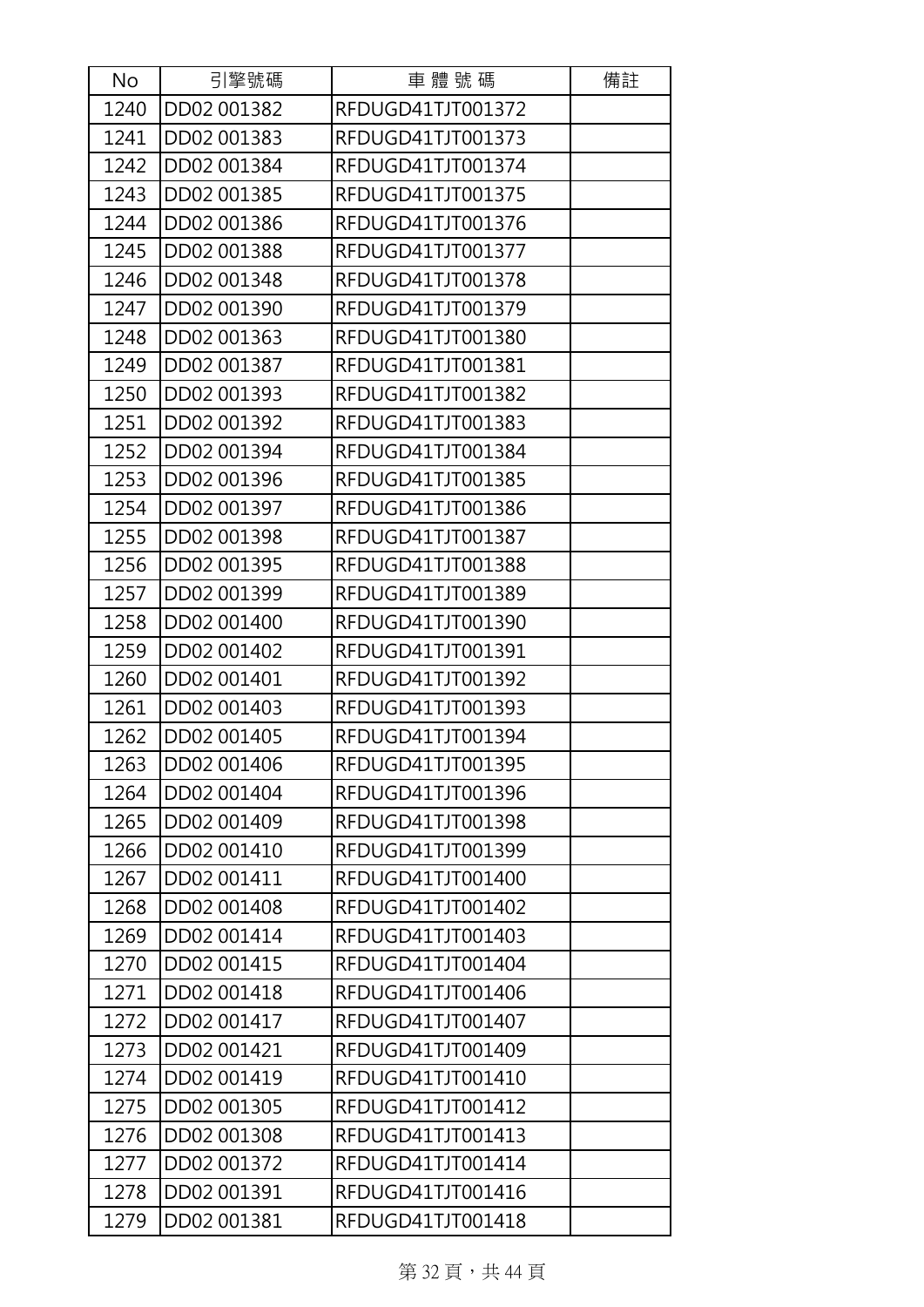| No   | 引擎號碼        | 車體號碼              | 備註 |
|------|-------------|-------------------|----|
| 1280 | DD02 001304 | RFDUGD41TJT001419 |    |
| 1281 | DD02 001313 | RFDUGD41TJT001421 |    |
| 1282 | DD02 001424 | RFDUGD41TJT001422 |    |
| 1283 | DD02 001428 | RFDUGD41TJT001423 |    |
| 1284 | DD02 001431 | RFDUGD41TJT001424 |    |
| 1285 | DD02 001432 | RFDUGD41TJT001425 |    |
| 1286 | DD02 001433 | RFDUGD41TJT001426 |    |
| 1287 | DD02 001434 | RFDUGD41TJT001427 |    |
| 1288 | DD02 001435 | RFDUGD41TJT001428 |    |
| 1289 | DD02 001436 | RFDUGD41TJT001429 |    |
| 1290 | DD02 001437 | RFDUGD41TJT001430 |    |
| 1291 | DD02 001439 | RFDUGD41TJT001431 |    |
| 1292 | DD02 001442 | RFDUGD41TJT001432 |    |
| 1293 | DD02 001444 | RFDUGD41TJT001433 |    |
| 1294 | DD02 001430 | RFDUGD41TJT001434 |    |
| 1295 | DD02 001445 | RFDUGD41TJT001435 |    |
| 1296 | DD02 001446 | RFDUGD41TJT001436 |    |
| 1297 | DD02 001448 | RFDUGD41TJT001437 |    |
| 1298 | DD02 001449 | RFDUGD41TJT001438 |    |
| 1299 | DD02 001450 | RFDUGD41TJT001439 |    |
| 1300 | DD02 001452 | RFDUGD41TJT001440 |    |
| 1301 | DD02 001453 | RFDUGD41TJT001441 |    |
| 1302 | DD02 001429 | RFDUGD41TJT001442 |    |
| 1303 | DD02 001454 | RFDUGD41TJT001443 |    |
| 1304 | DD02 001455 | RFDUGD41TJT001444 |    |
| 1305 | DD02 001456 | RFDUGD41TJT001445 |    |
| 1306 | DD02 001422 | RFDUGD41TJT001446 |    |
| 1307 | DD02 001459 | RFDUGD41TJT001447 |    |
| 1308 | DD02 001457 | RFDUGD41TJT001448 |    |
| 1309 | DD02 001426 | RFDUGD41TJT001449 |    |
| 1310 | DD02 001462 | RFDUGD41TJT001450 |    |
| 1311 | DD02 001463 | RFDUGD41TJT001451 |    |
| 1312 | DD02 001458 | RFDUGD41TJT001452 |    |
| 1313 | DD02 001467 | RFDUGD41TJT001453 |    |
| 1314 | DD02 001468 | RFDUGD41TJT001454 |    |
| 1315 | DD02 001470 | RFDUGD41TJT001455 |    |
| 1316 | DD02 001466 | RFDUGD41TJT001456 |    |
| 1317 | DD02 001425 | RFDUGD41TJT001457 |    |
| 1318 | DD02 001461 | RFDUGD41TJT001458 |    |
| 1319 | DD02 001471 | RFDUGD41TJT001459 |    |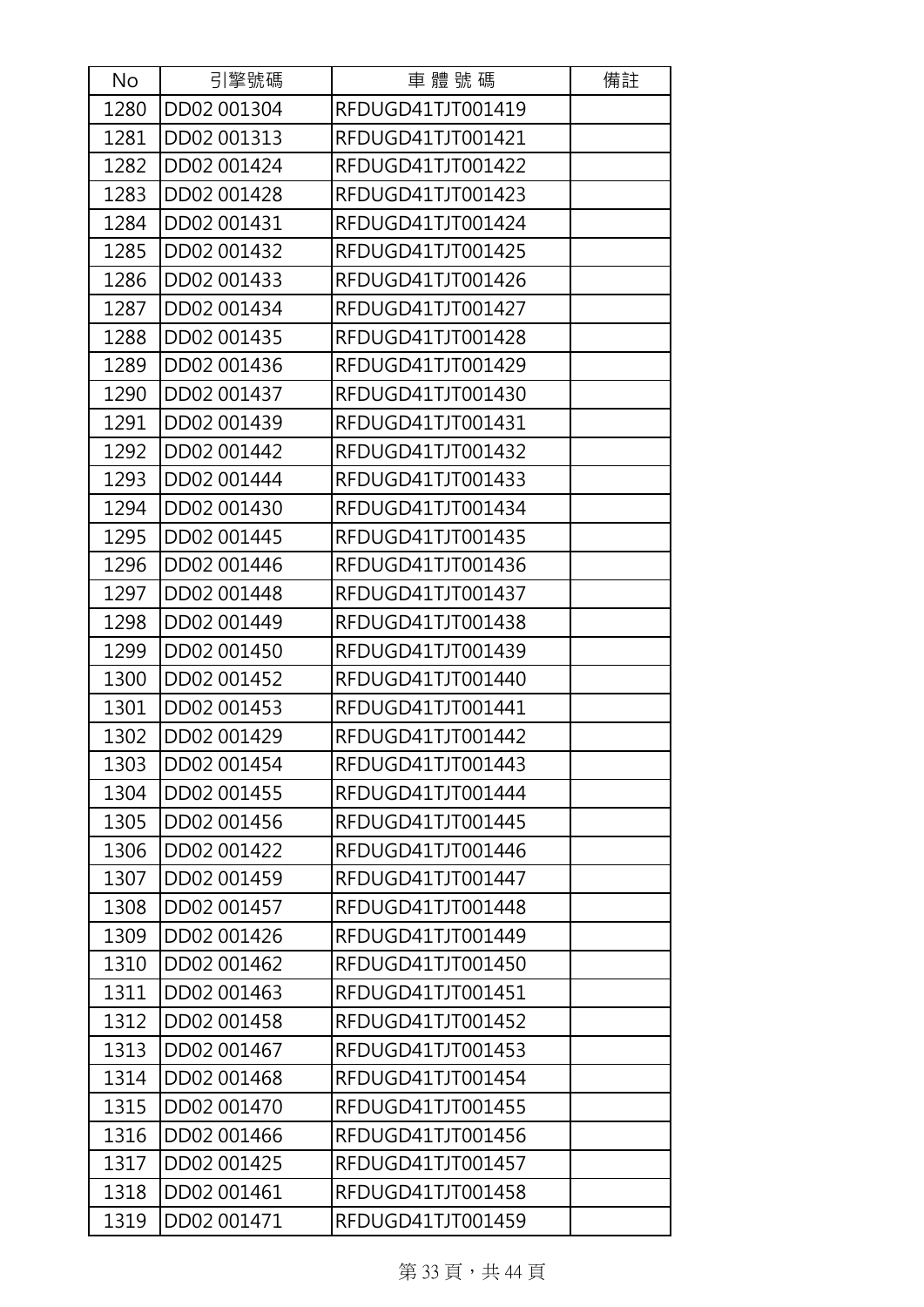| No   | 引擎號碼        | 車體號碼              | 備註 |
|------|-------------|-------------------|----|
| 1320 | DD02 001469 | RFDUGD41TJT001460 |    |
| 1321 | DD02 001473 | RFDUGD41TJT001461 |    |
| 1322 | DD02 001475 | RFDUGD41TJT001462 |    |
| 1323 | DD02 001477 | RFDUGD41TJT001463 |    |
| 1324 | DD02 001479 | RFDUGD41TJT001464 |    |
| 1325 | DD02 001474 | RFDUGD41TJT001465 |    |
| 1326 | DD02 001464 | RFDUGD41TJT001466 |    |
| 1327 | DD02 001478 | RFDUGD41TJT001467 |    |
| 1328 | DD02 001480 | RFDUGD41TJT001468 |    |
| 1329 | DD02 001481 | RFDUGD41TJT001469 |    |
| 1330 | DD02 001482 | RFDUGD41TJT001470 |    |
| 1331 | DD02 001484 | RFDUGD41TJT001471 |    |
| 1332 | DD02 001483 | RFDUGD41TJT001472 |    |
| 1333 | DD02 001487 | RFDUGD41TJT001473 |    |
| 1334 | DD02 001485 | RFDUGD41TJT001474 |    |
| 1335 | DD02 001460 | RFDUGD41TJT001475 |    |
| 1336 | DD02 001423 | RFDUGD41TJT001476 |    |
| 1337 | DD02 001491 | RFDUGD41TJT001477 |    |
| 1338 | DD02 001492 | RFDUGD41TJT001478 |    |
| 1339 | DD02 001494 | RFDUGD41TJT001479 |    |
| 1340 | DD02 001493 | RFDUGD41TJT001480 |    |
| 1341 | DD02 001495 | RFDUGD41TJT001481 |    |
| 1342 | DD02 001496 | RFDUGD41TJT001482 |    |
| 1343 | DD02 001498 | RFDUGD41TJT001483 |    |
| 1344 | DD02 001476 | RFDUGD41TJT001484 |    |
| 1345 | DD02 001501 | RFDUGD41TJT001485 |    |
| 1346 | DD02 001502 | RFDUGD41TJT001486 |    |
| 1347 | DD02 001504 | RFDUGD41TJT001487 |    |
| 1348 | DD02 001506 | RFDUGD41TJT001488 |    |
| 1349 | DD02 001511 | RFDUGD41TJT001489 |    |
| 1350 | DD02 001514 | RFDUGD41TJT001490 |    |
| 1351 | DD02 001512 | RFDUGD41TJT001491 |    |
| 1352 | DD02 001509 | RFDUGD41TJT001492 |    |
| 1353 | DD02 001488 | RFDUGD41TJT001493 |    |
| 1354 | DD02 001516 | RFDUGD41TJT001494 |    |
| 1355 | DD02 001517 | RFDUGD41TJT001495 |    |
| 1356 | DD02 001520 | RFDUGD41TJT001496 |    |
| 1357 | DD02 001515 | RFDUGD41TJT001497 |    |
| 1358 | DD02 001521 | RFDUGD41TJT001498 |    |
| 1359 | DD02 001524 | RFDUGD41TJT001499 |    |

第 34 頁,共 44 頁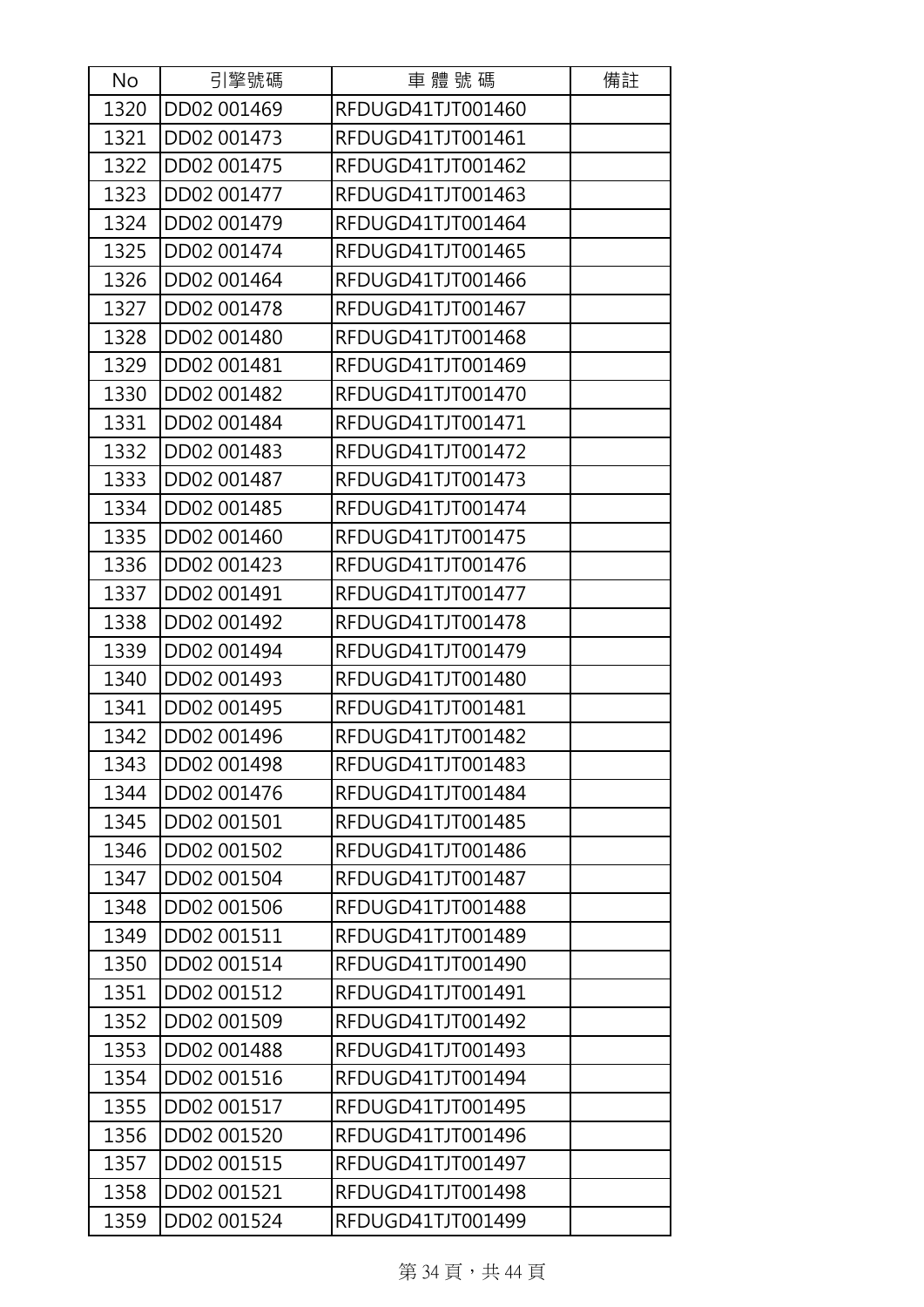| No   | 引擎號碼        | 車體號碼              | 備註 |
|------|-------------|-------------------|----|
| 1360 | DD02 001525 | RFDUGD41TJT001500 |    |
| 1361 | DD02 001523 | RFDUGD41TJT001501 |    |
| 1362 | DD02 001526 | RFDUGD41TJT001502 |    |
| 1363 | DD02 001527 | RFDUGD41TJT001503 |    |
| 1364 | DD02 001528 | RFDUGD41TJT001504 |    |
| 1365 | DD02 001472 | RFDUGD41TJT001505 |    |
| 1366 | DD02 001531 | RFDUGD41TJT001506 |    |
| 1367 | DD02 001530 | RFDUGD41TJT001507 |    |
| 1368 | DD02 001532 | RFDUGD41TJT001508 |    |
| 1369 | DD02 001522 | RFDUGD41TJT001509 |    |
| 1370 | DD02 001535 | RFDUGD41TJT001510 |    |
| 1371 | DD02 001533 | RFDUGD41TJT001511 |    |
| 1372 | DD02 001490 | RFDUGD41TJT001512 |    |
| 1373 | DD02 001539 | RFDUGD41TJT001513 |    |
| 1374 | DD02 001540 | RFDUGD41TJT001514 |    |
| 1375 | DD02 001541 | RFDUGD41TJT001515 |    |
| 1376 | DD02 001542 | RFDUGD41TJT001517 |    |
| 1377 | DD02 001543 | RFDUGD41TJT001518 |    |
| 1378 | DD02 001503 | RFDUGD41TJT001519 |    |
| 1379 | DD02 001545 | RFDUGD41TJT001523 |    |
| 1380 | DD02 001544 | RFDUGD41TJT001524 |    |
| 1381 | DD02 001547 | RFDUGD41TJT001525 |    |
| 1382 | DD02 001550 | RFDUGD41TJT001526 |    |
| 1383 | DD02 001554 | RFDUGD41TJT001529 |    |
| 1384 | DD02 001553 | RFDUGD41TJT001530 |    |
| 1385 | DD02 001555 | RFDUGD41TJT001531 |    |
| 1386 | DD02 001556 | RFDUGD41TJT001532 |    |
| 1387 | DD02 001513 | RFDUGD41TJT001533 |    |
| 1388 | DD02 001557 | RFDUGD41TJT001534 |    |
| 1389 | DD02 001551 | RFDUGD41TJT001535 |    |
| 1390 | DD02 001560 | RFDUGD41TJT001536 |    |
| 1391 | DD02 001519 | RFDUGD41TJT001538 |    |
| 1392 | DD02 001562 | RFDUGD41TJT001539 |    |
| 1393 | DD02 001565 | RFDUGD41TJT001540 |    |
| 1394 | DD02 001564 | RFDUGD41TJT001541 |    |
| 1395 | DD02 001518 | RFDUGD41TJT001542 |    |
| 1396 | DD02 001549 | RFDUGD41TJT001543 |    |
| 1397 | DD02 001567 | RFDUGD41TJT001544 |    |
| 1398 | DD02 001568 | RFDUGD41TJT001545 |    |
| 1399 | DD02 001572 | RFDUGD41TJT001546 |    |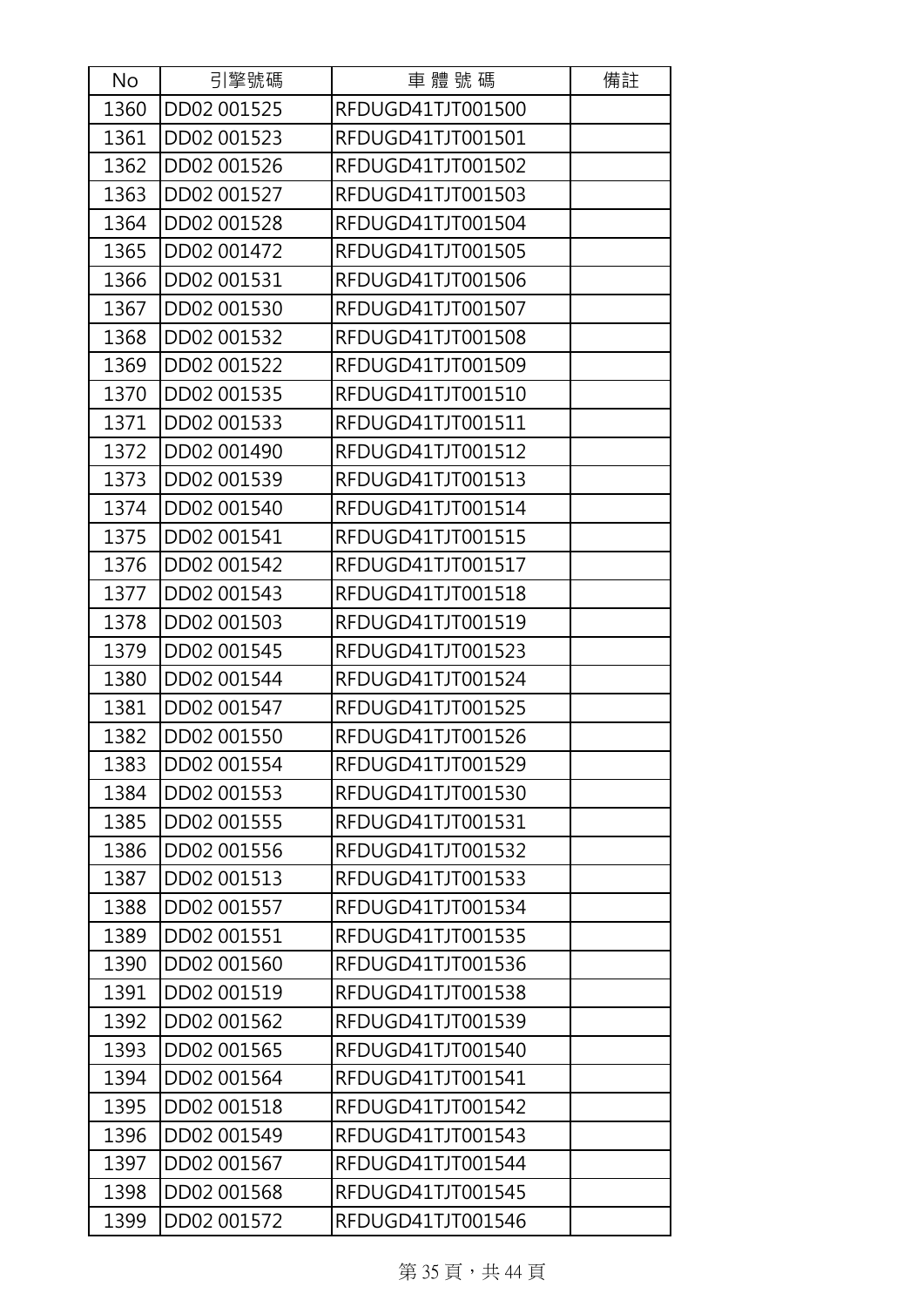| No   | 引擎號碼        | 車體號碼              | 備註 |
|------|-------------|-------------------|----|
| 1400 | DD02 001574 | RFDUGD41TJT001547 |    |
| 1401 | DD02 001570 | RFDUGD41TJT001548 |    |
| 1402 | DD02 001576 | RFDUGD41TJT001549 |    |
| 1403 | DD02 001575 | RFDUGD41TJT001550 |    |
| 1404 | DD02 001465 | RFDUGD41TJT001551 |    |
| 1405 | DD02 001577 | RFDUGD41TJT001552 |    |
| 1406 | DD02 001505 | RFDUGD41TJT001553 |    |
| 1407 | DD02 001579 | RFDUGD41TJT001554 |    |
| 1408 | DD02 001578 | RFDUGD41TJT001555 |    |
| 1409 | DD02 001581 | RFDUGD41TJT001556 |    |
| 1410 | DD02 001582 | RFDUGD41TJT001557 |    |
| 1411 | DD02 001583 | RFDUGD41TJT001558 |    |
| 1412 | DD02 001585 | RFDUGD41TJT001559 |    |
| 1413 | DD02 001510 | RFDUGD41TJT001561 |    |
| 1414 | DD02 001587 | RFDUGD41TJT001562 |    |
| 1415 | DD02 001588 | RFDUGD41TJT001563 |    |
| 1416 | DD02 001591 | RFDUGD41TJT001564 |    |
| 1417 | DD02 001589 | RFDUGD41TJT001565 |    |
| 1418 | DD02 001489 | RFDUGD41TJT001566 |    |
| 1419 | DD02 001593 | RFDUGD41TJT001567 |    |
| 1420 | DD02 001594 | RFDUGD41TJT001568 |    |
| 1421 | DD02 001595 | RFDUGD41TJT001569 |    |
| 1422 | DD02 001596 | RFDUGD41TJT001570 |    |
| 1423 | DD02 001597 | RFDUGD41TJT001571 |    |
| 1424 | DD02 001598 | RFDUGD41TJT001572 |    |
| 1425 | DD02 001599 | RFDUGD41TJT001573 |    |
| 1426 | DD02 001602 | RFDUGD41TJT001574 |    |
| 1427 | DD02 001586 | RFDUGD41TJT001575 |    |
| 1428 | DD02 001601 | RFDUGD41TJT001576 |    |
| 1429 | DD02 001603 | RFDUGD41TJT001577 |    |
| 1430 | DD02 001604 | RFDUGD41TJT001578 |    |
| 1431 | DD02 001590 | RFDUGD41TJT001579 |    |
| 1432 | DD02 001606 | RFDUGD41TJT001580 |    |
| 1433 | DD02 001605 | RFDUGD41TJT001581 |    |
| 1434 | DD02 001608 | RFDUGD41TJT001582 |    |
| 1435 | DD02 001610 | RFDUGD41TJT001583 |    |
| 1436 | DD02 001611 | RFDUGD41TJT001584 |    |
| 1437 | DD02 001612 | RFDUGD41TJT001585 |    |
| 1438 | DD02 001614 | RFDUGD41TJT001587 |    |
| 1439 | DD02 001609 | RFDUGD41TJT001588 |    |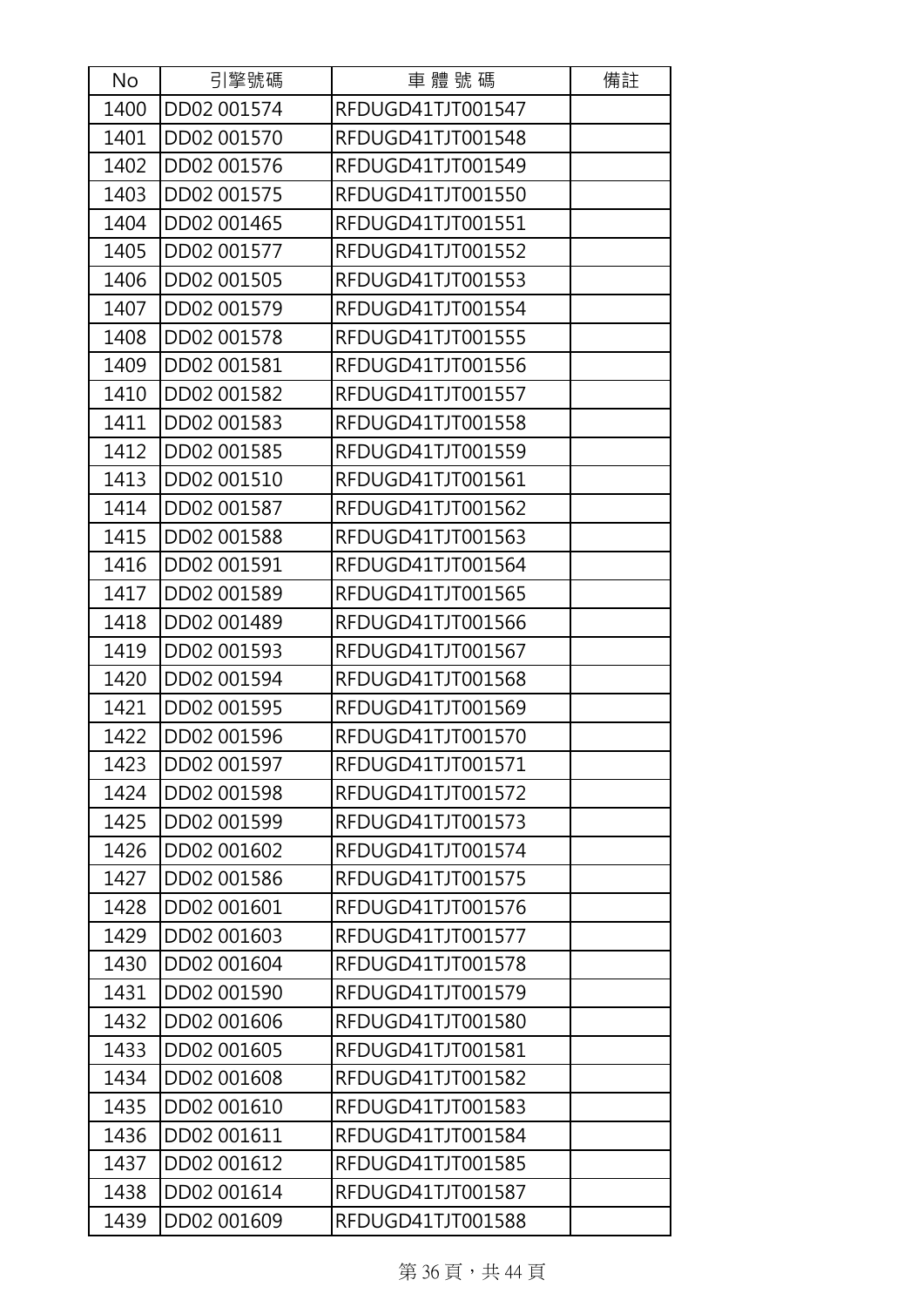| No   | 引擎號碼        | 車體號碼              | 備註 |
|------|-------------|-------------------|----|
| 1440 | DD02 001617 | RFDUGD41TJT001590 |    |
| 1441 | DD02 001618 | RFDUGD41TJT001591 |    |
| 1442 | DD02 001613 | RFDUGD41TJT001592 |    |
| 1443 | DD02 001620 | RFDUGD41TJT001594 |    |
| 1444 | DD02 001621 | RFDUGD41TJT001595 |    |
| 1445 | DD02 001622 | RFDUGD41TJT001596 |    |
| 1446 | DD02 001443 | RFDUGD41TJT001597 |    |
| 1447 | DD02 001607 | RFDUGD41TJT001598 |    |
| 1448 | DD02 001592 | RFDUGD41TJT001599 |    |
| 1449 | DD02 001625 | RFDUGD41TJT001600 |    |
| 1450 | DD02 001440 | RFDUGD41TJT001601 |    |
| 1451 | DD02 001438 | RFDUGD41TJT001602 |    |
| 1452 | DD02 001441 | RFDUGD41TJT001604 |    |
| 1453 | DD02 001629 | RFDUGD41TJT001605 |    |
| 1454 | DD02 001600 | RFDUGD41TJT001607 |    |
| 1455 | DD02 001615 | RFDUGD41TJT001609 |    |
| 1456 | DD02 001632 | RFDUGD41TJT001610 |    |
| 1457 | DD02 001633 | RFDUGD41TJT001611 |    |
| 1458 | DD02 001623 | RFDUGD41TJT001613 |    |
| 1459 | DD02 001624 | RFDUGD41TJT001614 |    |
| 1460 | DD02 001636 | RFDUGD41TJT001615 |    |
| 1461 | DD02 001637 | RFDUGD41TJT001616 |    |
| 1462 | DD02 001639 | RFDUGD41TJT001619 |    |
| 1463 | DD02 001640 | RFDUGD41TJT001620 |    |
| 1464 | DD02 001569 | RFDUGD41TJT001621 |    |
| 1465 | DD02 001643 | RFDUGD41TJT001623 |    |
| 1466 | DD02 001486 | RFDUGD41TJT001624 |    |
| 1467 | DD02 001634 | RFDUGD41TJT001625 |    |
| 1468 | DD02 001647 | RFDUGD41TJT001627 |    |
| 1469 | DD02 001635 | RFDUGD41TJT001628 |    |
| 1470 | DD02 001652 | RFDUGD41TJT001634 |    |
| 1471 | DD02 001631 | RFDUGD41TJT001635 |    |
| 1472 | DD02 001653 | RFDUGD41TJT001636 |    |
| 1473 | DD02 001648 | RFDUGD41TJT001637 |    |
| 1474 | DD02 001580 | RFDUGD41TJT001638 |    |
| 1475 | DD02 001654 | RFDUGD41TJT001639 |    |
| 1476 | DD02 001650 | RFDUGD41TJT001640 |    |
| 1477 | DD02 001655 | RFDUGD41TJT001641 |    |
| 1478 | DD02 001656 | RFDUGD41TJT001642 |    |
| 1479 | DD02 001659 | RFDUGD41TJT001643 |    |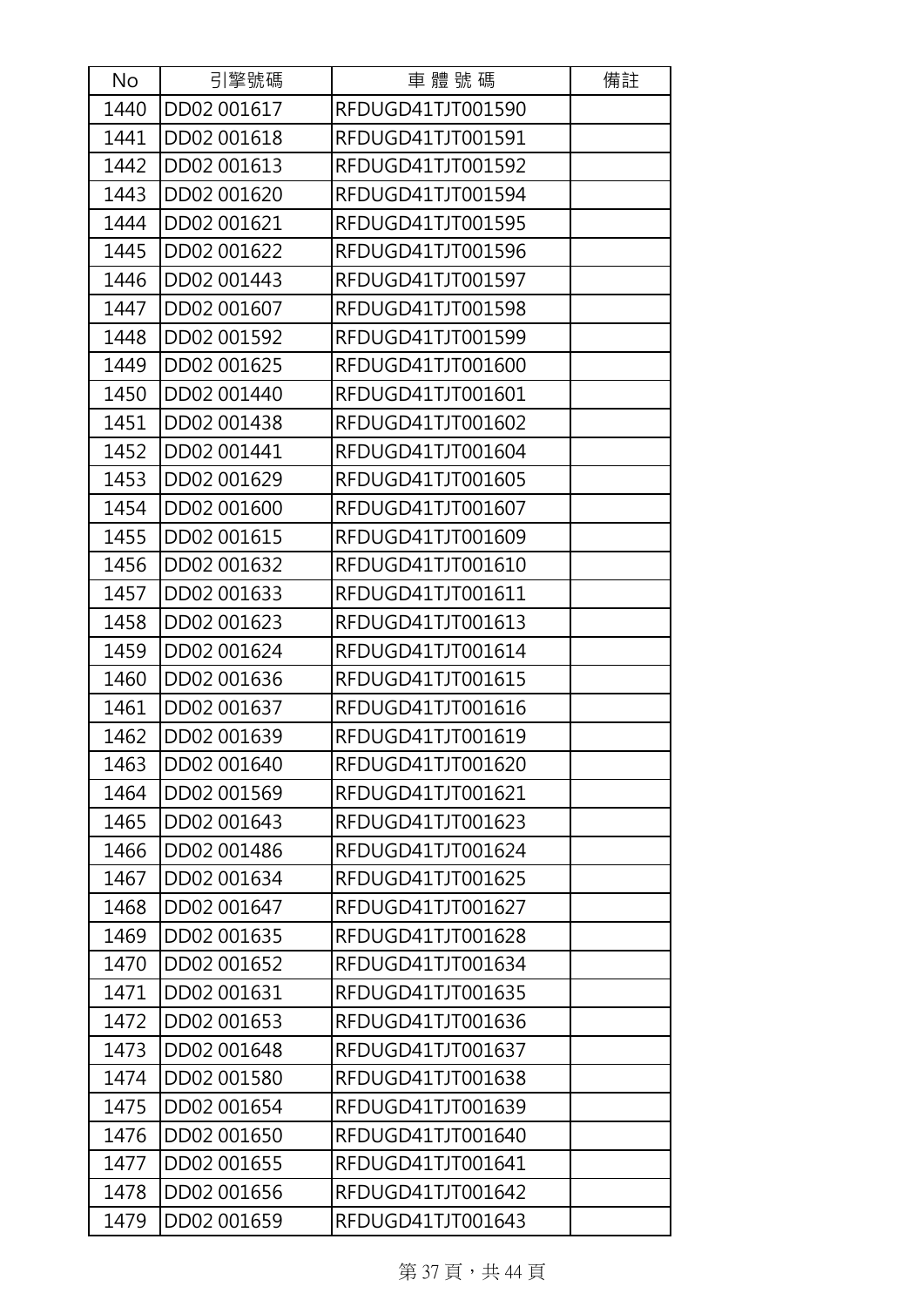| No   | 引擎號碼        | 車體號碼              | 備註 |
|------|-------------|-------------------|----|
| 1480 | DD02 001658 | RFDUGD41TJT001644 |    |
| 1481 | DD02 001660 | RFDUGD41TJT001645 |    |
| 1482 | DD02 001661 | RFDUGD41TJT001646 |    |
| 1483 | DD02 001646 | RFDUGD41TJT001647 |    |
| 1484 | DD02 001447 | RFDUGD41TJT001648 |    |
| 1485 | DD02 001559 | RFDUGD41TJT001649 |    |
| 1486 | DD02 001563 | RFDUGD41TJT001651 |    |
| 1487 | DD02 001571 | RFDUGD41TJT001652 |    |
| 1488 | DD02 001566 | RFDUGD41TJT001653 |    |
| 1489 | DD02 001657 | RFDUGD41TJT001654 |    |
| 1490 | DD02 001573 | RFDUGD41TJT001655 |    |
| 1491 | DD02 001534 | RFDUGD41TJT001656 |    |
| 1492 | DD02 001561 | RFDUGD41TJT001657 |    |
| 1493 | DD02 001558 | RFDUGD41TJT001658 |    |
| 1494 | DD02 001538 | RFDUGD41TJT001659 |    |
| 1495 | DD02 001497 | RFDUGD41TJT001660 |    |
| 1496 | DD02 001507 | RFDUGD41TJT001661 |    |
| 1497 | DD02 001662 | RFDUGD41TJT001662 |    |
| 1498 | DD02 001677 | RFDUGD41TJT001663 |    |
| 1499 | DD02 001679 | RFDUGD41TJT001664 |    |
| 1500 | DD02 001680 | RFDUGD41TJT001665 |    |
| 1501 | DD02 001669 | RFDUGD41TJT001666 |    |
| 1502 | DD02 001681 | RFDUGD41TJT001667 |    |
| 1503 | DD02 001682 | RFDUGD41TJT001668 |    |
| 1504 | DD02 001678 | RFDUGD41TJT001669 |    |
| 1505 | DD02 001687 | RFDUGD41TJT001671 |    |
| 1506 | DD02 001689 | RFDUGD41TJT001673 |    |
| 1507 | DD02 001690 | RFDUGD41TJT001674 |    |
| 1508 | DD02 001683 | RFDUGD41TJT001675 |    |
| 1509 | DD02 001686 | RFDUGD41TJT001676 |    |
| 1510 | DD02 001693 | RFDUGD41TJT001677 |    |
| 1511 | DD02 001694 | RFDUGD41TJT001678 |    |
| 1512 | DD02 001695 | RFDUGD41TJT001679 |    |
| 1513 | DD02 001696 | RFDUGD41TJT001680 |    |
| 1514 | DD02 001697 | RFDUGD41TJT001681 |    |
| 1515 | DD02 001698 | RFDUGD41TJT001682 |    |
| 1516 | DD02 001691 | RFDUGD41TJT001683 |    |
| 1517 | DD02 001699 | RFDUGD41TJT001684 |    |
| 1518 | DD02 001668 | RFDUGD41TJT001685 |    |
| 1519 | DD02 001684 | RFDUGD41TJT001686 |    |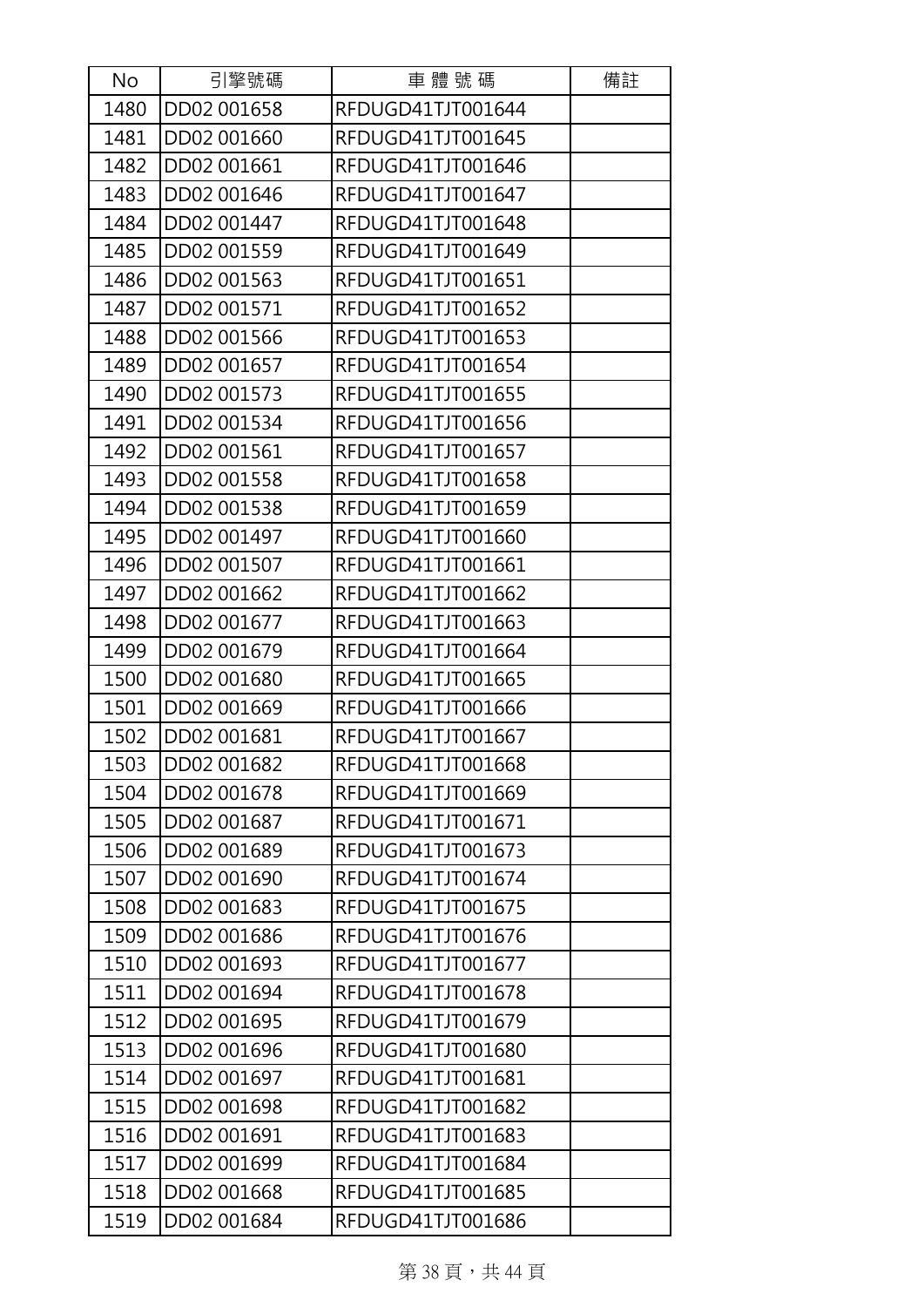| No   | 引擎號碼        | 車體號碼              | 備註 |
|------|-------------|-------------------|----|
| 1520 | DD02 001670 | RFDUGD41TJT001687 |    |
| 1521 | DD02 001705 | RFDUGD41TJT001689 |    |
| 1522 | DD02 001706 | RFDUGD41TJT001690 |    |
| 1523 | DD02 001701 | RFDUGD41TJT001691 |    |
| 1524 | DD02 001707 | RFDUGD41TJT001692 |    |
| 1525 | DD02 001709 | RFDUGD41TJT001693 |    |
| 1526 | DD02 001711 | RFDUGD41TJT001694 |    |
| 1527 | DD02 001712 | RFDUGD41TJT001695 |    |
| 1528 | DD02 001708 | RFDUGD41TJT001696 |    |
| 1529 | DD02 001713 | RFDUGD41TJT001697 |    |
| 1530 | DD02 001702 | RFDUGD41TJT001698 |    |
| 1531 | DD02 001692 | RFDUGD41TJT001699 |    |
| 1532 | DD02 001714 | RFDUGD41TJT001700 |    |
| 1533 | DD02 001715 | RFDUGD41TJT001701 |    |
| 1534 | DD02 001710 | RFDUGD41TJT001702 |    |
| 1535 | DD02 001719 | RFDUGD41TJT001703 |    |
| 1536 | DD02 001718 | RFDUGD41TJT001704 |    |
| 1537 | DD02 001720 | RFDUGD41TJT001705 |    |
| 1538 | DD02 001717 | RFDUGD41TJT001706 |    |
| 1539 | DD02 001716 | RFDUGD41TJT001707 |    |
| 1540 | DD02 001723 | RFDUGD41TJT001708 |    |
| 1541 | DD02 001724 | RFDUGD41TJT001709 |    |
| 1542 | DD02 001704 | RFDUGD41TJT001710 |    |
| 1543 | DD02 001666 | RFDUGD41TJT001711 |    |
| 1544 | DD02 001727 | RFDUGD41TJT001712 |    |
| 1545 | DD02 001721 | RFDUGD41TJT001713 |    |
| 1546 | DD02 001730 | RFDUGD41TJT001715 |    |
| 1547 | DD02 001667 | RFDUGD41TJT001716 |    |
| 1548 | DD02 001731 | RFDUGD41TJT001717 |    |
| 1549 | DD02 001732 | RFDUGD41TJT001718 |    |
| 1550 | DD02 001733 | RFDUGD41TJT001719 |    |
| 1551 | DD02 001734 | RFDUGD41TJT001720 |    |
| 1552 | DD02 001735 | RFDUGD41TJT001721 |    |
| 1553 | DD02 001737 | RFDUGD41TJT001723 |    |
| 1554 | DD02 001738 | RFDUGD41TJT001724 |    |
| 1555 | DD02 001739 | RFDUGD41TJT001725 |    |
| 1556 | DD02 001740 | RFDUGD41TJT001726 |    |
| 1557 | DD02 001736 | RFDUGD41TJT001727 |    |
| 1558 | DD02 001741 | RFDUGD41TJT001728 |    |
| 1559 | DD02 001742 | RFDUGD41TJT001729 |    |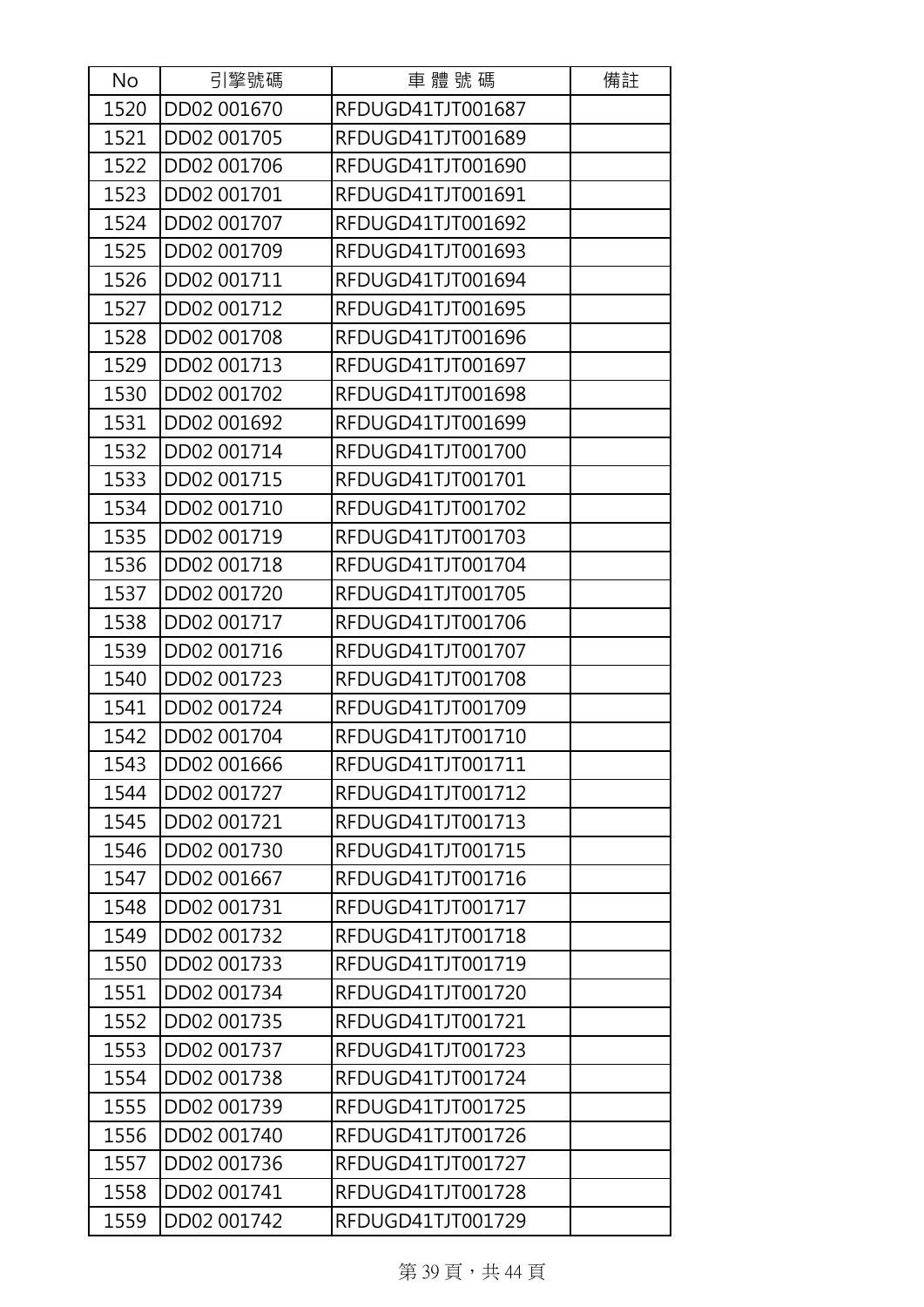| No   | 引擎號碼        | 車體號碼              | 備註 |
|------|-------------|-------------------|----|
| 1560 | DD02 001743 | RFDUGD41TJT001730 |    |
| 1561 | DD02 001744 | RFDUGD41TJT001731 |    |
| 1562 | DD02 001745 | RFDUGD41TJT001732 |    |
| 1563 | DD02 001746 | RFDUGD41TJT001734 |    |
| 1564 | DD02 001748 | RFDUGD41TJT001735 |    |
| 1565 | DD02 001749 | RFDUGD41TJT001736 |    |
| 1566 | DD02 001747 | RFDUGD41TJT001737 |    |
| 1567 | DD02 001726 | RFDUGD41TJT001738 |    |
| 1568 | DD02 001751 | RFDUGD41TJT001739 |    |
| 1569 | DD02 001752 | RFDUGD41TJT001740 |    |
| 1570 | DD02 001750 | RFDUGD41TJT001741 |    |
| 1571 | DD02 001754 | RFDUGD41TJT001742 |    |
| 1572 | DD02 001756 | RFDUGD41TJT001743 |    |
| 1573 | DD02 001753 | RFDUGD41TJT001744 |    |
| 1574 | DD02 001755 | RFDUGD41TJT001745 |    |
| 1575 | DD02 001757 | RFDUGD41TJT001746 |    |
| 1576 | DD02 001665 | RFDUGD41TJT001747 |    |
| 1577 | DD02 001758 | RFDUGD41TJT001748 |    |
| 1578 | DD02 001664 | RFDUGD41TJT001749 |    |
| 1579 | DD02 001760 | RFDUGD41TJT001750 |    |
| 1580 | DD02 001763 | RFDUGD41TJT001751 |    |
| 1581 | DD02 001761 | RFDUGD41TJT001754 |    |
| 1582 | DD02 001767 | RFDUGD41TJT001755 |    |
| 1583 | DD02 001768 | RFDUGD41TJT001756 |    |
| 1584 | DD02 001766 | RFDUGD41TJT001757 |    |
| 1585 | DD02 001770 | RFDUGD41TJT001758 |    |
| 1586 | DD02 001772 | RFDUGD41TJT001760 |    |
| 1587 | DD02 001773 | RFDUGD41TJT001763 |    |
| 1588 | DD02 001775 | RFDUGD41TJT001764 |    |
| 1589 | DD02 001776 | RFDUGD41TJT001765 |    |
| 1590 | DD02 001778 | RFDUGD41TJT001767 |    |
| 1591 | DD02 001774 | RFDUGD41TJT001768 |    |
| 1592 | DD02 001779 | RFDUGD41TJT001769 |    |
| 1593 | DD02 001777 | RFDUGD41TJT001770 |    |
| 1594 | DD02 001781 | RFDUGD41TJT001771 |    |
| 1595 | DD02 001784 | RFDUGD41TJT001775 |    |
| 1596 | DD02 001785 | RFDUGD41TJT001779 |    |
| 1597 | DD02 001791 | RFDUGD41TJT001782 |    |
| 1598 | DD02 001796 | RFDUGD41TJT001785 |    |
| 1599 | DD02 001799 | RFDUGD41TJT001789 |    |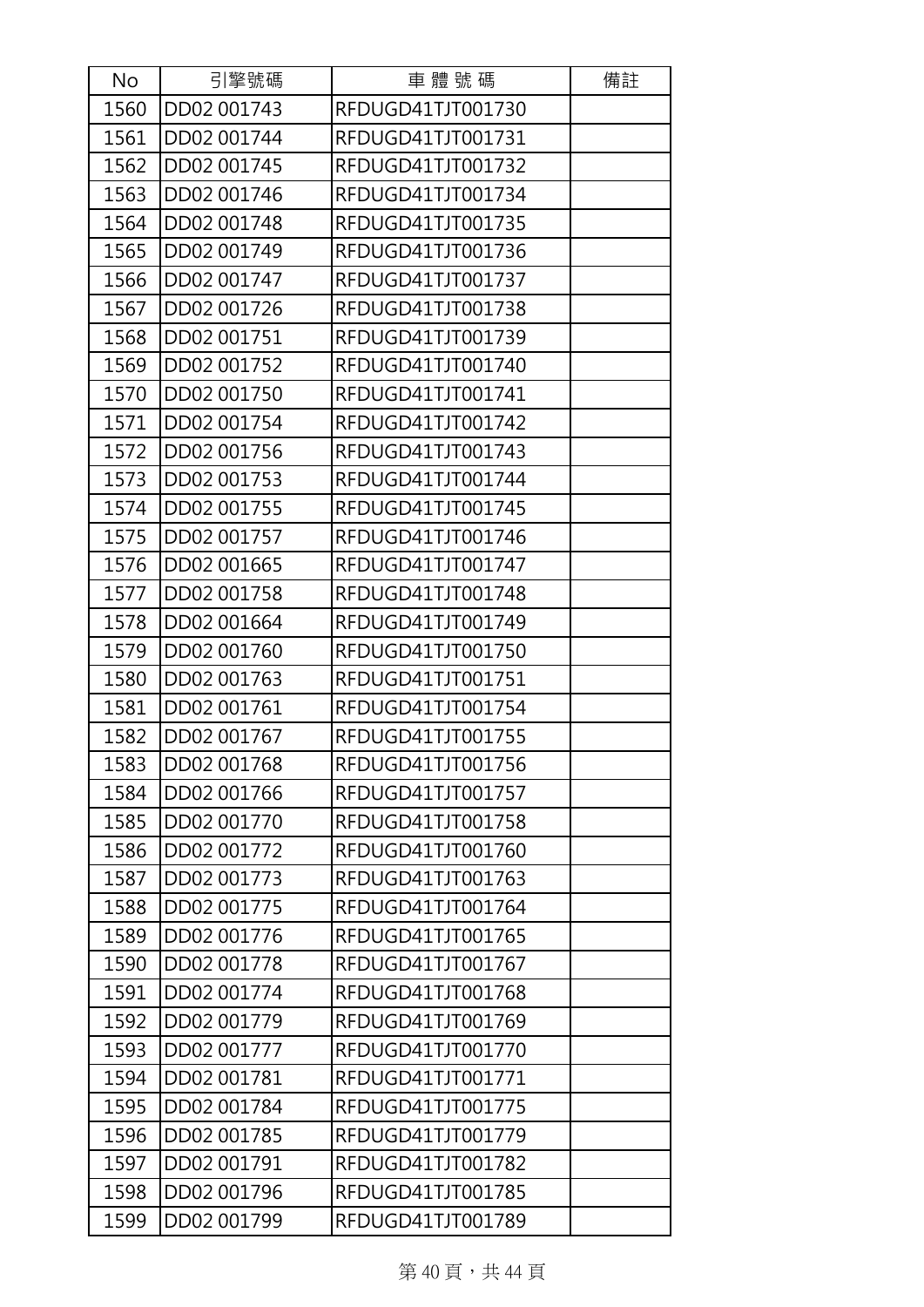| No   | 引擎號碼        | 車體號碼              | 備註 |
|------|-------------|-------------------|----|
| 1600 | DD02 001802 | RFDUGD41TJT001792 |    |
| 1601 | DD02 001804 | RFDUGD41TJT001794 |    |
| 1602 | DD02 001806 | RFDUGD41TJT001796 |    |
| 1603 | DD02 001807 | RFDUGD41TJT001797 |    |
| 1604 | DD02 001809 | RFDUGD41TJT001799 |    |
| 1605 | DD02 001823 | RFDUGD41TJT001800 |    |
| 1606 | DD02 001805 | RFDUGD41TJT001801 |    |
| 1607 | DD02 001812 | RFDUGD41TJT001802 |    |
| 1608 | DD02 001811 | RFDUGD41TJT001803 |    |
| 1609 | DD02 001816 | RFDUGD41TJT001804 |    |
| 1610 | DD02 001814 | RFDUGD41TJT001805 |    |
| 1611 | DD02 001815 | RFDUGD41TJT001806 |    |
| 1612 | DD02 001819 | RFDUGD41TJT001807 |    |
| 1613 | DD02 001818 | RFDUGD41TJT001808 |    |
| 1614 | DD02 001822 | RFDUGD41TJT001809 |    |
| 1615 | DD02 001810 | RFDUGD41TJT001810 |    |
| 1616 | DD02 001813 | RFDUGD41TJT001811 |    |
| 1617 | DD02 001820 | RFDUGD41TJT001812 |    |
| 1618 | DD02 001821 | RFDUGD41TJT001813 |    |
| 1619 | DD02 001817 | RFDUGD41TJT001816 |    |
| 1620 | DD02 001827 | RFDUGD41TJT001817 |    |
| 1621 | DD02 001828 | RFDUGD41TJT001818 |    |
| 1622 | DD02 001829 | RFDUGD41TJT001819 |    |
| 1623 | DD02 001830 | RFDUGD41TJT001820 |    |
| 1624 | DD02 001831 | RFDUGD41TJT001821 |    |
| 1625 | DD02 001833 | RFDUGD41TJT001822 |    |
| 1626 | DD02 001834 | RFDUGD41TJT001823 |    |
| 1627 | DD02 001826 | RFDUGD41TJT001824 |    |
| 1628 | DD02 001835 | RFDUGD41TJT001825 |    |
| 1629 | DD02 001836 | RFDUGD41TJT001826 |    |
| 1630 | DD02 001837 | RFDUGD41TJT001827 |    |
| 1631 | DD02 001832 | RFDUGD41TJT001828 |    |
| 1632 | DD02 001840 | RFDUGD41TJT001829 |    |
| 1633 | DD02 001841 | RFDUGD41TJT001830 |    |
| 1634 | DD02 001838 | RFDUGD41TJT001831 |    |
| 1635 | DD02 001839 | RFDUGD41TJT001832 |    |
| 1636 | DD02 001793 | RFDUGD41TJT001833 |    |
| 1637 | DD02 001843 | RFDUGD41TJT001834 |    |
| 1638 | DD02 001844 | RFDUGD41TJT001835 |    |
| 1639 | DD02 001845 | RFDUGD41TJT001836 |    |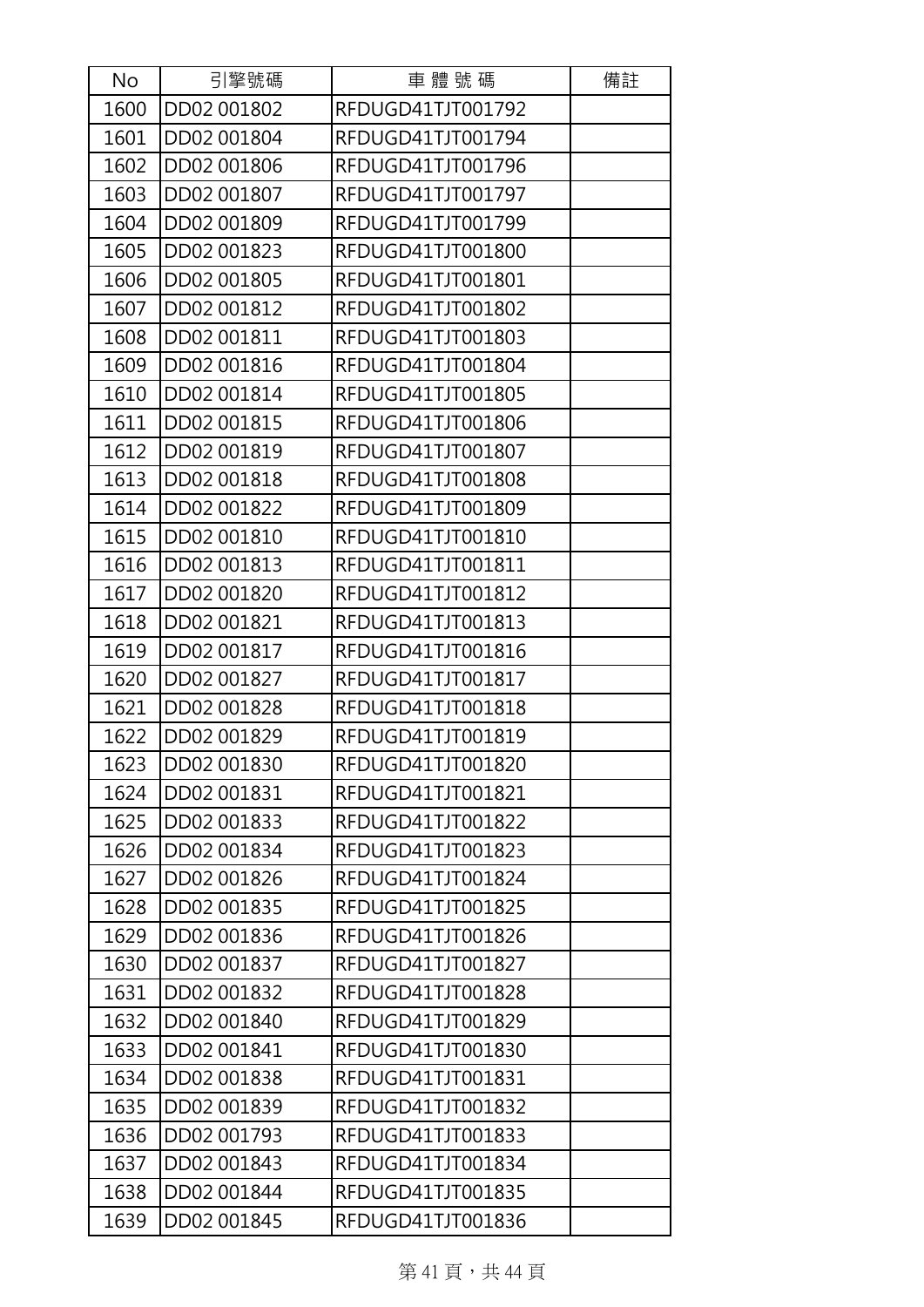| No   | 引擎號碼        | 車體號碼              | 備註 |
|------|-------------|-------------------|----|
| 1640 | DD02 001846 | RFDUGD41TJT001837 |    |
| 1641 | DD02 001842 | RFDUGD41TJT001840 |    |
| 1642 | DD02 001849 | RFDUGD41TJT001841 |    |
| 1643 | DD02 001798 | RFDUGD41TJT001842 |    |
| 1644 | DD02 001850 | RFDUGD41TJT001843 |    |
| 1645 | DD02 001851 | RFDUGD41TJT001844 |    |
| 1646 | DD02 001795 | RFDUGD41TJT001845 |    |
| 1647 | DD02 001852 | RFDUGD41TJT001846 |    |
| 1648 | DD02 001853 | RFDUGD41TJT001847 |    |
| 1649 | DD02 001854 | RFDUGD41TJT001848 |    |
| 1650 | DD02 001786 | RFDUGD41TJT001849 |    |
| 1651 | DD02 001856 | RFDUGD41TJT001850 |    |
| 1652 | DD02 001671 | RFDUGD41TJT001851 |    |
| 1653 | DD02 001859 | RFDUGD41TJT001852 |    |
| 1654 | DD02 001863 | RFDUGD41TJT001853 |    |
| 1655 | DD02 001861 | RFDUGD41TJT001854 |    |
| 1656 | DD02 001862 | RFDUGD41TJT001855 |    |
| 1657 | DD02 001867 | RFDUGD41TJT001856 |    |
| 1658 | DD02 001866 | RFDUGD41TJT001857 |    |
| 1659 | DD02 001868 | RFDUGD41TJT001858 |    |
| 1660 | DD02 001858 | RFDUGD41TJT001859 |    |
| 1661 | DD02 001869 | RFDUGD41TJT001860 |    |
| 1662 | DD02 001871 | RFDUGD41TJT001862 |    |
| 1663 | DD02 001872 | RFDUGD41TJT001863 |    |
| 1664 | DD02 001864 | RFDUGD41TJT001865 |    |
| 1665 | DD02 001874 | RFDUGD41TJT001867 |    |
| 1666 | DD02 001860 | RFDUGD41TJT001868 |    |
| 1667 | DD02 001877 | RFDUGD41TJT001869 |    |
| 1668 | DD02 001873 | RFDUGD41TJT001870 |    |
| 1669 | DD02 001875 | RFDUGD41TJT001871 |    |
| 1670 | DD02 001880 | RFDUGD41TJT001872 |    |
| 1671 | DD02 001879 | RFDUGD41TJT001873 |    |
| 1672 | DD02 001882 | RFDUGD41TJT001874 |    |
| 1673 | DD02 001883 | RFDUGD41TJT001875 |    |
| 1674 | DD02 001886 | RFDUGD41TJT001878 |    |
| 1675 | DD02 001887 | RFDUGD41TJT001879 |    |
| 1676 | DD02 001878 | RFDUGD41TJT001880 |    |
| 1677 | DD02 001888 | RFDUGD41TJT001881 |    |
| 1678 | DD02 001857 | RFDUGD41TJT001882 |    |
| 1679 | DD02 001890 | RFDUGD41TJT001883 |    |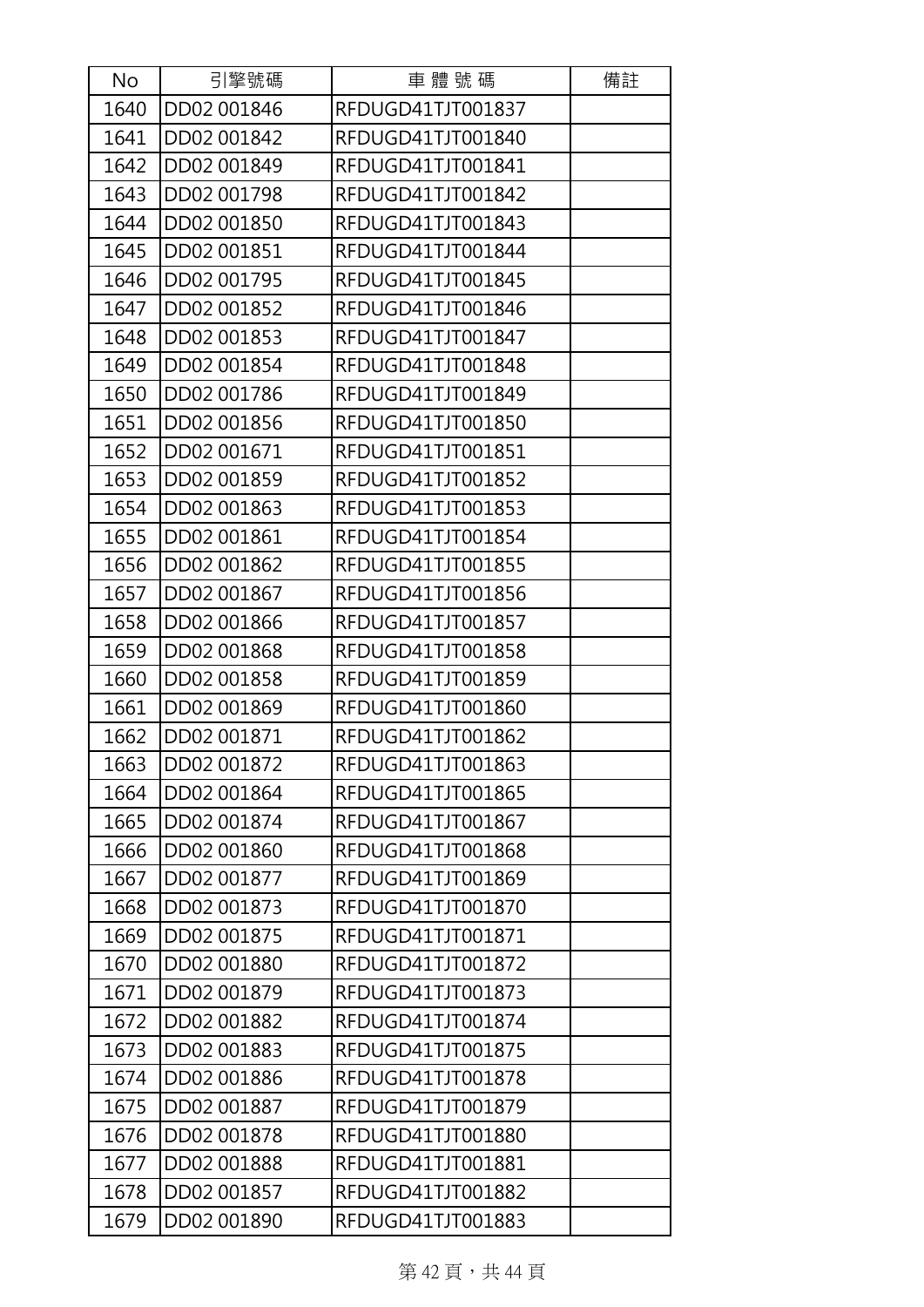| No   | 引擎號碼        | 車體號碼              | 備註 |
|------|-------------|-------------------|----|
| 1680 | DD02 001892 | RFDUGD41TJT001884 |    |
| 1681 | DD02 001893 | RFDUGD41TJT001885 |    |
| 1682 | DD02 001896 | RFDUGD41TJT001887 |    |
| 1683 | DD02 001891 | RFDUGD41TJT001888 |    |
| 1684 | DD02 001898 | RFDUGD41TJT001889 |    |
| 1685 | DD02 001899 | RFDUGD41TJT001890 |    |
| 1686 | DD02 001897 | RFDUGD41TJT001891 |    |
| 1687 | DD02 001902 | RFDUGD41TJT001892 |    |
| 1688 | DD02 001903 | RFDUGD41TJT001893 |    |
| 1689 | DD02 001904 | RFDUGD41TJT001894 |    |
| 1690 | DD02 001900 | RFDUGD41TJT001895 |    |
| 1691 | DD02 001907 | RFDUGD41TJT001896 |    |
| 1692 | DD02 001906 | RFDUGD41TJT001897 |    |
| 1693 | DD02 001908 | RFDUGD41TJT001898 |    |
| 1694 | DD02 001909 | RFDUGD41TJT001899 |    |
| 1695 | DD02 001910 | RFDUGD41TJT001900 |    |
| 1696 | DD02 001912 | RFDUGD41TJT001901 |    |
| 1697 | DD02 001913 | RFDUGD41TJT001902 |    |
| 1698 | DD02 001914 | RFDUGD41TJT001903 |    |
| 1699 | DD02 001916 | RFDUGD41TJT001904 |    |
| 1700 | DD02 001911 | RFDUGD41TJT001905 |    |
| 1701 | DD02 001919 | RFDUGD41TJT001906 |    |
| 1702 | DD02 001876 | RFDUGD41TJT001907 |    |
| 1703 | DD02 001921 | RFDUGD41TJT001909 |    |
| 1704 | DD02 001923 | RFDUGD41TJT001911 |    |
| 1705 | DD02 001926 | RFDUGD41TJT001913 |    |
| 1706 | DD02 001927 | RFDUGD41TJT001914 |    |
| 1707 | DD02 001928 | RFDUGD41TJT001915 |    |
| 1708 | DD02 001929 | RFDUGD41TJT001916 |    |
| 1709 | DD02 001930 | RFDUGD41TJT001917 |    |
| 1710 | DD02 001918 | RFDUGD41TJT001918 |    |
| 1711 | DD02 001931 | RFDUGD41TJT001919 |    |
| 1712 | DD02 001915 | RFDUGD41TJT001921 |    |
| 1713 | DD02 001924 | RFDUGD41TJT001923 |    |
| 1714 | DD02 001932 | RFDUGD41TJT001924 |    |
| 1715 | DD02 001935 | RFDUGD41TJT001925 |    |
| 1716 | DD02 001936 | RFDUGD41TJT001927 |    |
| 1717 | DD02 001938 | RFDUGD41TJT001928 |    |
| 1718 | DD02 001939 | RFDUGD41TJT001929 |    |
| 1719 | DD02 001945 | RFDUGD41TJT001935 |    |